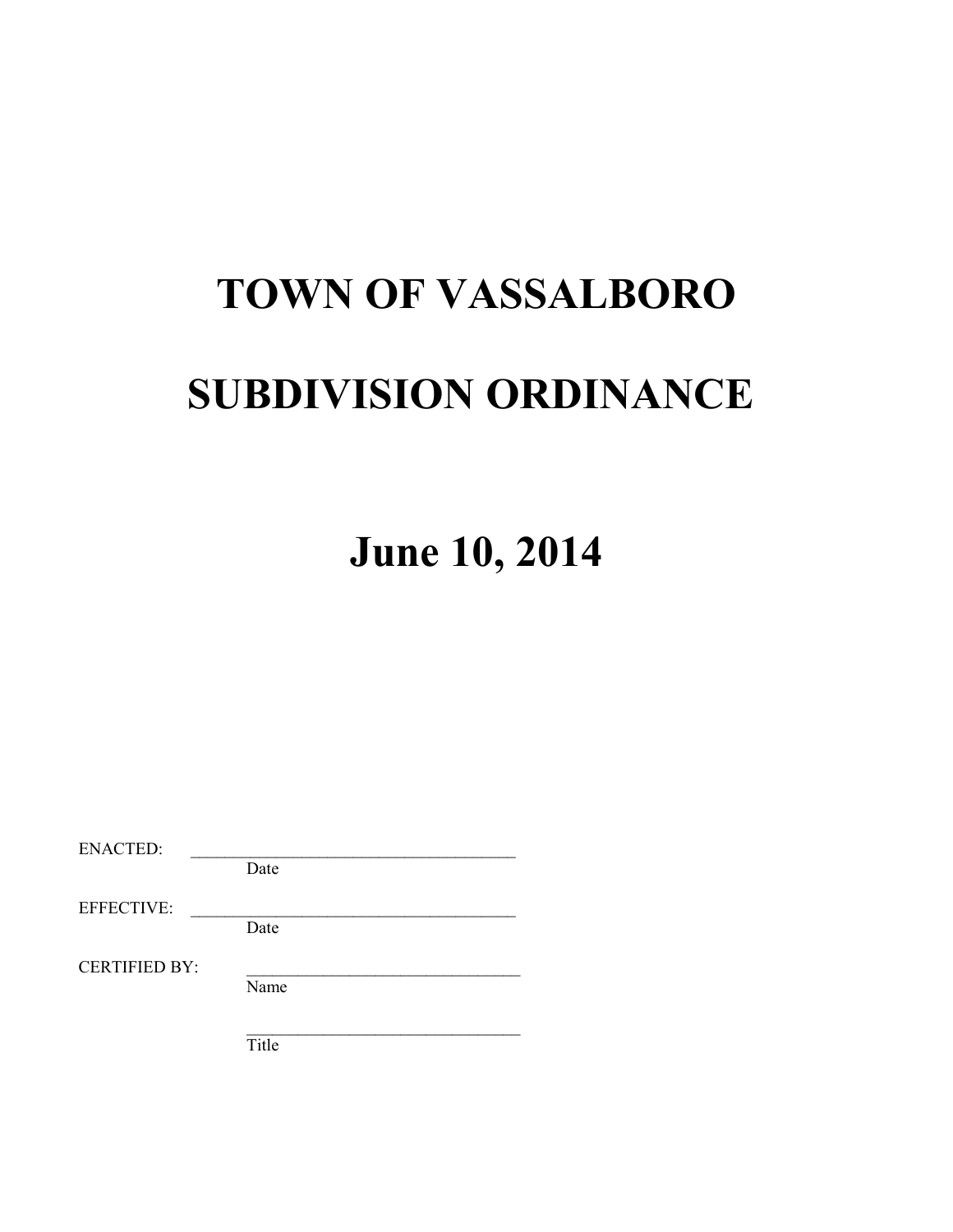## **TABLE OF CONTENTS**

| 1.1          |  |
|--------------|--|
| 1.2          |  |
|              |  |
| 2.1          |  |
| 2.2          |  |
| 2.3          |  |
| 2.4          |  |
| 2.5          |  |
| 2.6          |  |
|              |  |
| 3.1          |  |
| 3.2          |  |
|              |  |
| 4.1          |  |
| 4.2          |  |
| 4.3          |  |
| 4.4          |  |
| 4.5          |  |
| 4.6          |  |
|              |  |
| 5.1          |  |
| 5.2          |  |
| 5.3          |  |
| 5.4          |  |
|              |  |
|              |  |
| 6.1          |  |
| 6.2          |  |
|              |  |
| 7.1          |  |
| 7.2          |  |
| 7.3          |  |
|              |  |
| 8.1          |  |
| 8.2          |  |
| 8.3          |  |
| 8.4          |  |
| 8.5          |  |
| 8.6          |  |
| 8.7          |  |
| 8.8          |  |
| 8.9          |  |
| 8.10         |  |
| 8.11         |  |
| 8.12         |  |
| 8.13         |  |
| 8.14         |  |
| 8.15         |  |
| 8.16<br>8.17 |  |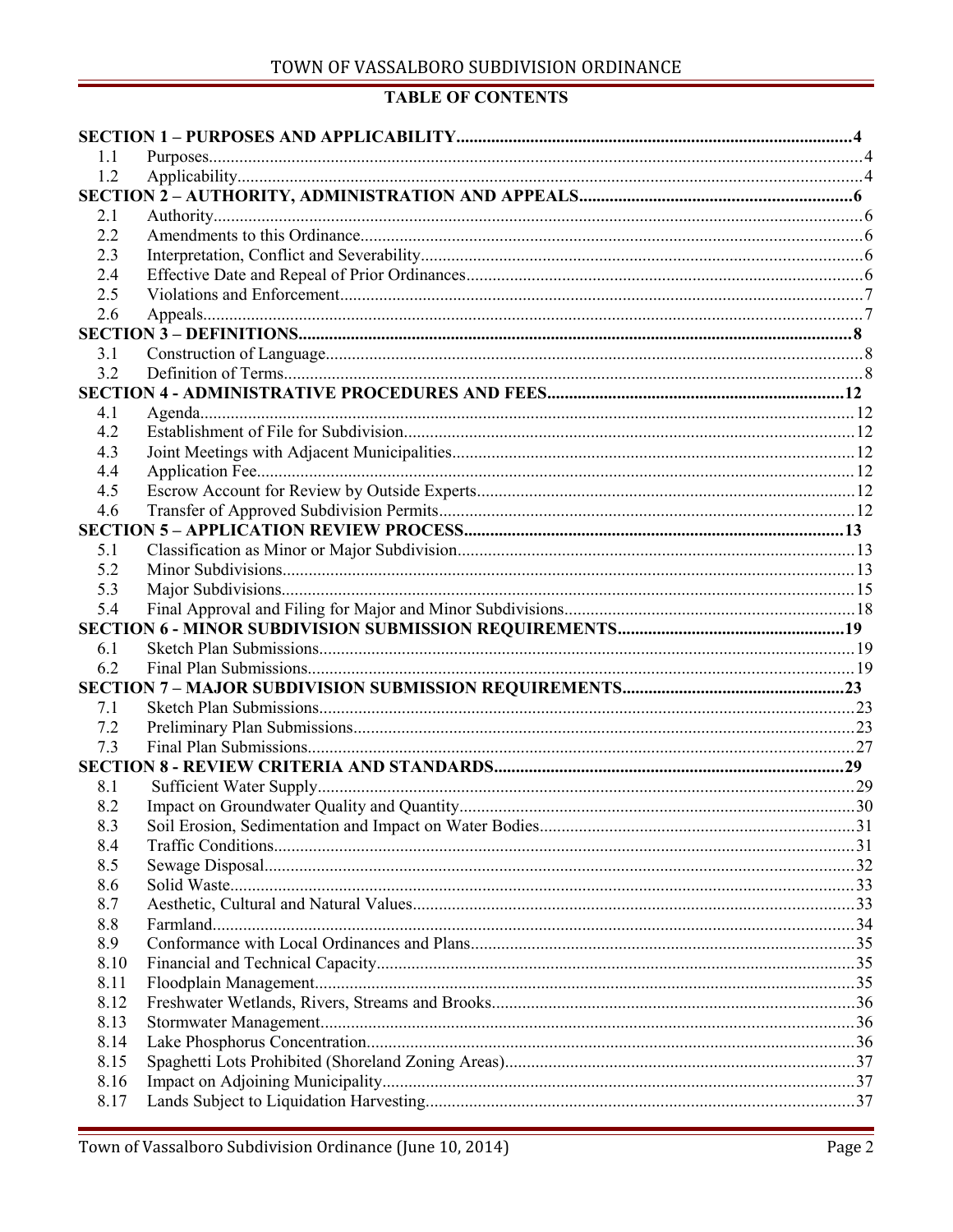## TOWN OF VASSALBORO SUBDIVISION ORDINANCE

| 8.18 |                                                                             |     |
|------|-----------------------------------------------------------------------------|-----|
|      |                                                                             |     |
| 9.1  |                                                                             |     |
| 9.2  |                                                                             |     |
| 9.3  |                                                                             |     |
|      |                                                                             |     |
| 10.1 |                                                                             |     |
| 102  |                                                                             | -39 |
|      | SECTION 11 - PERFORMANCE GUARANTEES AND INSPECTION OF REQUIRED IMPROVEMENTS |     |
|      |                                                                             |     |
|      |                                                                             |     |
| 11 1 |                                                                             |     |
| 11.2 |                                                                             |     |
| 113  |                                                                             |     |
| 114  |                                                                             |     |
| 11.5 |                                                                             |     |
| 11.6 |                                                                             |     |
|      |                                                                             |     |

A. 30-A MRSA, §4401 (Definitions)

B. 30-A MRSA §4403 (Municipal Review and Regulation)

C. 30-A MRSA, §4404 (Review Criteria)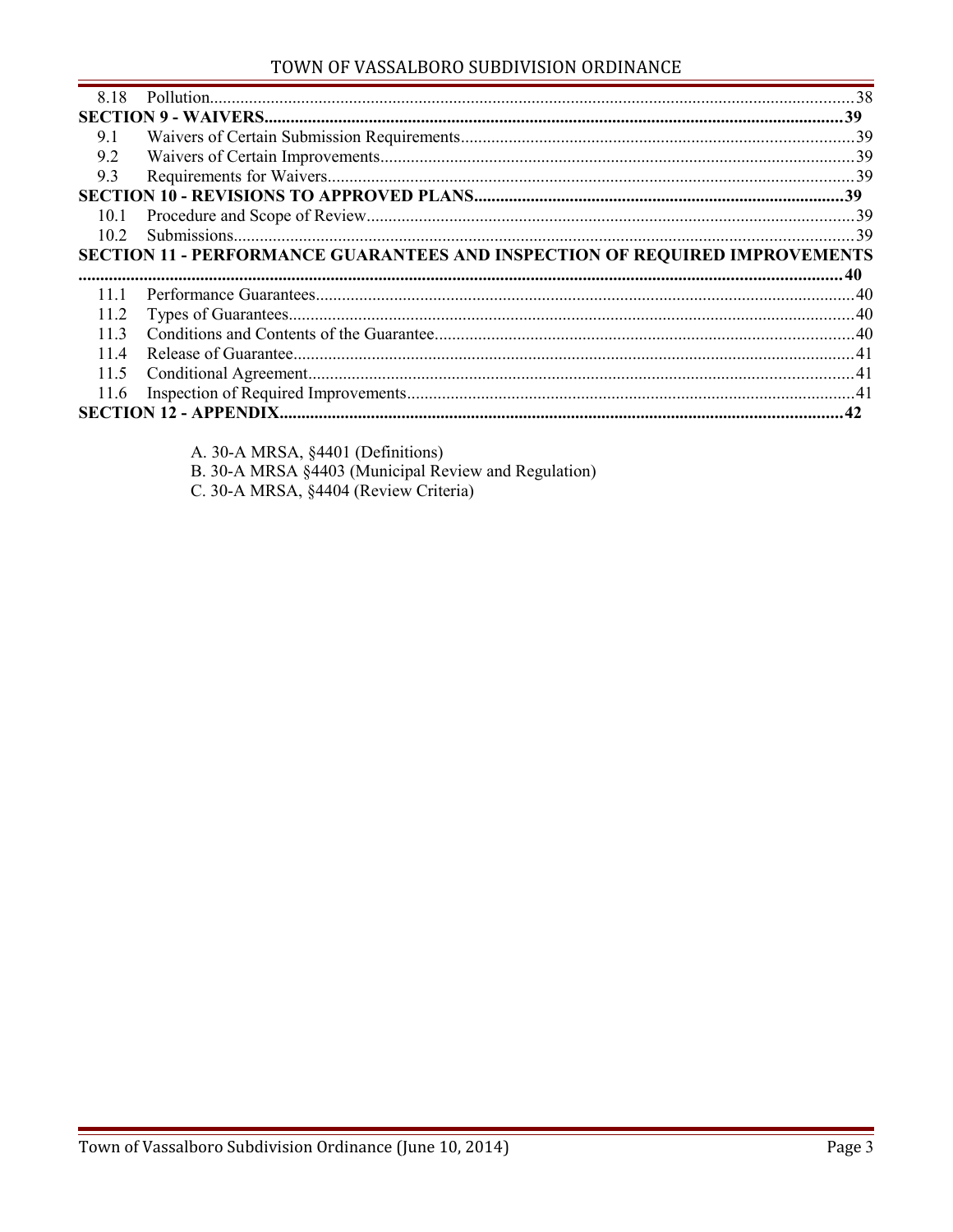# <span id="page-3-2"></span>**SECTION 1 – PURPOSES AND APPLICABILITY**

## <span id="page-3-1"></span> *1.1 Purposes*

The purposes of this Ordinance are as follows: to assure the comfort, convenience, safety, health, and welfare of the people of the Town of Vassalboro, Maine; to protect the environment; to promote the development of an economically sound and stable community; to assure that a sufficient level of services and facilities is available to the residents of new subdivisions and that lots in subdivisions are capable of supporting the proposed uses and structures; to minimize potential negative impacts from new subdivisions on neighboring properties and on the Town; to provide for the expeditious and efficient process for the review of proposed subdivisions; and to comply with 30-A, MRSA, §4403 (Municipal Review and Regulation) and §4404 (Review Criteria).

#### <span id="page-3-0"></span> *1.2 Applicability*

- 1.2.1 The provisions of this Ordinance shall pertain to all land proposed for subdivision as defined in Title 30-A, MRSA, §4401(4), as amended. Also included are all mobile/manufactured home parks, condominiums, and apartment buildings or complexes proposed for subdivision into 3 or more dwelling units.
- 1.2.2 Any subdivision is a division of a tract or parcel of land into 3 or more lots within any 5-year period that begins after September 23, 1971. The definition applies whether the division is accomplished by sale, lease, development, buildings, or otherwise. The term "subdivision" also includes the division of a new structure or structures on a tract of land into 3 or more dwelling units within a 5-year period, the construction or placement of 3 or more dwelling units on a single tract or parcel of land, and the division of an existing structure, structures previously used for commercial or industrial use into 3 or more dwelling units within a 5-year period.
- 1.2.3 In determining whether a tract or parcel of land is divided into 3 or more lots, the first dividing of such tract or parcel shall be considered to create the first 2 lots and the next dividing of either of the first 2 lots, by whomever accomplished, unless otherwise exempted herein shall be considered to create a 3rd lot, unless:
	- A. Both dividings are accomplished by a subdivider who has retained one of the lots for the subdivider's use as a single-family residence that has been the subdivider's principal residence for a period of at least 5 years immediately preceding the 2nd division; or the division of the tract or parcel is otherwise exempted under this section (Section 1.2 Applicability).
	- B. A lot of 40 acres or more shall not be counted as a separate lot, except where the lot or parcel from which it was divided is located entirely or partially within any shoreland area as defined in 38 MRSA, §435, or the Town of Vassalboro Shoreland Zoning Ordinance.
- 1.2.4 A division accomplished by devise, condemnation, order of court, gift to a person related to the donor by blood, marriage or adoption or a gift to a municipality (if the municipality accepts the gift), or by transfer of any interest in land to the owner of land abutting that land, does not create a lot or lots for the purposes of this Ordinance, unless the intent of the transferor in any transfer or gift is to avoid the objectives of this Ordinance. If the real estate exempt under this paragraph by a gift to a person related to the donor by blood, marriage or adoption is transferred within 5 years to another person not related to the donor of the exempt real estate by blood, marriage or adoption, then that exempt division creates a lot or lots for the purposes of this definition. A grant of bona fide security interest in an entire lot that has been exempted from the definition under this paragraph, or subsequent transfer of that entire lot by the original holder of the security interest or that person's successor in interest, does not create a lot for the purposes of this definition, unless the intent of the transferor is to avoid the objectives of this Ordinance.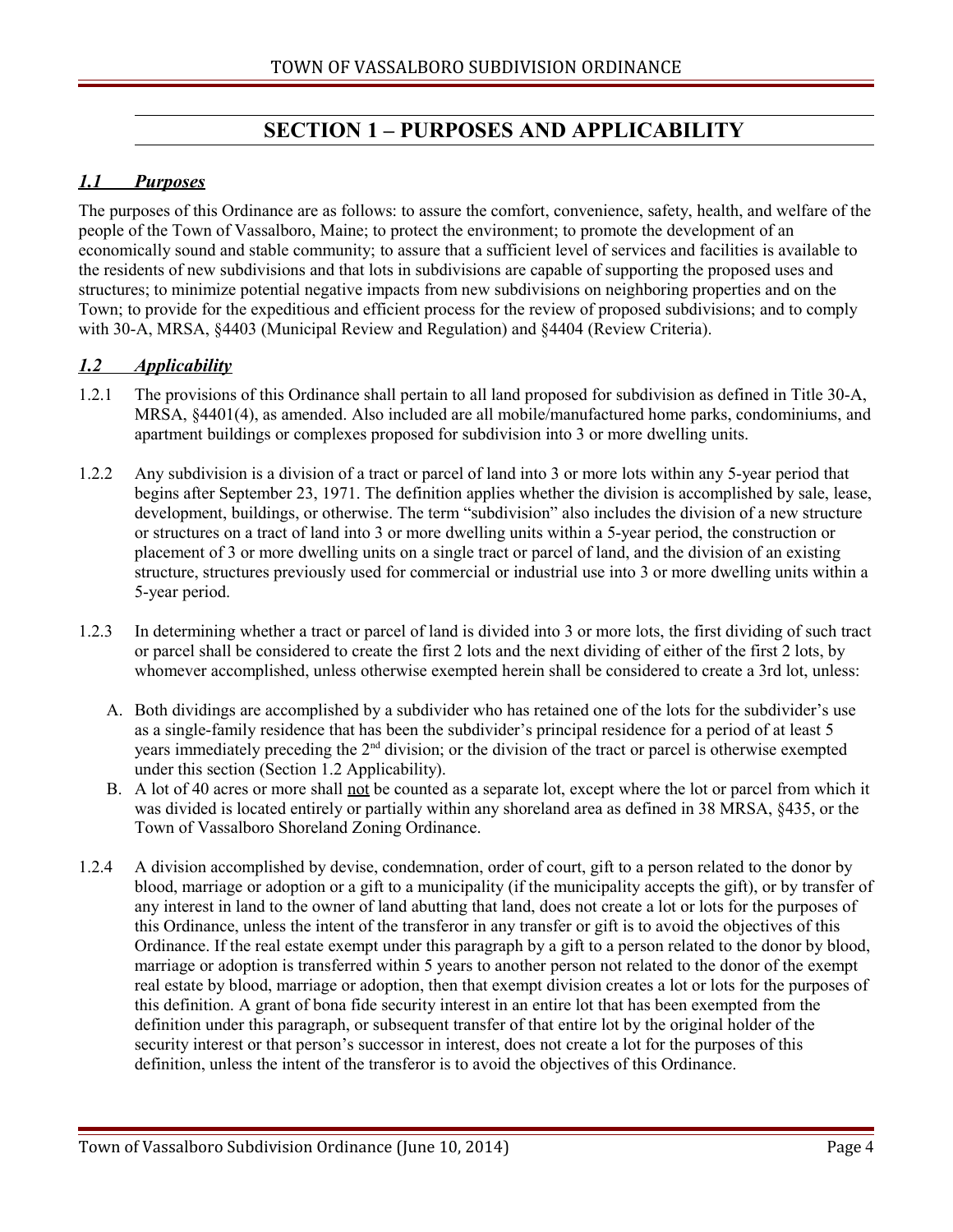- 1.2.5 In determining the number of dwelling units in a structure, the provisions regarding the determination of the number of lots shall apply, including exemptions from the definition of a subdivision of land.
- 1.2.6 Leased dwelling units meeting any part of the definition of subdivision above are subject to the requirements of this Ordinance.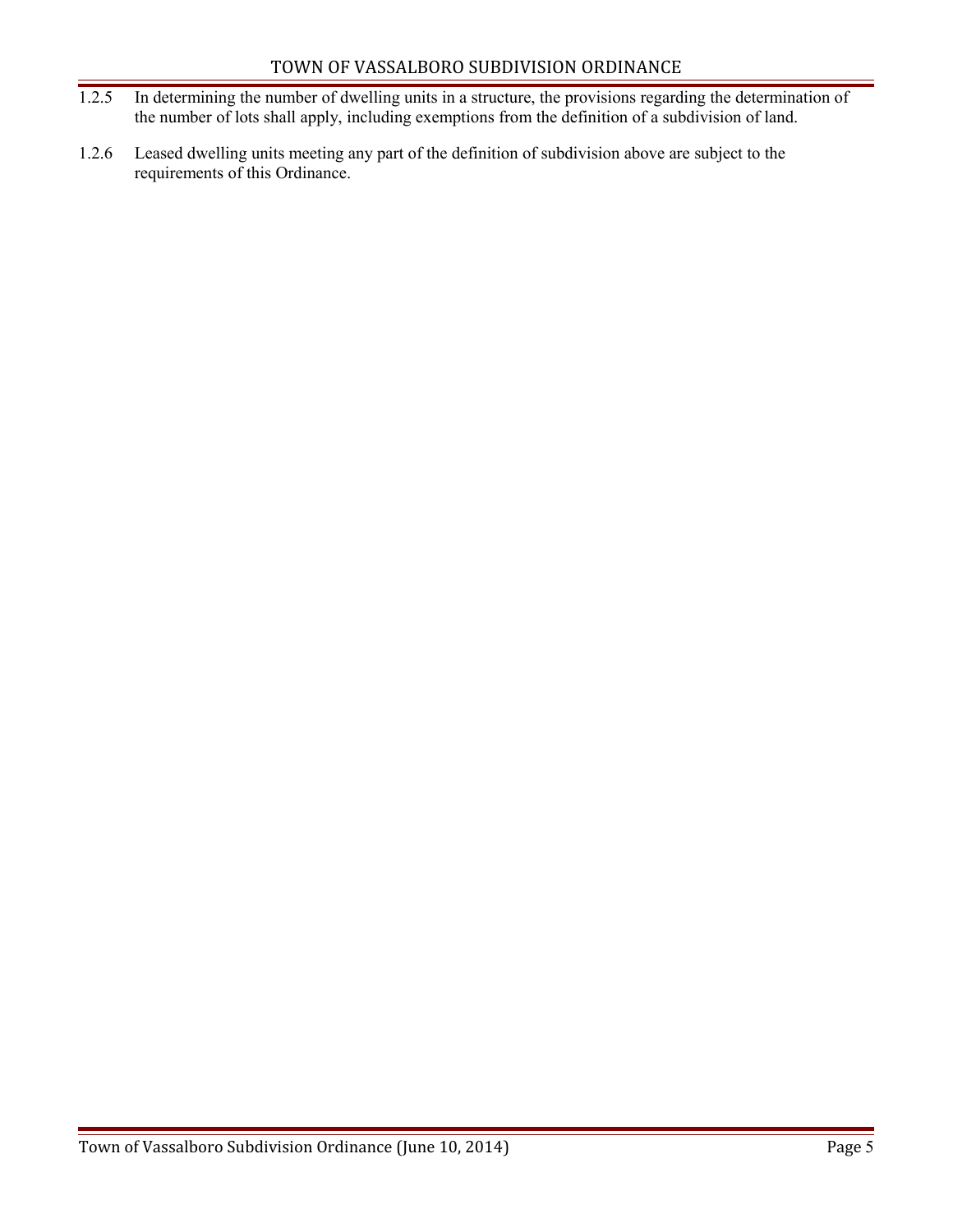## <span id="page-5-4"></span>**SECTION 2 – AUTHORITY, ADMINISTRATION AND APPEALS**

#### <span id="page-5-3"></span> *2.1 Authority*

- 2.1.1 This Ordinance is adopted pursuant to Home Rule Powers as provided for in Article VIII-A Part 2, Section 1 of the Maine Constitution and 30-A MRSA, §3001. These standards have been prepared in accordance with the provisions of 30-A MRSA, §4403.
- 2.1.2 This Ordinance shall be known and may be cited as "Town of Vassalboro Subdivision Ordinance."
- 2.1.3 The Planning Board of the Town of Vassalboro, hereinafter called the "Board", shall administer this Ordinance.

#### <span id="page-5-2"></span> *2.2 Amendments to this Ordinance*

- 2.2.1 An amendment to this Ordinance may be initiated by:
	- A. The Planning Board provided a majority of the Board has so voted;
	- B. Request by the Board of Selectmen; or
	- C. Written petition of a number of voters equal to at least 10% of the number of votes cast in the Town at the last gubernatorial election.
- 2.2.2 The Board shall hold a public hearing on the proposed amendment. Notification of the hearing shall be posted and advertised in a newspaper of general circulation in the Town at least 7 days prior to the hearing.
- 2.2.3 An amendment to this Ordinance may be adopted by a majority vote of the Town Meeting.

#### <span id="page-5-1"></span> *2.3 Interpretation, Conflict and Severability*

- 2.3.1 The provisions of this Ordinance shall be construed as minimum requirements. More stringent provisions may be required if it is demonstrated that such are necessary to promote the public health, safety and welfare. Where the conditions imposed by any provisions of this Ordinance are either more restrictive or less restrictive than comparable conditions imposed by any other provisions of this Ordinance or any other applicable law, ordinance, or regulation of any kind, the regulations which are more restrictive and impose higher standards or requirements shall govern.
- 2.3.2 The provisions of this Ordinance are separable. If any portion of this Ordinance is declared by the courts to be invalid, the decision shall not affect the validity of the remaining portions of this Ordinance.
- 2.3.3 This Ordinance shall not in any way impair or remove the necessity of compliance with any other applicable rule, ordinance, regulation, bylaw, permit, or provision of law. Where this Ordinance imposes a greater restriction upon the use of land or structures, the provisions of this Ordinance shall control.

#### <span id="page-5-0"></span> *2.4 Effective Date and Repeal of Prior Ordinances*

This Ordinance becomes effective on the date it is adopted by Town Meeting. This Ordinance repeals and replaces any municipal ordinance previously enacted to control the development of subdivisions in the Town of Vassalboro.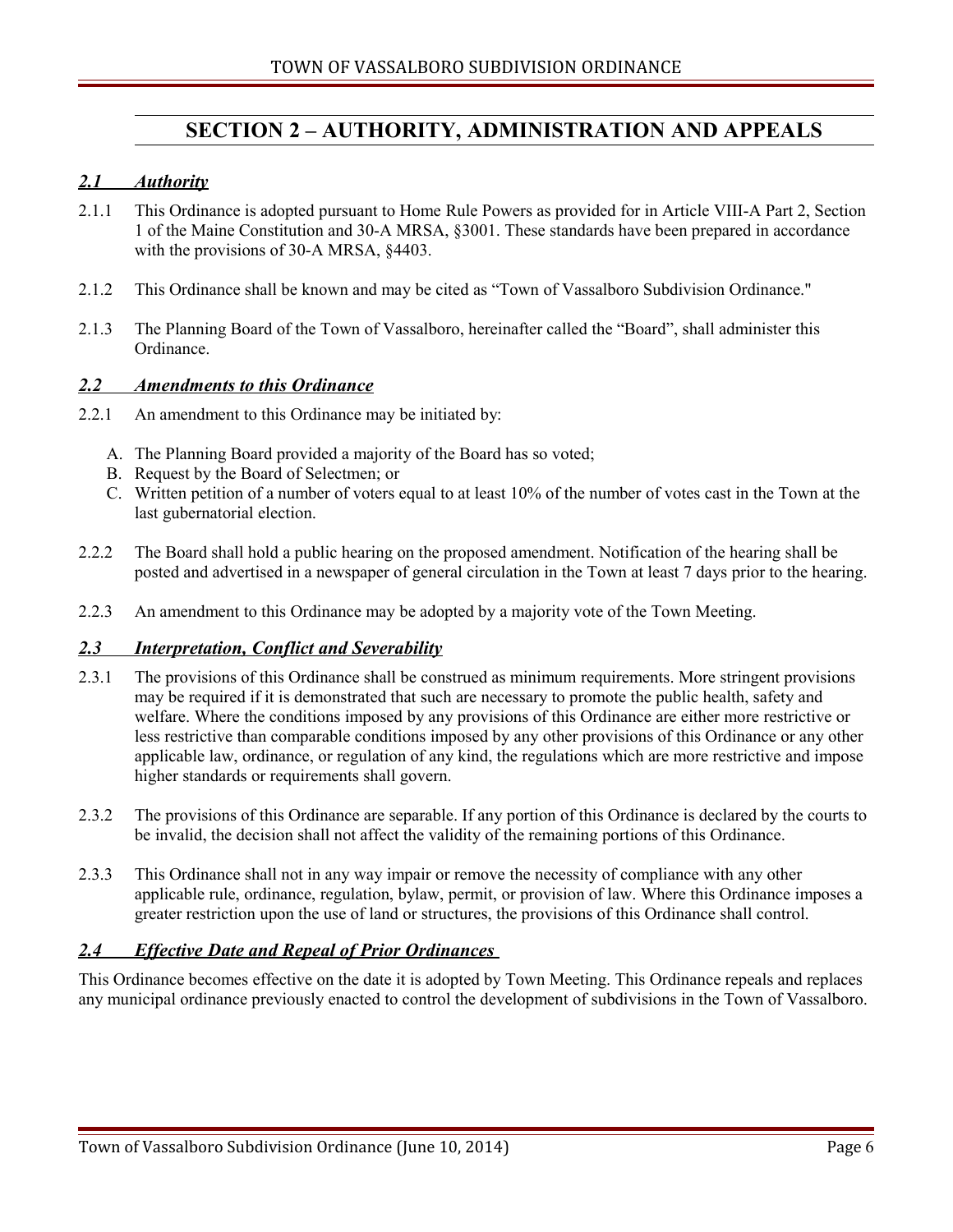#### <span id="page-6-1"></span> *2.5 Violations and Enforcement*

- 2.5.1 No plan of a division of land within the Town which would constitute a subdivision shall be recorded in the Registry of Deeds until a final plan has been approved by the Board in accordance with this Ordinance.
- 2.5.2 A person shall not convey, offer or agree to convey any land in a subdivision which has not been approved by the Board and recorded in the Registry of Deeds.
- 2.5.3 A person shall not sell, lease or otherwise convey any land in an approved subdivision which is not shown on the plan as a separate lot.
- 2.5.4 No public utility, water district, sanitary district or any utility company of any kind shall serve any lot in a subdivision for which a final plan has not been approved by the Board.
- 2.5.5 Development of a subdivision without Board approval shall be a violation of law. Development includes grading or construction of roads, grading of land or lots, or construction of buildings which require a plan approved as provided in this Ordinance and recorded in the Registry of Deeds.
- 2.5.6 *Default.* Any developer who (1) fails to perform any required improvements in accordance with any timetable established at the time of final plan approval, (2) completes required improvements in a manner which, although timely, is not acceptable to the Town, or (3) maintains a situation that is hazardous to the public health and safety, shall be deemed in default. In addition, a developer shall be deemed in default if any required improvement is not completed in accordance with the plan and all applicable regulations before the expiration date of any performance guarantees tendered by the developer to the Town with respect to required improvements. The Town will not be required to initiate action to exercise its rights under any financial performance guarantee in order to declare a developer in default. For purposes of interpreting this paragraph, "hazards to public health and safety" shall include, but not be limited to, inadequate drainage, stormwater management, or erosion and sedimentation control measures.
- 2.5.7 No lot in a subdivision may be sold, leased, or otherwise conveyed before the street upon which the lot fronts is completed in accordance with final plan approval and this Ordinance up to and including the entire frontage of the lot. No unit in a multifamily development shall be occupied before the street upon which the unit is accessed is completed in accordance with final plan approval and this Ordinance.
- 2.5.8 Violations of the above provisions of this section are a nuisance and shall be punished in accordance with the provisions of 30-A MRSA, §4452.

#### <span id="page-6-0"></span> *2.6 Appeals*

An aggrieved party may appeal any decision of the Board under this Ordinance to the Superior Court within 30 days from the date the Board issues a written notice of its decision.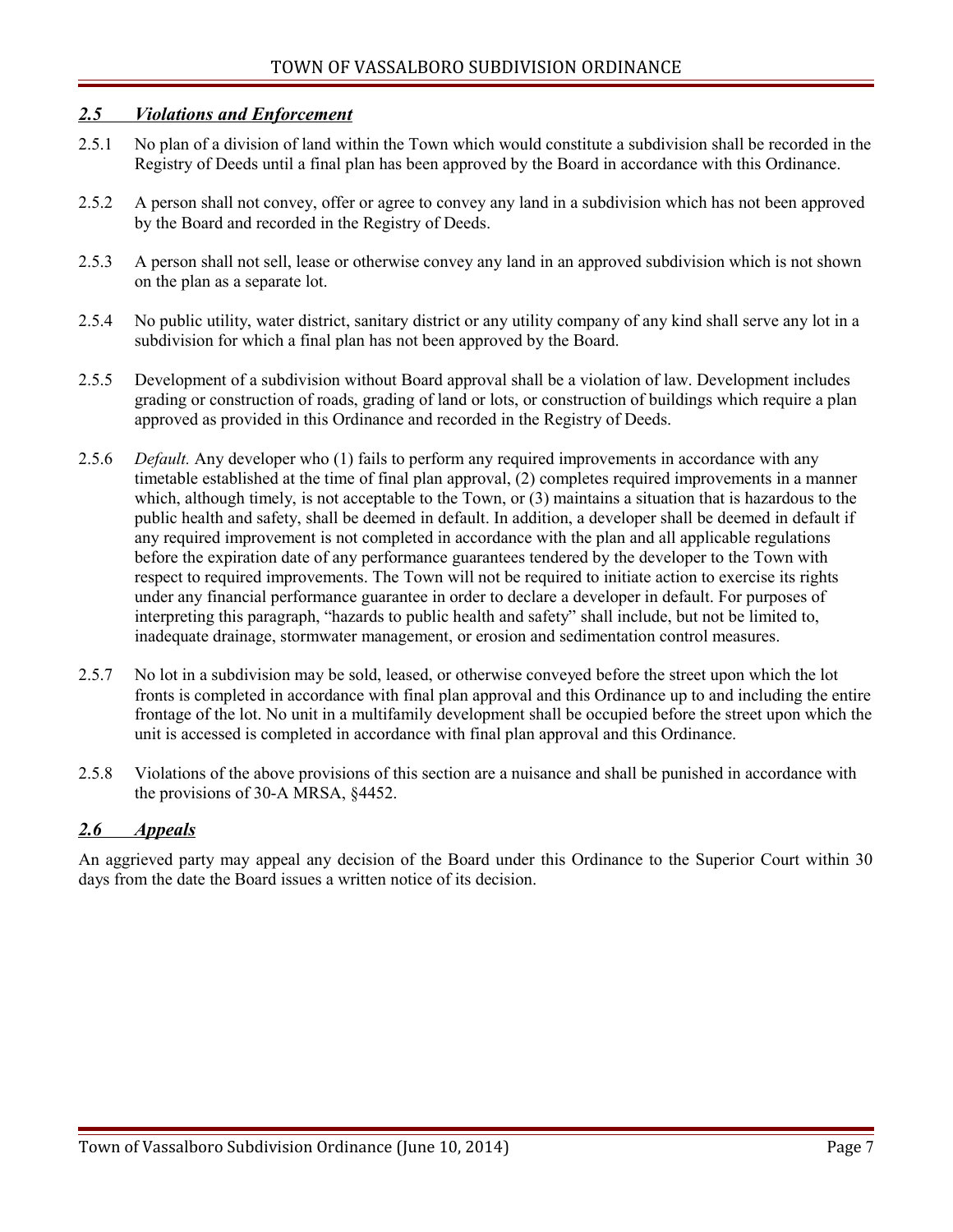# <span id="page-7-2"></span>**SECTION 3 – DEFINITIONS**

## <span id="page-7-1"></span> *3.1 Construction of Language*

In the interpretation and enforcement of this Ordinance, all words other than those specifically defined in the Ordinance shall have the meaning implied by their context in the Ordinance or their ordinarily accepted meaning.

The present tense includes the future tense, the singular number includes the plural, and plural numbers include the singular.

The words "shall," "will" and "must" are mandatory; the word "may" is permissive.

The word "lot" includes the word "parcel".

The word "structure" includes the word "building".

The word "Town" means the Town of Vassalboro, Maine.

The term "Board" means the Vassalboro Planning Board, unless a different board is specifically mentioned.

#### <span id="page-7-0"></span> *3.2 Definition of Terms*

In this Ordinance the following terms shall have the following meanings:

**Abutter:** The owner of any property with one or more common boundaries, or across the street or stream from, the property involved in an application or appeal.

**Agriculture:** The production, keeping or maintenance for sale or lease, of plants and/or animals including but not limited to: forages and sod crops; grains and seed crops; dairy animals and dairy products; poultry and poultry products; livestock; fruits and vegetables; and ornamental and greenhouse products. "Agriculture" does not include forest management and timber harvesting activities.

**Agricultural Products:** Those plants and animals and their products that are useful to humans and includes, but is not limited to, forages and sod crops, grains and feed crops, dairy and dairy products, poultry and poultry products, bees and bees' products, livestock and livestock products and fruits, berries, vegetables, flowers, seeds, grasses and other similar products, or any other plant, animal or plant or animal products that supply humans with food, feed, fiber or fur. "Agricultural products" does not include trees grown and harvested for forest products.

**Applicant:** The person or persons applying for subdivision approval under this Ordinance.

**Basement:** Any portion of a structure with a floor-to-ceiling height of 6 feet or more and having more than 50% of its volume below the existing ground level.

**Buffer Area:** A part of a property or an entire property, which is not built upon and is specifically intended to separate and thus minimize the effects of a land use activity (e.g. noise, dust, visibility, glare, etc.) on adjacent properties or on sensitive natural resources.

**Certified Soil Scientist:** As registered, licensed and/or certified by the appropriate licensing and registration boards in the State of Maine.

**Commercial:** The use of lands, buildings, or structures, the intent and result of which activity is the production of income from the buying and selling of goods and/or services, exclusive of rental of residential buildings and/or dwelling units.

**Common Open Space:** Land within or related to a subdivision, not individually owned or within an individual lot, which is designed and intended for the common use or enjoyment by the residents of the development or general public. It may include complementary structures and improvements, typically used for maintenance and operation of the open space, such as for outdoor recreation.

**Complete Application:** An application shall be considered complete upon submission of the required fee and all information required by this Ordinance unless waived, after the applicant's written request, by a vote by the Board. The Board shall issue a written statement to the applicant upon its determination that an application is complete.

**Complete Substantial Construction:** The completion of a portion of the improvements which represents no less than 30% of the costs of the proposed improvements within a subdivision. If the subdivision is to consist of individual lots to be sold or leased by the subdivider, the cost of construction of buildings on those lots shall not be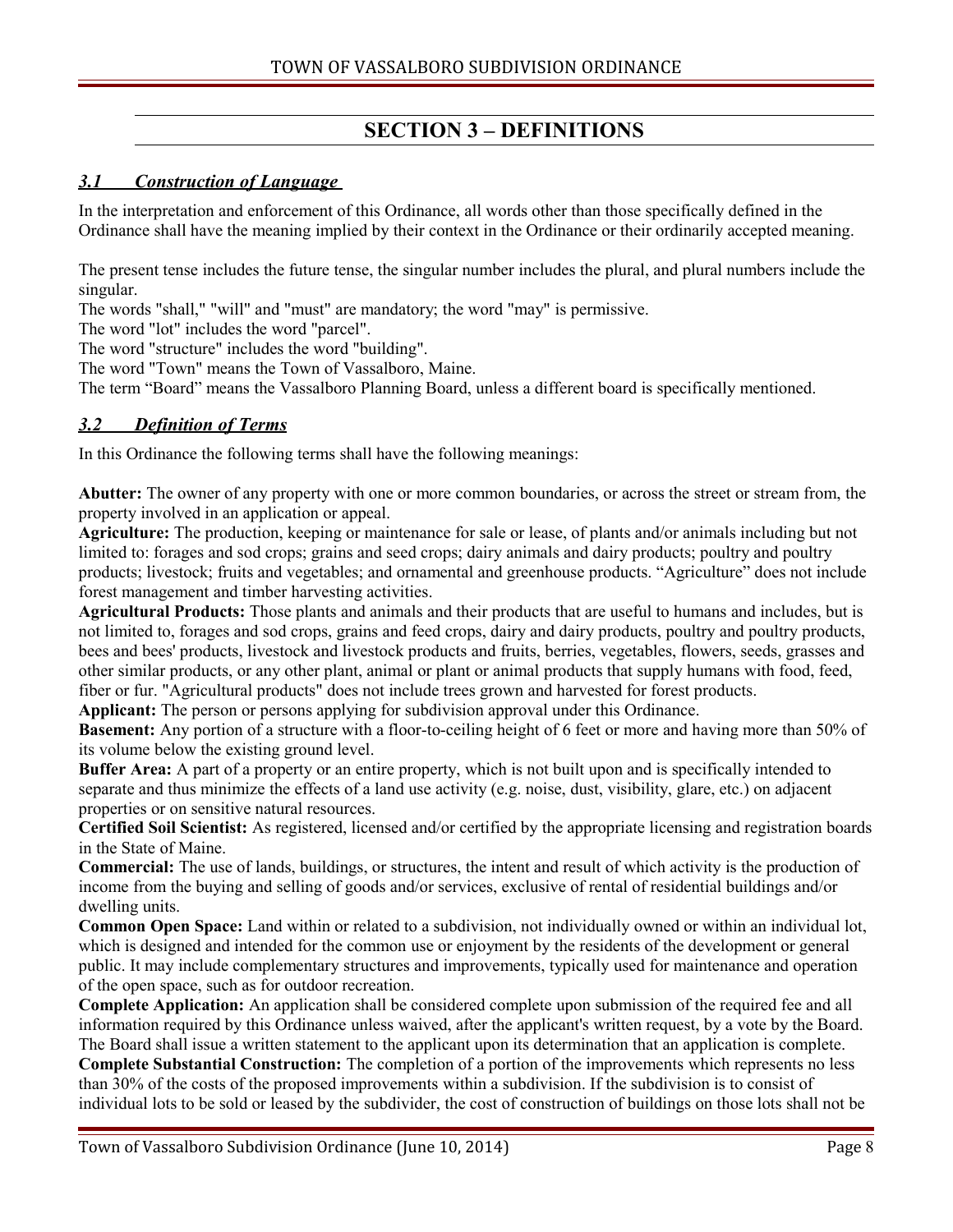included. If the subdivision is a multifamily development, or if the applicant proposes to construct the buildings within the subdivision, the cost of building construction shall be included in the total costs of proposed improvements.

**Conservation Easement:** A nonpossessory interest in real property imposing limitations or affirmative obligations, the purposes of which include retaining or protecting natural, scenic or open space values of real property; assuring its availability for agricultural, forest, recreational or open space use; protecting natural resources; or maintaining air or water quality.

**Density:** The number of dwelling units per acre of land.

**Development:** A change in land use involving alteration of the land, water or vegetation, or the addition or alteration of structures or other man-made construction.

**Direct Watershed of a Great Pond:** That portion of the watershed which drains directly to the great pond without first passing through an upstream great pond. For the purposes of this Ordinance, the watershed boundaries shall be as depicted in the drainage divide data layer provided by the Maine Office of GIS. Due to the scale of the map there may be small inaccuracies in the delineation of the watershed boundary. Where there is a dispute as to exact location of a watershed boundary, the Board or its designee and the applicant shall conduct an on-site investigation to determine where the drainage divide lies. If the Board and the applicant cannot agree on the location of the drainage divide based on the on-site investigation, the burden of proof shall lie with the applicant to provide the Board with information from a professional land surveyor showing where the drainage divide lies.

**Drinking Water Standards:** Thresholds for contaminants set by the Maine Department of Health and Human Services. Standards have been established for contaminants which pose a health threat ("primary drinking water standards") and those which pose an aesthetic concern ("secondary drinking water standards"). **Driveway:** A vehicular accessway serving two lots or less.

**Dwelling Unit:** A room or suite of rooms used as a habitation which is separate from other such rooms or suites of rooms, and which contains independent living, cooking, and sleeping facilities; includes single family houses, and the units in a duplex, apartment house, multifamily dwellings, and residential condominiums and time-share units.

**Engineered Subsurface Waste Water Disposal System:** A subsurface waste water disposal system designed, installed, and operated as a single unit to treat and dispose of 2,000 gallons of waste water per day or more; or any system designed to be capable of treating waste water with higher BODs and total suspended solids concentrations than domestic waste water. Any engineered system must be approved by the Maine Department of Health and Human Services.

**Farmland:** A parcel consisting of 5 or more acres of land that is either: (a) classified as prime farmland, unique farmland or farmland of statewide or local importance by the Natural Resources Conservation Service within the United States Department of Agriculture; or (b) used for the production of agricultural products as defined in 7 MRSA, §152, sub-§2.

**Final Plan:** The final drawings on which the applicant's plan of subdivision are presented to the Board for approval and which, if approved, must be recorded at the Registry of Deeds.

**Flood, 100-Year:** The highest level of flood that, on the average, has a 1% chance of occurring in any given year. **Floodway:** The channel of a river or other watercourse and adjacent land areas that must be reserved in order to discharge the 100-year flood without cumulatively increasing the water surface elevation by more than one foot in height.

**Great Pond:** Any inland body of water which in a natural state has a surface area in excess of 10 acres, and any inland body of water artificially formed or increased which has surface area in excess of 30 acres, except for the purposes of this Ordinance, where the artificially formed or increased inland body of water is completely surrounded by land held by a single owner.

**Groundwater:** The water that is found beneath the earth's surface recharged from rain infiltration. Groundwater moves slowly, finding its way from pore space to pore space in the subsurface soils and rocks; but it may surface as seeps and springs when intercepted by an excavation or slope cut.

**High Intensity Soil Survey:** A map prepared by a certified soil scientist, identifying the soil types down to 1/8 acre or less at a scale equivalent to the subdivision plan submitted. The soils shall be identified in accordance with the National Cooperative Soil Survey. The map shall show the location of all test pits used to identify the soils, and shall be accompanied by a log of each sample point identifying the textural classification and the depth to a limiting factor such as seasonal high water table or bedrock at that location.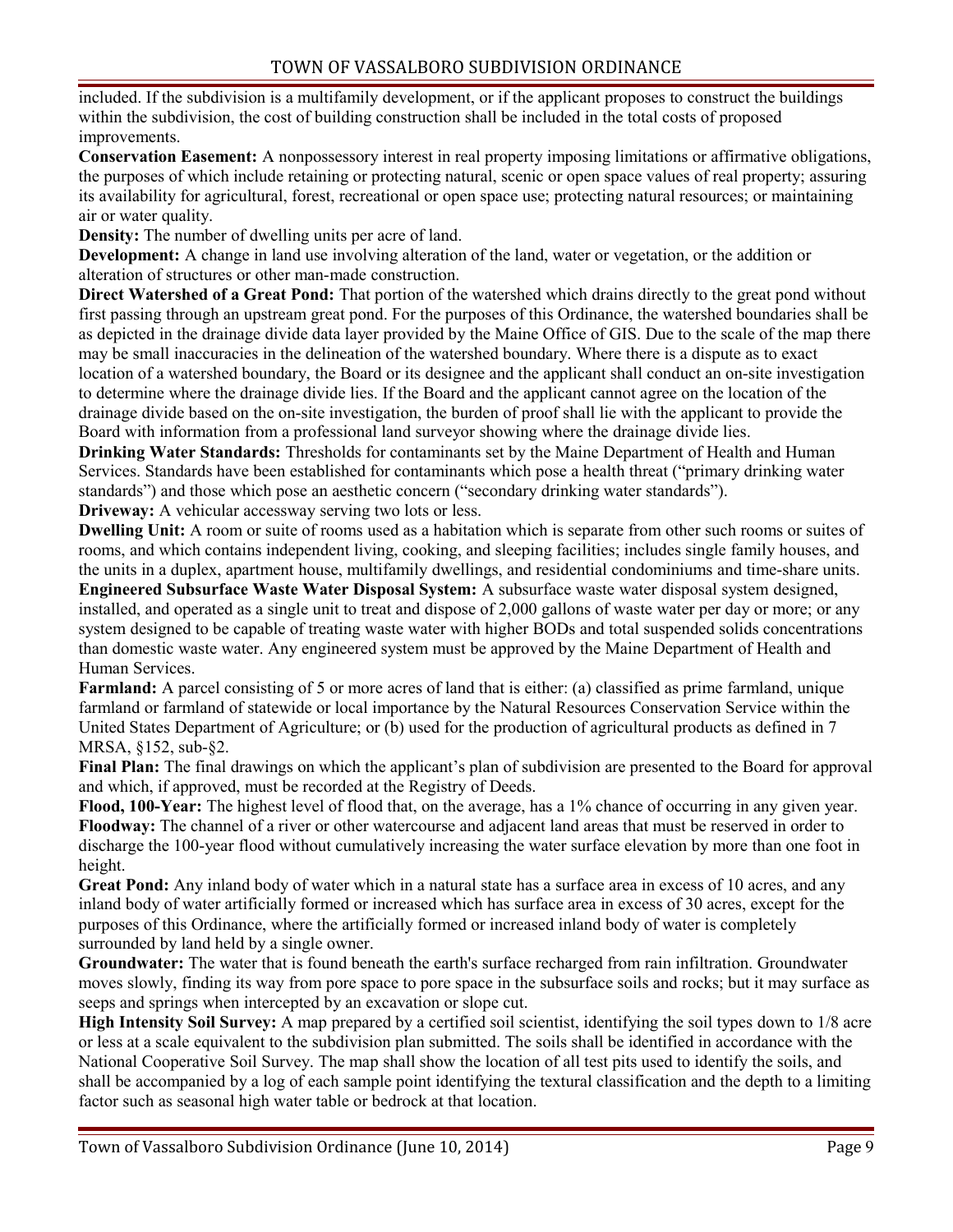**Level of Service:** A description of the operating conditions a driver will experience while traveling on a particular street or highway calculated in accordance with the provisions of the *Highway Capacity Manual*, most recent edition, published by the National Academy of Sciences, Transportation Research Board. There are 6 levels of service ranging from Level of Service A with free traffic flow and no delays, to Level of Service F with forced flow and congestion resulting in complete failure of the roadway.

**Liquidation Harvesting:** The purchase of timberland followed by a harvest that removes most or all commercial value in standing timber, without regard for long-term forest management principles, and the subsequent sale or attempted resale of the harvested land within 5 years.

**Medium Intensity Soil Survey:** The *Soil Survey of Kennebec County, Maine,* published by the USDA, Soil Conservation Service, is recognized as a medium intensity soil survey.

**Multifamily Development:** A subdivision that contains 3 or more dwelling units on land in common ownership, such as apartment buildings, condominiums or mobile home parks.

**New Structure or Structures:** Includes any structure for which construction began on or after September 23, 1988. The area included in the expansion of an existing structure is deemed to be a new structure.

**Person:** Includes a firm, association, organization, partnership, trust, company, or corporation, as well as an individual.

**Preliminary Plan:** The preliminary drawings indicating the proposed layout of the subdivision to be submitted to the Planning Board for its consideration.

**Principal Structure:** Any building or structure in which the main use of the premises takes place.

**Professional Engineer:** A professional engineer registered in the State of Maine.

**Professional Land Surveyor:** As registered, licensed and/or certified by the appropriate licensing and registration boards in the State of Maine.

**Public Improvements:** The term shall include all roads; fire protection structures and ponds; any structure or land proposed to be dedicated to the Town; any land or structure which is offered as an easement to the Town; and, all stormwater drainage structures designed to allow water to flow outside the property or the subdivision.

**Public Water System:** There are 2 basic types: (a) a "community water system" which serves at least 15 service connections used by year-round residents or regularly serves at least 25 year-round residents; and (b) a "noncommunity water system" that is not a "community water system", but that serves at least 25 of the same persons for 6 months or more per year and may include, but is not limited to, a school, factory, industrial park or office building, or a water system that serves at least 25 persons, but not necessarily the same persons, for at least 60 days per year and may include, but is not limited to, a highway rest stop, seasonal restaurant, seasonal motel, golf course, park or campground. A bottled water company is a non-community water system.

**Recording Plan:** An original of the final plan, suitable for recording at the Registry of Deeds and which needs to show only information relevant to the transfer of an interest in the property, and which does not show other information presented on the plan such as sewer and water line locations and sizes, culverts, and building lines. **River, Stream or Brook:** A channel between defined banks that is created by the action of surface water and has

two or more of the following characteristics:

A. It is depicted as a solid or broken blue line on the most recent edition of the U.S. Geological Survey 7.5 minute series topographic map or, if that is not available, a 15-minute series topographic map.

B. It contains or is known to contain flowing water continuously for a period of at least 6 months of the year in most years.

C. The channel bed is primarily composed of mineral material such as sand and gravel, parent material or bedrock that has been deposited or scoured by water.

D. The channel contains aquatic animals such as fish, aquatic insects or mollusks in the water or, if no surface water is present, within the stream bed.

E. The channel contains aquatic vegetation and is essentially devoid of upland vegetation.

*"River, stream or brook" does not mean a ditch or other drainage way constructed, or constructed and maintained, solely for the purpose of draining stormwater or a grassy swale.*

**Runoff:** The part of precipitation excluding evaporation and infiltration that becomes a discharge of stormwater. **Sketch Plan:** Conceptual maps, renderings, and supportive data describing the project proposed by the applicant for initial review prior to submitting an application for subdivision approval.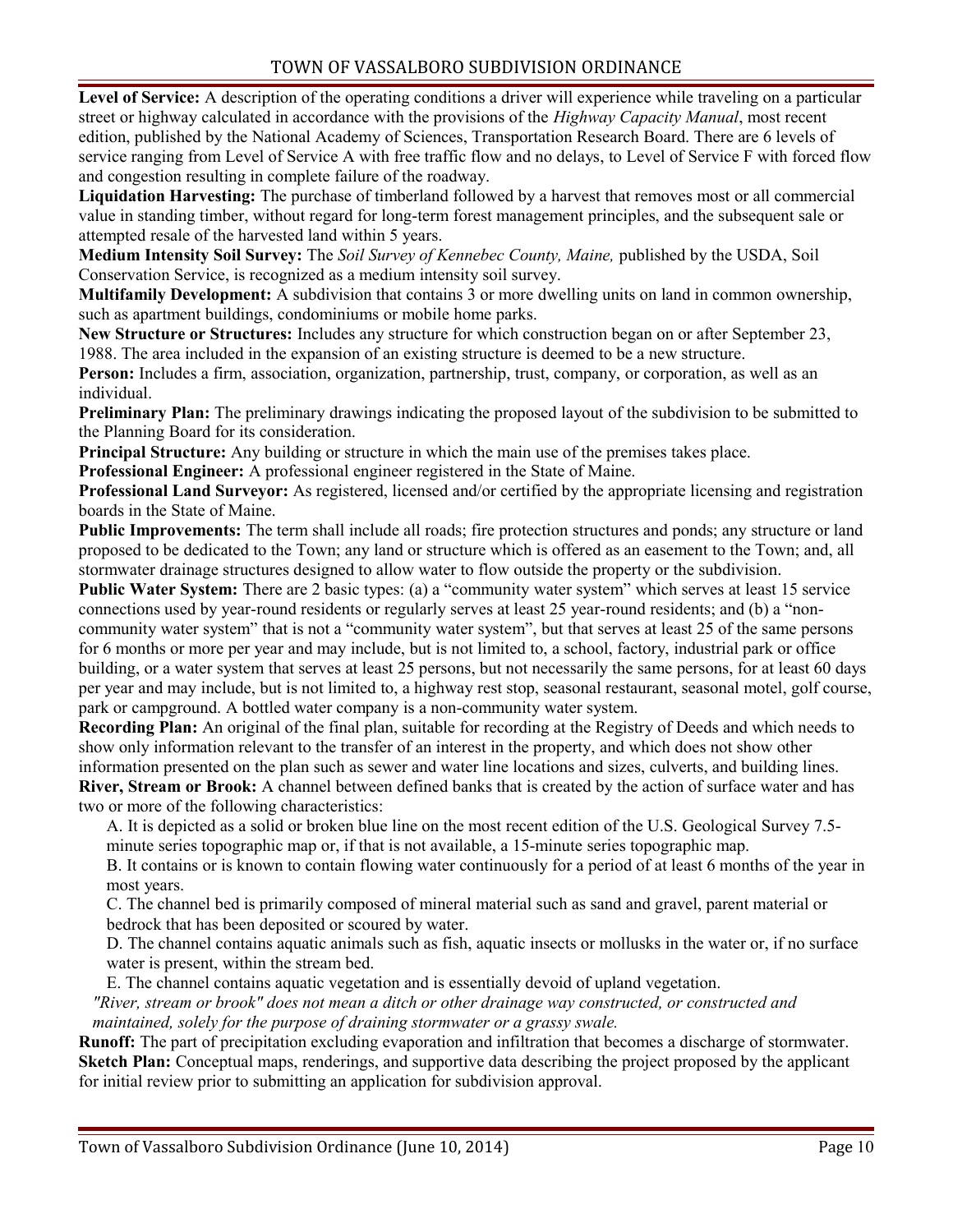**Street:** Public and private ways such as alleys, avenues, highways, roads, and other rights-of-way, as well as areas on subdivision plans designated as rights-of-way for vehicular access other than driveways.

**Stormwater:** The part of precipitation, including runoff from rain or melting ice and snow that flows across the ground surface or in drainage ways.

**Subdivision:** The term shall be defined as in 30-A, MRSA, §4401, sub-§4, with the modifications as described in Section 1.2 Applicability of this Ordinance.

**Subdivision, Major:** Any subdivision containing more than 4 lots or dwelling units, or any subdivision containing a proposed street.

**Subdivision, Minor:** Any subdivision containing 4 lots or dwelling units or fewer, and in which no street is proposed to be constructed.

**Substantial Construction:** (See "Complete Substantial Construction")

**Tract or Parcel of Land:** All contiguous land in the same ownership, except that lands located on opposite sides of a public or private road are considered each a separate tract or parcel of land unless the road was established by the owner of land on both sides of the road after September 22, 1971.

**Vegetation:** All live trees, shrubs, and other plants.

**Vernal pool:** An area exhibiting pooling, vegetation and even small creatures for a limited time of year, usually during the spring flooding, and drying up over the course of the summer.

**Wetland:** Areas which are inundated or saturated by surface or groundwater at a frequency and for a duration sufficient to support, and which under normal circumstances do support, a prevalence of wetland vegetation typically adapted for life in saturated soils; and which are not part of a great pond, river, stream, or brook. Freshwater wetlands may contain small stream channels or inclusions of land that do not conform to the above criteria. This also includes forested wetlands.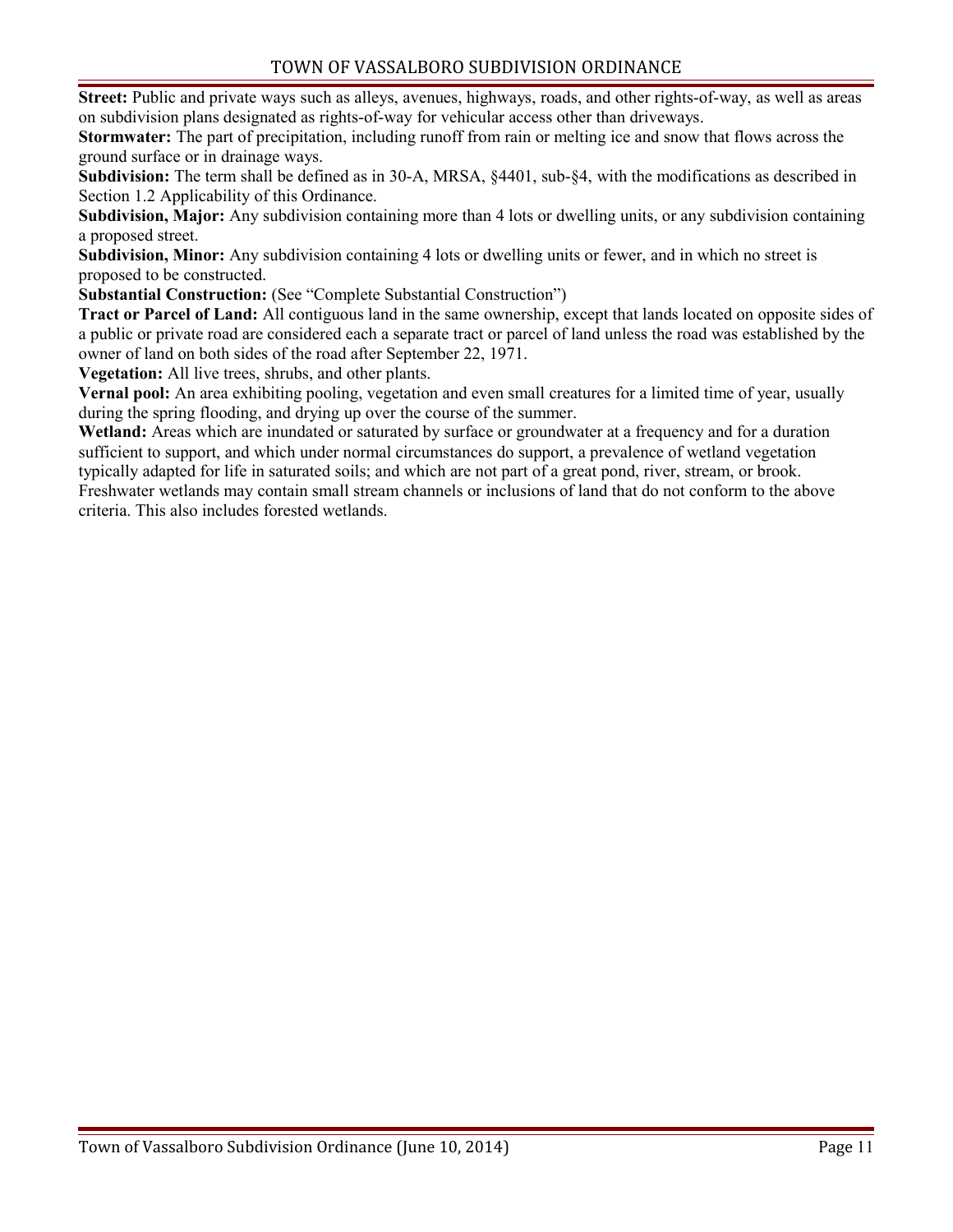## <span id="page-11-6"></span>**SECTION 4 - ADMINISTRATIVE PROCEDURES AND FEES**

## <span id="page-11-5"></span> *4.1 Agenda*

The Code Enforcement Officer (CEO) in consultation with the Board Chair shall prepare a written agenda for each regularly scheduled meeting. The agenda shall be prepared no less than one week prior to the meeting, distributed to Board members and any applicants appearing on the agenda, and posted at the Town Office. Applicants shall request to be placed on the Board's agenda at least 14 days in advance of a regularly scheduled meeting by contacting the CEO. Applicants who attend a meeting but who are not on the Board's agenda may be heard only after all agenda items have been completed. However, the Board shall take no action on any application not appearing on the written agenda.

#### <span id="page-11-4"></span> *4.2 Establishment of File for Subdivision*

The CEO shall establish a file for every proposed subdivision. The file shall be a permanent record of all matters concerning the subdivision, including all correspondence, submissions, proceedings and minutes.

#### <span id="page-11-3"></span> *4.3 Joint Meetings with Adjacent Municipalities*

If any portion of a subdivision crosses town boundaries, all meetings and hearings to review a subdivision application, including an application for an amendment or revision to a subdivision, must be held jointly by the reviewing authorities from each town. The reviewing authorities in each town, upon written agreement, may waive the requirement under this subsection for any joint meeting or hearing.

#### <span id="page-11-2"></span> *4.4 Application Fee*

An application for subdivision approval shall include payment of a non-refundable permit fee as set by the Board of Selectmen. The application shall not be considered complete until this fee is paid.

#### <span id="page-11-0"></span> *4.5 Escrow Account for Review by Outside Experts[1](#page-11-7)*

- 4. 5.1 The Board may require that the applicant deposit with the Town, funds sufficient to reimburse the Town for all reasonable costs for hiring independent consulting services to review engineering and other technical submissions associated with the application and to ensure compliance with this Ordinance.
- 4. 5.2 If the Board requires an escrow account, the applicant shall pay an escrow fee of \$250 per lot or dwelling unit, to be deposited in a special escrow account designated for that subdivision application. If the balance in this special account is drawn down by 75%, the Board shall notify the applicant, and require that the balance be brought back up to the original deposit amount. The Board shall continue to notify the applicant and require a deposit as necessary whenever the balance of the escrow account is drawn down by 75% of the original deposit.
- 4.5.3 In the event that the amount held in escrow is more than the amount of actual invoicing at the conclusion of the project, the remaining balance shall be promptly refunded to the applicant.

#### <span id="page-11-1"></span> *4.6 Transfer of Approved Subdivision Permits*

When an approved subdivision permit is transferred to a new owner or lessee of the property for which the permit was granted, the new owner or lessee must appear before the Board with a signed statement that he/she will adhere to all of the conditions and specifications of the approved final plan. This provision shall not supersede the expiration of approved subdivision permits (Section 5.4.6 Subdivision Approval Expiration).

#### <span id="page-11-7"></span><sup>1</sup> Also see Section 11.6.1 regarding inspections of required improvements.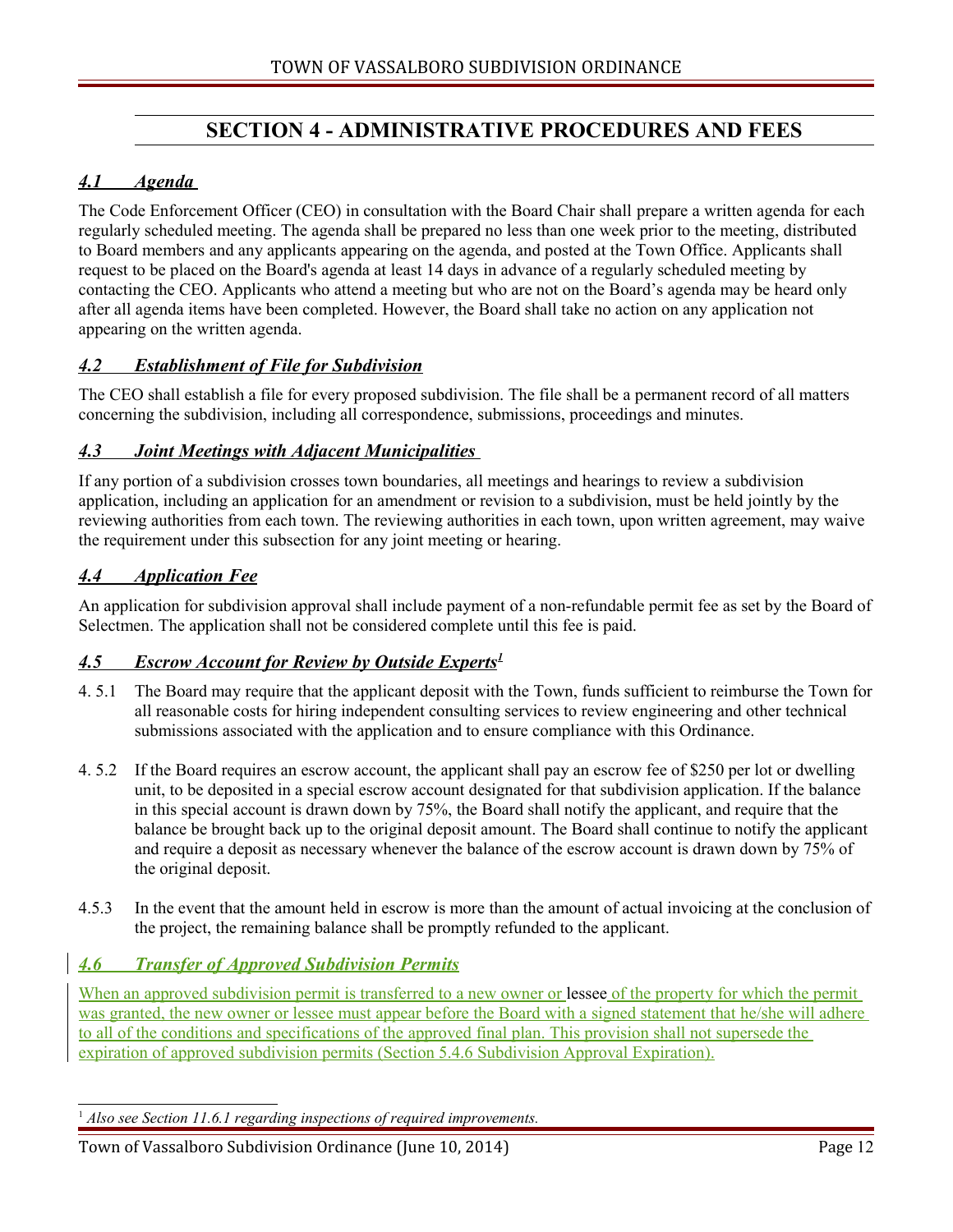## <span id="page-12-2"></span>**SECTION 5 – APPLICATION REVIEW PROCESS**

#### <span id="page-12-1"></span> *5.1 Classification as Minor or Major Subdivision*

- 5.1.1 *Classification.* The CEO shall classify each project as a major or minor subdivision.
	- A. A Minor Subdivision is any subdivision containing 4 lots or dwelling units or fewer, and in which no street is proposed to be constructed.
	- B. A Major Subdivision is defined as any subdivision containing more than 4 lots or dwelling units, or any subdivision containing a proposed street.
- 5.1.2 Upon receipt of the formal application (preliminary plan or final plan) the CEO shall determine if the classification is still correct and may reclassify the application if the scope has changed.

#### <span id="page-12-0"></span> *5.2 Minor Subdivisions*

5.2.1 *Two-Step Process.* Minor subdivisions require a two-step application process consisting of: (1) sketch plan review by the CEO; and (2) final plan review by the Planning Board. Applicants are also encouraged to consult with the CEO prior to the submission of a sketch plan to become familiar with the review procedures, submission requirements, and approval criteria.

#### 5.2.2 *Sketch Plan Review Process*

- A. *Purpose*. The purpose of sketch plan review is for the applicant to present general information regarding the proposed subdivision to the CEO, and to receive the CEO's comments prior to undertaking the costs associated with the development of the final plan. Sketch plan review shall not be considered the initiation of the review process for the purposes of bringing the plan under protection of 1 MRSA, §302.
- B. *Sketch Plan Review Meeting with the CEO*
	- 1. *Appointment Required.* The applicant shall make an appointment with the CEO for the sketch plan review meeting.
	- 2. *Meeting Procedure*
		- a. The applicant shall present the sketch plan application (See Section 6.1 Sketch Plan Submissions) and make a verbal presentation regarding the site and the proposed subdivision.
		- b. The CEO may ask questions, point out potential problems or issues for future discussions, and make suggestions to be incorporated into the final plan.
		- c. *Waivers.* Requests for waivers may be discussed, but formal acceptance of any waivers shall not occur until the Board has an opportunity to review the final plan (See Section 9 Waivers).
	- 3. *Site Inspection.* The CEO may visit the site to observe existing conditions, generally confirm the information submitted, and assess the development proposal. Prior to the site inspection, the applicant shall place "flagging" at lot corners. If the proposed project includes buildings, the approximate corners of building footprints shall be "flagged."
	- 4. *CEO Authorization to Submit Final Plan.* The CEO shall authorize the submission of the final plan application when sketch plan review is complete. (See Section 6 for submission requirements)

#### 5.2.3 *Final Plan Review Process*

A. The applicant shall submit a final plan within 6 months after the CEO has authorized the submission. The CEO may, upon failure to meet the 6 month deadline, require the application to return to the sketch plan review phase. Each time that an application is returned to the sketch plan phase, the applicant shall pay the required application fees.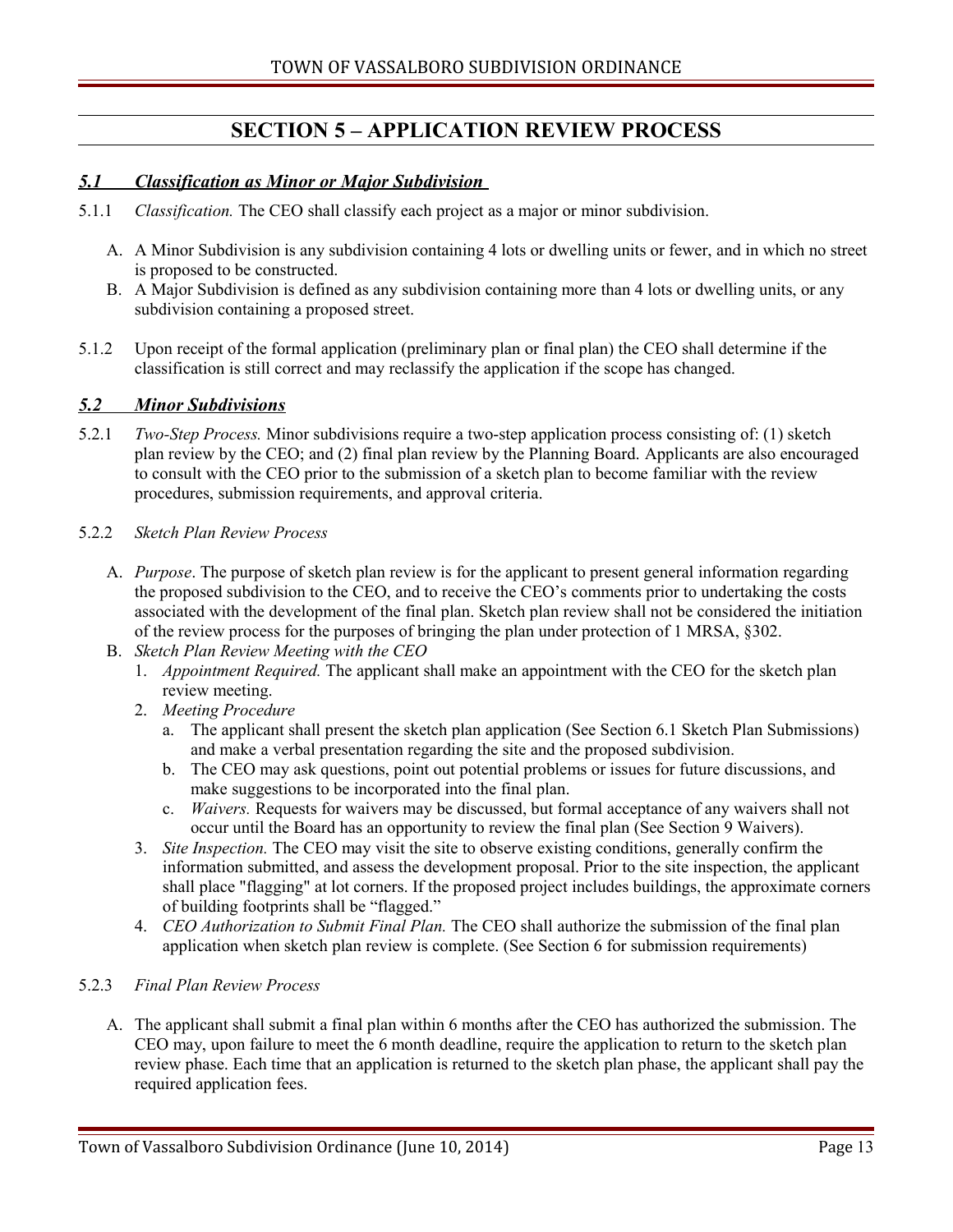- B. *Consistency with Sketch Plan.* The final plan shall approximate the layout shown on the sketch plan, plus any recommendations made by the CEO.
- C. *Final Plan Submission and Public Notice Requirements* 
	- 1. *CEO.* Within 3 business days of receipt of a final plan application, the CEO shall issue a dated receipt to the applicant, and notify the clerk and the review authority of neighboring municipalities if any portion of the subdivision abuts or crosses the municipal boundary.
	- 2. *Applicant.* Upon submission of the final plan to the CEO, the applicant shall notify by return receipt mail all owners of abutting property and/or property owners within 200 feet of the subdivision property line that an application for subdivision approval has been submitted. The notification shall specify the location of the proposed subdivision and include a general description of the project. This notice shall also include notice for the Board meeting where the final plan will be considered. The applicant shall also notify any supplier of a "public drinking water system" (as defined) when the subdivision is located on parcels wholly or partially within the "source water protection area" as mapped by the Maine Drinking Water Program. Return receipts will be required to verify notification of all of the notified property owners and public drinking water system suppliers.
- D. *Determination of Completeness.* Within 30 days of the receipt of a final plan application, the CEO shall determine if the submission is complete, and shall notify the applicant in writing of this finding. If the CEO determines the application is incomplete, the notice shall specify the additional materials required, and shall advise the applicant that the application will not be considered by the Board until the additional information is submitted. These steps, except the notification requirements, shall be repeated until the application is complete. A determination of completeness under this subsection does not preclude the Board from requiring additional materials necessary for the review of the project.
- E. *Review by Others.* Upon a determination that the application for a final plan is complete, the CEO shall inform the applicant of the requirements for notification of other town officials and entities, such as the Town Manager, Road Foreman, Fire Chief, public water suppliers, etc.
- F. *Planning Board Meeting to Review the Final Plan*
	- 1. Upon a determination that the final plan application is complete, the CEO shall schedule, and provide the required public notice for, a meeting of the Board to review the application. The applicant or his/her authorized agent must be present at all Board meetings and/or hearings where the application is to be considered by the Board.
	- 2. All final plan submission requirements shall be submitted to the CEO at the Town Office at least 14 days prior to the meeting at which the applicant wishes to be heard by the Board.
	- 3. *Public Hearing*
		- a. If the Board decides to hold a public hearing, the hearing must be held within 30 days after the determination that a complete application has been submitted or within any other time limit that is mutually agreed upon by the Board and the applicant. The purpose of the hearing is to allow the applicant and affected property owners to provide information as part of the record the Board will use in considering its action on the application.
		- b. *Public Notice Requirements*
			- i. *CEO.* The CEO shall notify the applicant and publish the time, date, and place of the hearing at least 2 times; the date of the first publication to be at least 7 days prior to the hearing in a newspaper of area wide circulation.
			- ii. *Applicant.* The applicant shall follow the notification requirements in Section 5.2.3,C.2, except this notice shall be made at least 7 days prior to the hearing.
	- 4. *Planning Board Decision on the Final Plan Application*
		- a. The Board shall, within 30 days from the public hearing or within 60 days of determining a complete application has been received, if no hearing is held, or within another time limit as may be otherwise mutually agreed to by the Board and the applicant, make findings of fact and conclusions of law on the application, and approve, approve with conditions, or deny the final plan application. The Board shall specify in writing its findings of fact, conclusions of law, and reasons for any conditions or denial.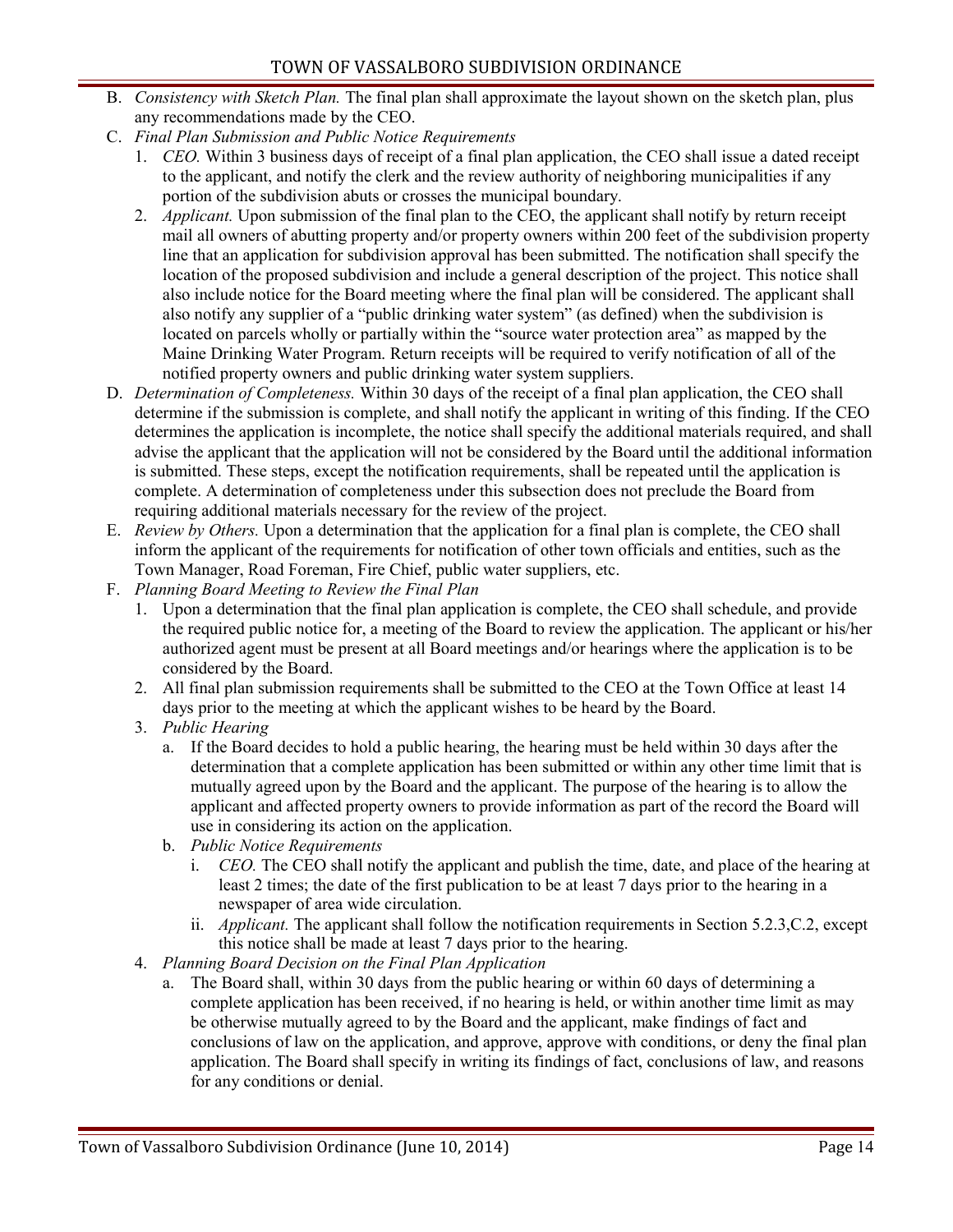- b. The Board shall notify the applicant of the action of the Board including the findings of fact, conclusions of law, and any conditions of approval or reasons for denial. This requirement can be met through the distribution of minutes of the meeting or an approval letter.
- c. All time limits within this section may be extended by mutual agreement of the applicant and Board.
- 5.2.4 *Final Approval and Filing* (See Section 5.4)

#### <span id="page-14-0"></span> *5.3 Major Subdivisions*

- 5.3.1 *Three-Step Process.* Major subdivisions require a 3-step application process consisting of: (1) sketch plan review; (2) preliminary plan review; and (3) final plan review. Each step requires the Board consideration.
- 5.3.2 *Pre-application Consultation.* Applicants are encouraged to consult with the CEO prior to submission of a sketch plan to become familiar with the review procedures, submission requirements and approval criteria. The applicant should present the proposed subdivision on copies of the property tax map and a topographic map, to show the location and general characteristics of the site. The applicability of any state or municipal regulations, and any potential waivers (See Section 9 Waivers) may also be discussed.

#### 5.3.3 *Sketch Plan Review Process*

- A. *Purpose.* The purpose of sketch plan review is for the applicant to present general information regarding the proposed subdivision to the Board, and to receive the Board's comments prior to the expenditure of substantial sums of money on surveying, soils identification, and engineering by the applicant. Sketch plan review shall not be considered the initiation of the review process for the purposes of bringing the plan under protection of 1 MRSA §302.
- B. *Sketch Plan Review Meeting with the Board*
	- 1. Upon receipt of a completed sketch plan application, the CEO shall schedule, and provide the required public notice for, a meeting of the Board to review the application. The CEO shall also notify the clerk and the review authority of neighboring municipalities if any portion of the subdivision abuts or crosses the municipal boundary.
	- 2. All sketch plan application requirements (See Section 7.1) shall be submitted to the CEO at least 14 days prior to the sketch plan review meeting with the Board.
	- 3. The applicant, or his/her representative, shall present the sketch plan to the Board. Failure to attend the meeting may result in a delay of the Board's review until the next meeting the applicant attends.
	- 4. *Public Notice, Applicant.* Upon submission of the sketch plan application to the CEO, the applicant shall notify by return receipt mail all owners of abutting property and/or property owners within 200 feet of the subdivision property line that an application for subdivision approval has been submitted, specifying the location of the proposed subdivision and including a general description of the project. This notice shall also include notice for the meeting where the application will be considered by the Board. The applicant shall also notify any supplier of a "public drinking water system" (as defined) when the subdivision is located on parcels wholly or partially within the "source water protection area" as mapped by the Maine Drinking Water Program. Return receipts will be required to verify notification of all of the notified property owners and public drinking water system suppliers.
	- 5. *Meeting Procedure*
		- a. The applicant shall present the sketch plan and make a verbal presentation regarding the proposal.
		- b. The Board and CEO may ask questions, point out potential problems or issues for future discussions, and make suggestions to be incorporated into the preliminary plan. Substantive, lengthy discussions about compliance with review standards shall be postponed until the subsequent review of the full application.
		- c. *Waivers.* Requests for waivers may be discussed, but formal acceptance of any waivers shall not occur until the Board has an opportunity to review the preliminary plan.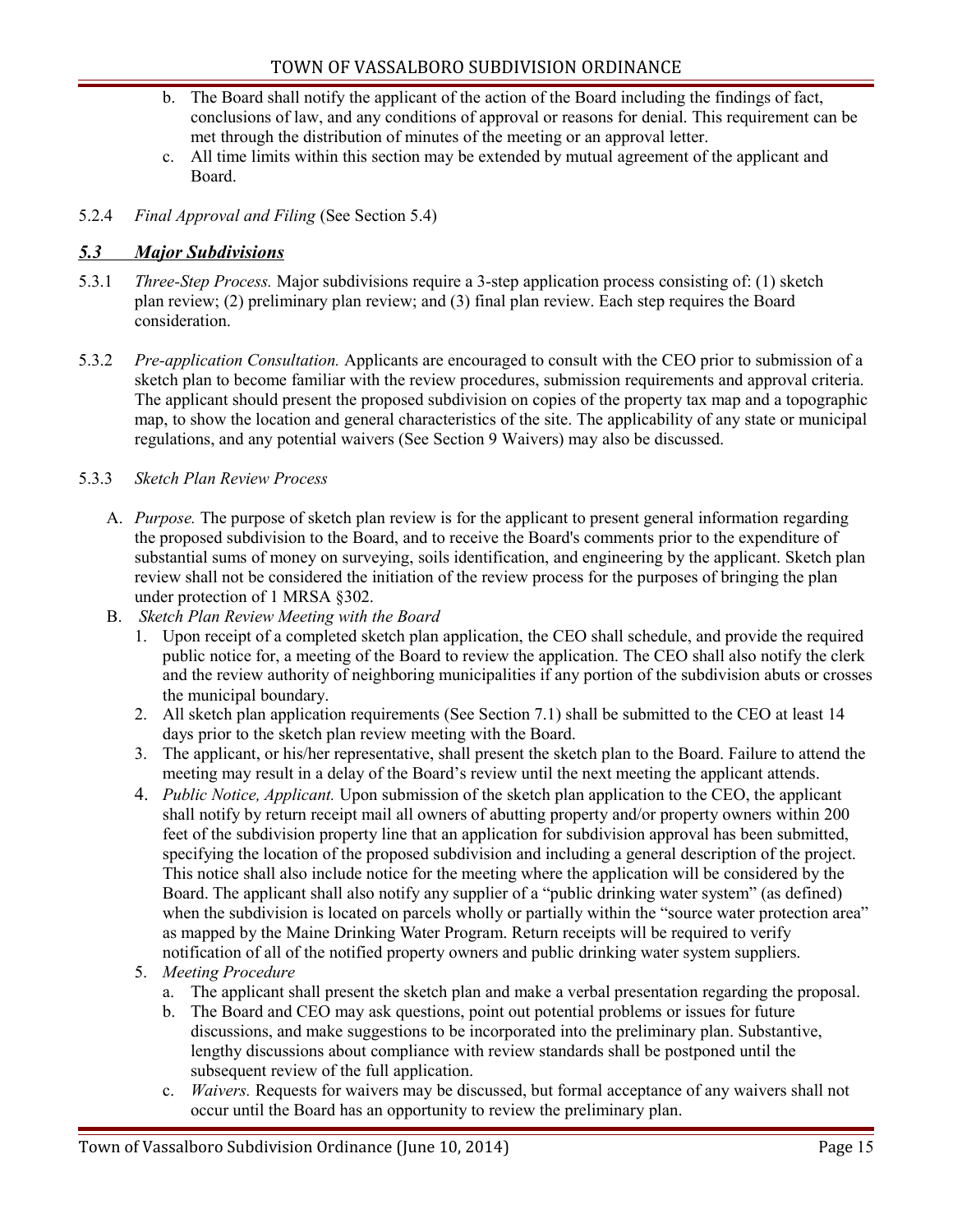- C. *Site Inspection.* The CEO and/or Board may choose to visit the site to observe existing conditions, generally confirm the information submitted, and assess the development proposal. The Board may decide not to hold, or postpone, a site inspection when the site is snow covered. If the Board is to conduct the site inspection, written permission for members of the Board and the interested public to enter the property will be necessary. The site inspection may be conducted during preliminary plan and/or final plan review.
	- 1. *Public Notice.*
		- a. *CEO.* If the Board decides to conduct a site inspection, notice of the site inspection shall be published in a newspaper of general circulation at least 7 days prior to the inspection.
		- b. *Applicant.* The applicant shall notify property owners and others as specified in Section 5.3.3, B.4, except that this notice shall be made at least 7 days prior to the site inspection.
	- 2. Prior to the site inspection, the applicant shall place "flagging" at the centerline of any proposed streets, and at the approximate intersections of the street centerlines and lot corners. If the proposed project includes buildings, the approximate corners of building footprints shall be "flagged". The applicant shall provide a copy of the sketch plan (on an  $8\frac{1}{2}$  by 11 inch or an 11 by 17 inch sheet) of the project for each member of the Board and the CEO.
	- 3. *Minutes.* Minutes shall be taken of the site inspection in the same manner as for regular meetings.
- D. *Board Authorization to Submit Preliminary Plan Application.* The Board shall authorize the submission of the preliminary plan application when sketch plan review is complete.

#### 5.3.4 *Preliminary Plan Process*

- A. *Timeframe.* The applicant shall submit the preliminary plan within 6 months after the Board has authorized its submission. The Board may, upon failure to meet the 6 month deadline, require the applicant to return to the sketch plan phase, including the payment of application fees.
- B. *Consistency with the Sketch Plan.* The preliminary plan shall approximate the layout shown on the sketch plan, plus any recommendations made by the Board.
- C. *Preliminary Plan Submission and Public Notice Requirements*
	- 1. Within 3 business days of receipt of a preliminary plan application, the CEO shall issue a dated receipt to the applicant, and notify the clerk and the review authority of neighboring municipalities if any portion of the subdivision abuts or crosses the municipal boundary.
	- 2. *Public Notice, Applicant.* Upon submission of the preliminary plan to the CEO, the applicant shall notify property owners and others as specified in Section 5.3.3, B.4.
- D. *Determination of Completeness.* Within 30 days of the receipt of a preliminary plan application, the CEO shall determine if the submission is complete, and shall notify the applicant in writing of this finding. If the CEO determines the application is incomplete, the notice shall specify the additional materials required and shall advise the applicant that the application will not be considered by the Board until the additional information is submitted. A determination of completeness under this subsection does not preclude the Board from requiring additional materials necessary for review of the project.
- E. *Review by Others.* Upon determination that a complete application has been submitted, the CEO shall inform the applicant of the requirements for notification of other town officials and entities, such as the Town Manager, Road Foreman, Fire Chief, School Superintendent, public water suppliers, etc..
- F. *Planning Board Meeting(s) to Review the Preliminary Plan Application*
	- 1. Upon a determination that the preliminary plan application is complete, the CEO shall schedule, and provide the required public notice for, a meeting of the Board to review the application.
	- 2. All preliminary plan submission requirements shall be submitted to the CEO at the Town Office at least 14 days prior to the meeting at which the applicant wishes to be heard by the Board.
	- 3. The applicant, or a representative, shall present the preliminary plan to the Board. Failure to attend the meeting may result in a delay of the Board's review until the next meeting the applicant attends.
	- 4. *Public Hearing*
		- a. If the Board decides to hold a public hearing, the hearing must be held within 30 days after the determination that a complete application has been submitted or within any other time limit that is mutually agreed upon by the Board and applicant. The purpose of the hearing is to allow the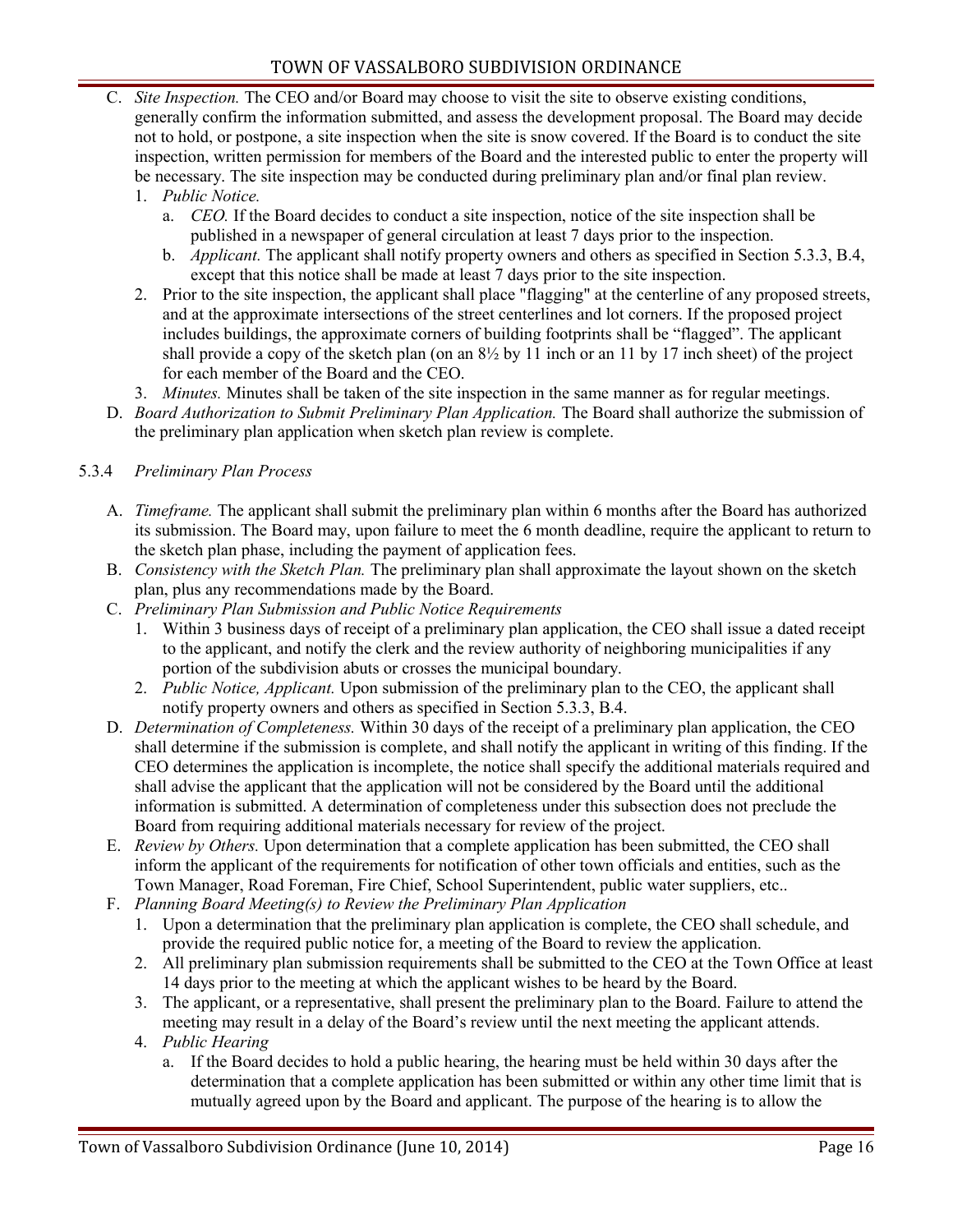applicant and affected property owners to provide information as part of the record that the Board will use in considering its action on the application.

- b. *Public Notice Requirements*
	- i. *CEO.* The CEO shall notify the applicant and publish the time, date, and place of the hearing at least 2 times; the date of the first publication to be at least 7 days prior to the hearing in a newspaper of area wide circulation.
	- ii. *Applicant.* The applicant shall notify property owners and others as specified in Section 5.3.3, B.4, excepting that this notice shall be made at least 7 days prior to the public hearing.
- G. *Planning Board Decision on the Preliminary Plan Application*
	- 1. Within 30 days after the public hearing or within 60 days of determining a complete preliminary plan application has been received, if no hearing is held, or within another time limit as may be otherwise mutually agreed to by the Board and the applicant, the Board shall make findings of fact and conclusions on the application, and approve, approve with conditions, or deny the preliminary plan application. The Board shall specify in writing its findings of facts, conclusions, and reasons for any conditions or denial.
	- 2. If the Board decides the preliminary plan must be revised, the applicant shall have 6 months to return with the required revisions. If a revised plan is not submitted within this timeframe, the Board may grant an extension of up to 3 months or require that the application return to sketch plan phase. Application fees shall not be refunded. New fees will be required for each phase of the review repeated.
	- 3. When granting approval to a preliminary plan application, the Board shall state the conditions of such approval, if any, with respect to:
		- a. The specific changes which it will require in the final plan.
		- b. The character and extent of required improvements for which waivers have been requested and that the Board finds may be waived without jeopardy to public health, safety and general welfare.
		- c. The construction items for which cost estimates and performance guarantees will be required as prerequisite to the approval of the final plan.
	- 4. Approval of a preliminary plan shall not constitute approval of the final plan or intent to approve the final plan, but rather it shall be deemed an expression of approval of the preliminary plan design as a guide to the preparation of the final plan. The final plan shall be submitted for approval by the Board upon fulfillment of the requirements of this Ordinance and the conditions of the preliminary plan approval, if any. Prior to approval of the final plan, the Board may require additional information and changes in the plan as a result of further study of the proposed subdivision or as a result of new information received.

#### 5.3.5 *Final Plan Application Process*

- A. *Timeframe.* The applicant shall submit the final plan within 6 months after the Board has approved the preliminary plan. If the final plan is not submitted within 6 months, the Board may require that the applicant repeat preliminary plan review, including the payment of required application fees. If an applicant cannot submit the final plan within 6 months due to delays caused by other regulatory bodies, or other reasons, the applicant may make a written request for an extension prior to the 6-month deadline. The Board may grant an extension if the applicant has made due progress in preparation of the final plan and/or in pursuing other agency approvals. The Board shall also take into consideration any amendments made to local ordinances or regulations that might impact the project.
- B. *Plan Consistency.* The final plan shall be consistent with the preliminary plan, plus any requirements made by the Board.
- C. *Review Process*
	- 1. The final plan review process shall follow the same steps as required for preliminary plan review, including Sections 5.3.4, C, D, E, and F.
	- 2. *Planning Board Decision on the Final Plan Application*
		- a. Within 30 days from the public hearing, or within 60 days of determining a complete final plan application has been received, if no hearing is held, or within another time limit as may be otherwise mutually agreed to by the Board and the applicant, the Board shall make findings of fact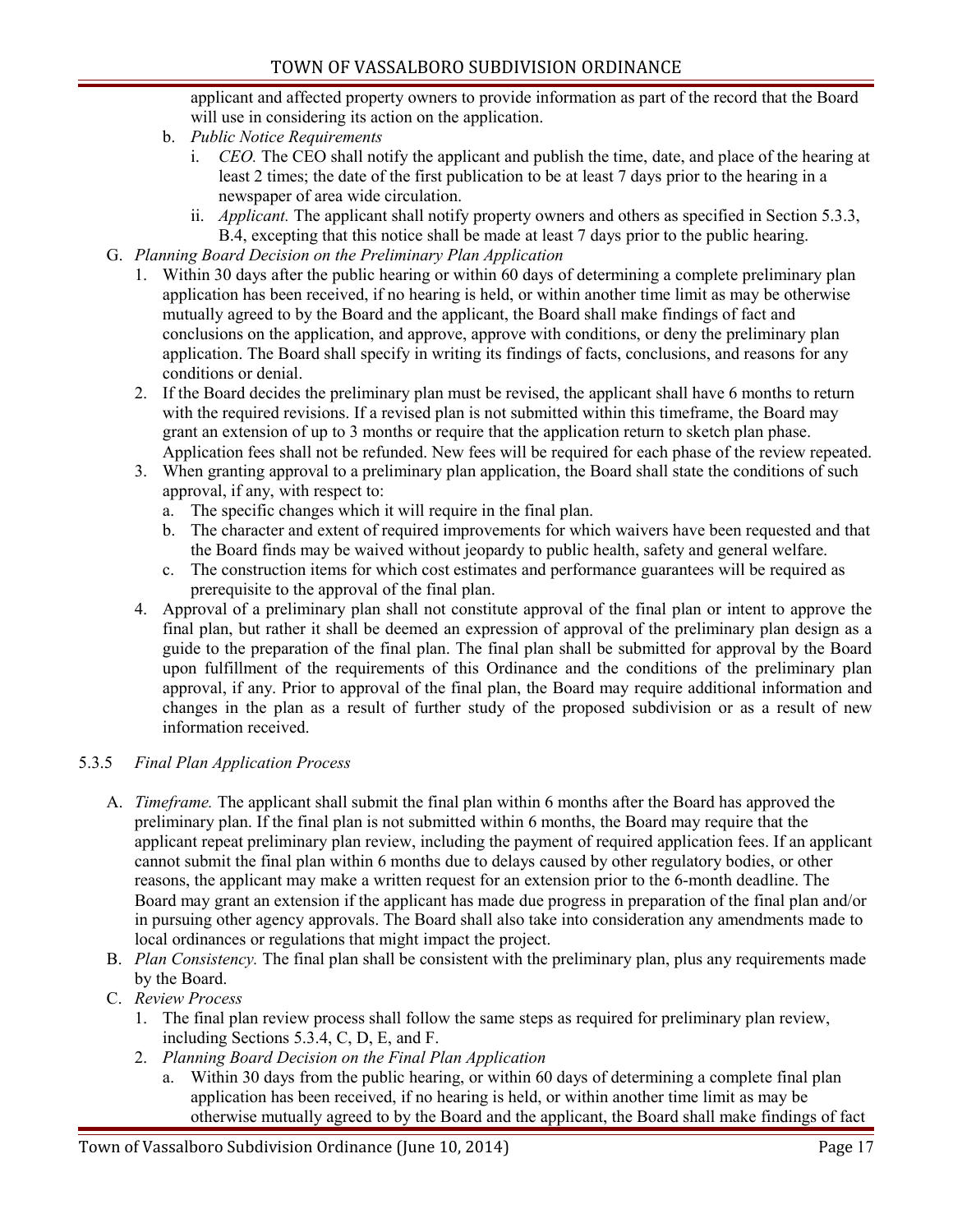and conclusions on the application, and approve, approve with conditions, or deny the final plan application. The Board shall specify in writing its findings of fact, conclusions, and reasons for any conditions or denial.

b. *Submission of Revisions.* If the Board decides the final plan must be revised, the applicant shall have 6 months to return to the Board with the required revisions. If an applicant cannot comply with this section, the Board may grant an extension in accordance with Subsection 5.3.5, A above.

#### <span id="page-17-0"></span> *5.4 Final Approval and Filing for Major and Minor Subdivisions*

- 5.4.1 No plan shall be approved by the Board as long as the applicant is in violation of the provisions of a previously approved subdivision plan within the Town.
- 5.4.2 Upon findings of fact and a determination that all standards in 30-A, MRSA, §4404, and this Ordinance have been met, the Board shall vote to approve the subdivision and sign the final plan. The Board shall specify in writing its findings of fact, conclusions of law, and reasons for any conditions or denial. One copy of the signed plan shall be retained by the Board for its permanent records. Copies of the signed plan shall be forwarded to the Tax Assessor and the CEO. Any subdivision not recorded in the Registry of Deeds within 90 days of the date upon which the plan is approved and signed by the Board shall become null and void.
- 5.4.3 *Phasing of Development.* At the time the Board grants final plan approval, it may permit the plan to be divided into two or more separate and distinct phases subject to any conditions it deems necessary to ensure the orderly development of the subdivision. If any municipal or quasi-municipal department head informs the Board their department or district does not have adequate capacity to service the subdivision, the Board may require the plan to be divided into phases subject to any conditions it deems necessary for orderly planning, financing and provision of public services to the subdivision. The applicant shall provide a separate performance guarantee, in a form and amount acceptable to the Board, for the completion of the infrastructure of each phase. In all cases, final approval of lots in subsequent phases shall be given only upon satisfactory completion of all requirements pertaining to previous phases.
- 5.4.4 No changes, erasures, modifications, or revisions shall be made to any final plan after Board approval and endorsement in writing on the plan, unless a revised plan is first submitted and the Board approves any modifications in accordance with Section 10. The Board shall make findings and conclusions of law that the revised plan meets the criteria of 30-A, MRSA, §4404, and the standards of this Ordinance. If a plan is recorded without complying with this requirement, it shall be considered null and void, and the Board shall institute proceedings to have the plan stricken from the records of the Registry of Deeds.
- 5.4.5 Board approval of a subdivision plan shall not constitute or be evidence of any acceptance by the Town of any street, easement, or other open space shown on such plan. When a park, playground, or other recreation area is shown on the plan to be dedicated to the Town, approval of the plan shall not constitute an acceptance by the Town of such areas. The Board shall require the plan to contain appropriate notes to this effect. The Board may also require the filing of a written agreement between the applicant and the Board of Selectmen covering future deed and title dedication, and provision for the cost of grading, development, equipment, and maintenance of any such dedicated area.
- 5.4.6 *Subdivision Approval Expiration.* Except in the case of a phased development plan, failure to complete substantial construction (see definitions) of the subdivision within 3 years of the date of approval and signing of the plan shall render the plan null and void. Upon determining that a subdivision's approval has expired under this paragraph, the Board shall have a notice placed in the Registry of Deeds to that effect.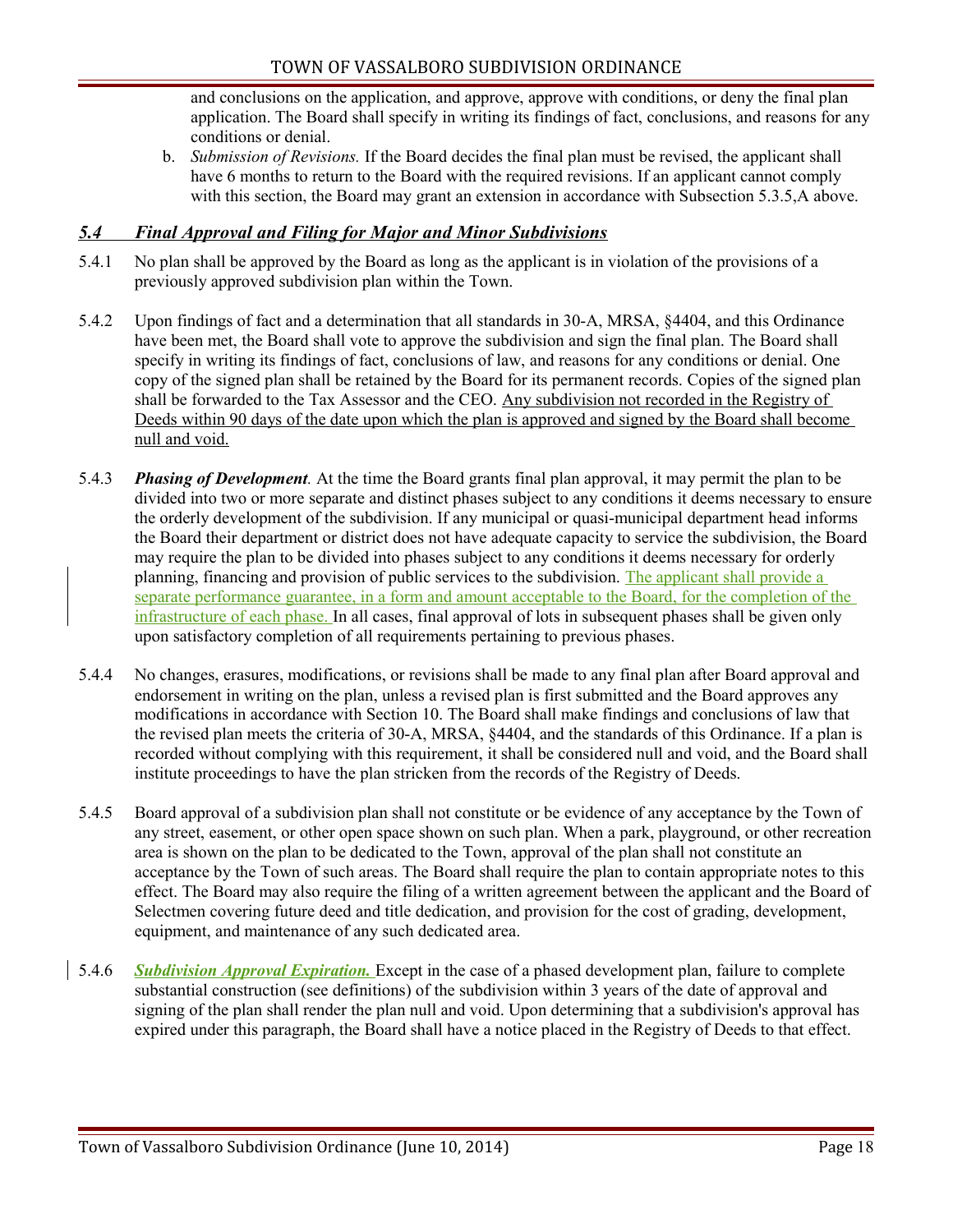# <span id="page-18-2"></span>**SECTION 6 - MINOR SUBDIVISION SUBMISSION REQUIREMENTS**

#### <span id="page-18-1"></span> *6.1 Sketch Plan Submissions*

- 6.1.1 The sketch plan shall show, in simple form, the proposed layout of the subdivision. The intent of the sketch plan is to provide the applicant and the CEO with a flexible, low-cost means to understanding the site, and to create a development plan that reflects the site's opportunities and constraints in accordance with the requirements of this Ordinance.
- 6.1.2 The sketch plan shall contain, at a minimum, 2 copies of the following information:
	- A. A completed sketch plan application form for a minor subdivision.
	- B. A description of existing conditions of the site the number and size of lots, constraints and opportunities.
	- C. Name, addresses, and phone numbers of the record owner, the applicant, preparer, and any consultants.
	- D. Evidence of right, title, or interest in the property.
	- E. Evidence of payment of the applicable fee and escrow deposit, if required.
	- F. A copy of a portion of the U.S.G.S. topographic map (7.5 min. quad.) of the area showing the boundaries of the proposed subdivision.
	- G. A copy of that portion of the Kennebec County Medium Intensity Soil Survey covering the proposed subdivision with the boundaries of the proposed subdivision shown.
	- H. A plan of the parcel, with an accurate scale, showing at a minimum the information listed below.<sup>[2](#page-18-3)</sup>
		- 1. Name(s) of the applicant and owner of the parcel.
		- 2. North arrow, date and map scale.
		- 3. Boundary and lot lines of the subdivision.
		- 4. Approximate location, width and purpose of easements or restrictions, if applicable.
		- 5. Streets on and adjacent to the tract.
		- 6. Approximate location and size of existing utilities on and adjacent to the tract.
		- 7. Existing buildings, structures, or other improvements on the site.
		- 8. The major natural features of the site, approximated by the applicant, including wetlands, streams, ponds, floodplains, groundwater aquifers, tree lines, significant wildlife habitat and fisheries and other important natural features.

#### <span id="page-18-0"></span> *6.2 Final Plan Submissions*

- 6.2.1 *Consistency with the Sketch Plan.* The final plan shall approximate the layout shown on the sketch plan, plus any recommendations made by the CEO.
- 6.2.2 *Mandatory Submissions.* The following items shall be submitted as part of the final plan application, unless the applicant is granted a waiver from the submission requirement (see Section 9 Waivers). The Board may require additional information, as necessary, to determine if the criteria of this Ordinance are met (See Section 8 Review Criteria and Standards). Seven copies (unless otherwise specified by the CEO) of the following shall be submitted:
	- A. A Completed Application, the Application Fee, Establishment of Escrow Account (if applicable)
	- B. *Location Map.* The location map shall be drawn at a size adequate to show the relationship of the proposed subdivision to adjacent properties, and to allow the Board to locate the subdivision within the town. The location map shall show:
		- 1. Existing land uses and subdivisions in the proximity of the proposed subdivision.
		- 2. Locations and names of existing and proposed streets, if applicable.

<span id="page-18-3"></span><sup>2</sup> *If the applicant decides to survey the property as part of the sketch plan, the applicant may want to obtain the required electronic data while the surveyor is on site (See electronic submission requirements for a final plan review)*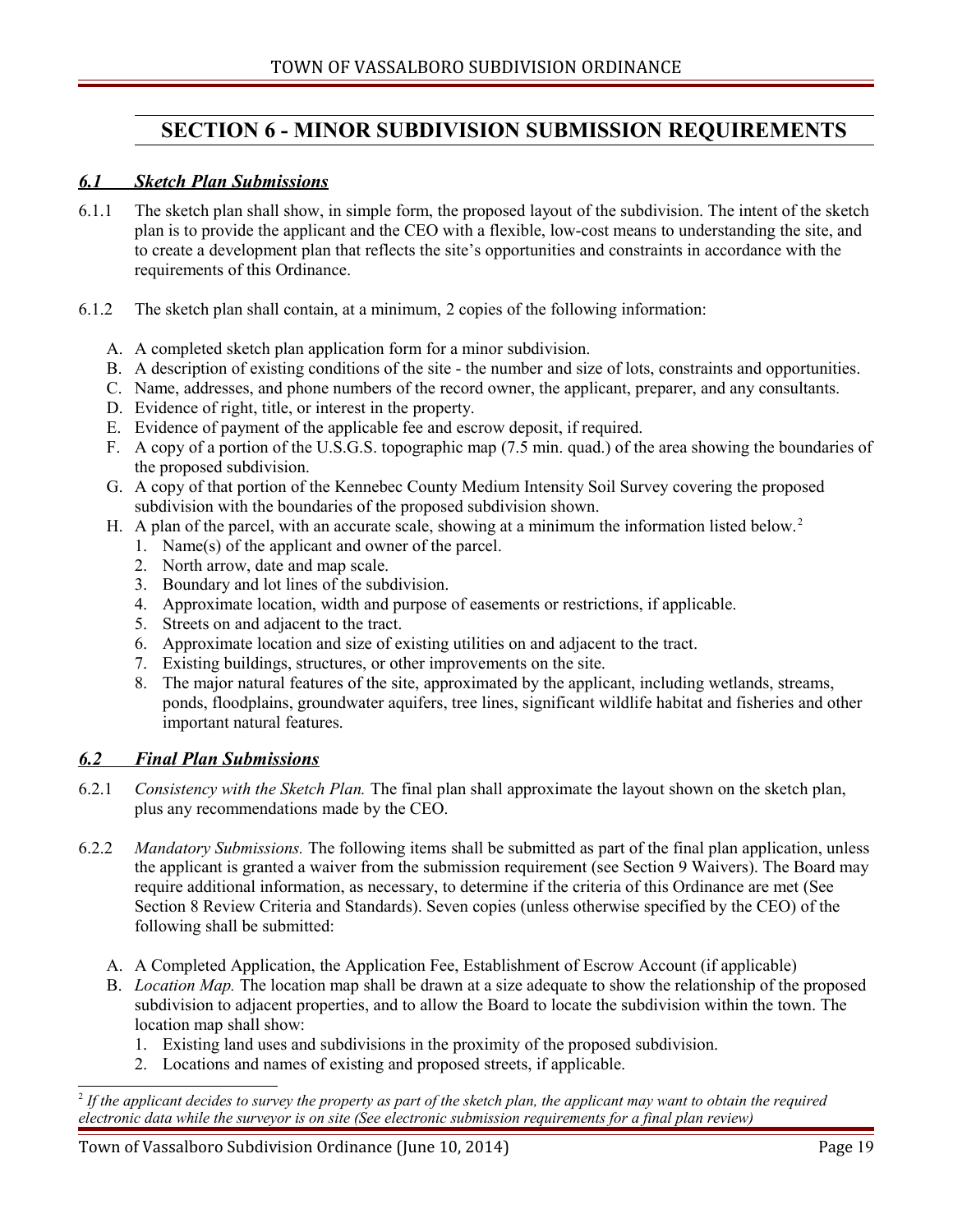- 3. Boundaries and designations of shoreland zoning districts, if applicable.
- 4. An outline of the proposed subdivision and any remaining portion of the owner's property if the final plan submitted covers only a portion of the owner's entire contiguous holdings.
- C. *Final Plan.* The final plan shall consist of one or more maps or drawings drawn to a scale of not more than 100 feet to the inch. Plans for subdivisions containing more than 100 acres may be drawn at a scale of not more than 200 feet to the inch provided all necessary detail can be easily read. Plans shall be no larger than 24 by 36 inches in size, and shall have a margin of 2 inches outside of the borderline on the left side for binding and a one-inch margin outside the border along the remaining sides. Space shall be reserved on the plan for endorsement by the Board. One reproducible, stable-based transparency of the recording plan to be recorded at the Registry of Deeds, and 3 full sized paper copies of all the final plan sheets and any supporting documents shall be submitted. The original reproducible plan shall be embossed with the seal of the professional land surveyor and be signed by that individual. In addition, one copy of the plan shall be reduced to a size of 8½ by 11 inches or 11 by 17 inches for forwarding to Board members. The following information shall be included on the plan:
	- 1. Proposed name of the subdivision, or identifying title, and the name of the municipality(ies) in which it is located, plus tax assessor's map and lot numbers.
	- 2. Date the plan was prepared, magnetic and true north point, and graphic map scale.
	- 3. Names and addresses of record owner, applicant, and all those involved in preparing the plan.
	- 4. Deed references, and existing and proposed deed restrictions, covenants, easements, rights-of-way, or other encumbrances or conditions affecting the property. Include any public rights for physical or visual access to the shoreline of a water body.
	- 5. Names and addresses of all abutters, including any property owners directly across any existing road from the subdivision. Include property lines, tax map and lot numbers, and deed references.
	- 6. Standard boundary survey and internal development survey with complete descriptive data by bearings and distances, made by a professional land surveyor. The entire parcel shall be shown, including all contiguous land in common ownership within the last 5 years, as required by Title 30-A MRSA §4401. The plan shall contain sufficient data to allow the location, bearing and length of every street line, lot line, and boundary line to be readily determined and be reproduced upon the ground. These lines shall be tied to reference points previously established.<sup>[3](#page-19-0)</sup>
	- 7. Location of all monuments, including monuments to be placed at the corners of the parcel and each lot, and the type of monument (granite, concrete, iron pin, or drilled hole in ledge).
	- 8. Number of acres within the subdivision, and proposed lot numbers and acreages for each lot.
	- 9. Contour lines at the interval specified by the CEO, showing elevations relative to mean sea level.
	- 10. Location and boundaries of all water bodies and wetlands, including vernal pools, and the location of any shoreland zoning affecting the tract. If any portion of the subdivision is located in the direct watershed of a great pond, the boundaries of the direct watershed and the name of the great pond.
	- 11. Location and type of vegetative cover, unusually large trees and other essential existing physical features.
	- 12. Location, names, and dimensions of existing and proposed streets, highways, utilities, easements, buildings, parks, open spaces or other improvements on or adjacent to the subdivision.
	- 13. Proposed building locations or building envelops that meet all setback requirements of the Vassalboro Building Permit Ordinance and the Maine Subsurface Wastewater Disposal Rules.
	- 14. Proposed locations of private and/or community wells.
	- 15. For proposed subsurface wastewater disposal systems, the location of at least one test pit per lot, performed by a Maine licensed site evaluator or certified soil scientists; on lots where the limiting soil factor is less than 24", the location of a reserve disposal area not to be built upon.
	- 16. Location and size of existing and proposed sewers, water mains, culverts, and drainage ways on or adjacent to the property to be subdivided.
	- 17. Location of any proposed open space areas to be preserved including vegetative buffers, common use areas, significant wildlife habitat and unique natural areas, historic or prehistoric sites, shoreland zone resource protection zones, and farmland. (See Sections 8.7 and 8.8)

<span id="page-19-0"></span>3  *The Board may require that this information be submitted electronically in a format compatible with the assessor's records.*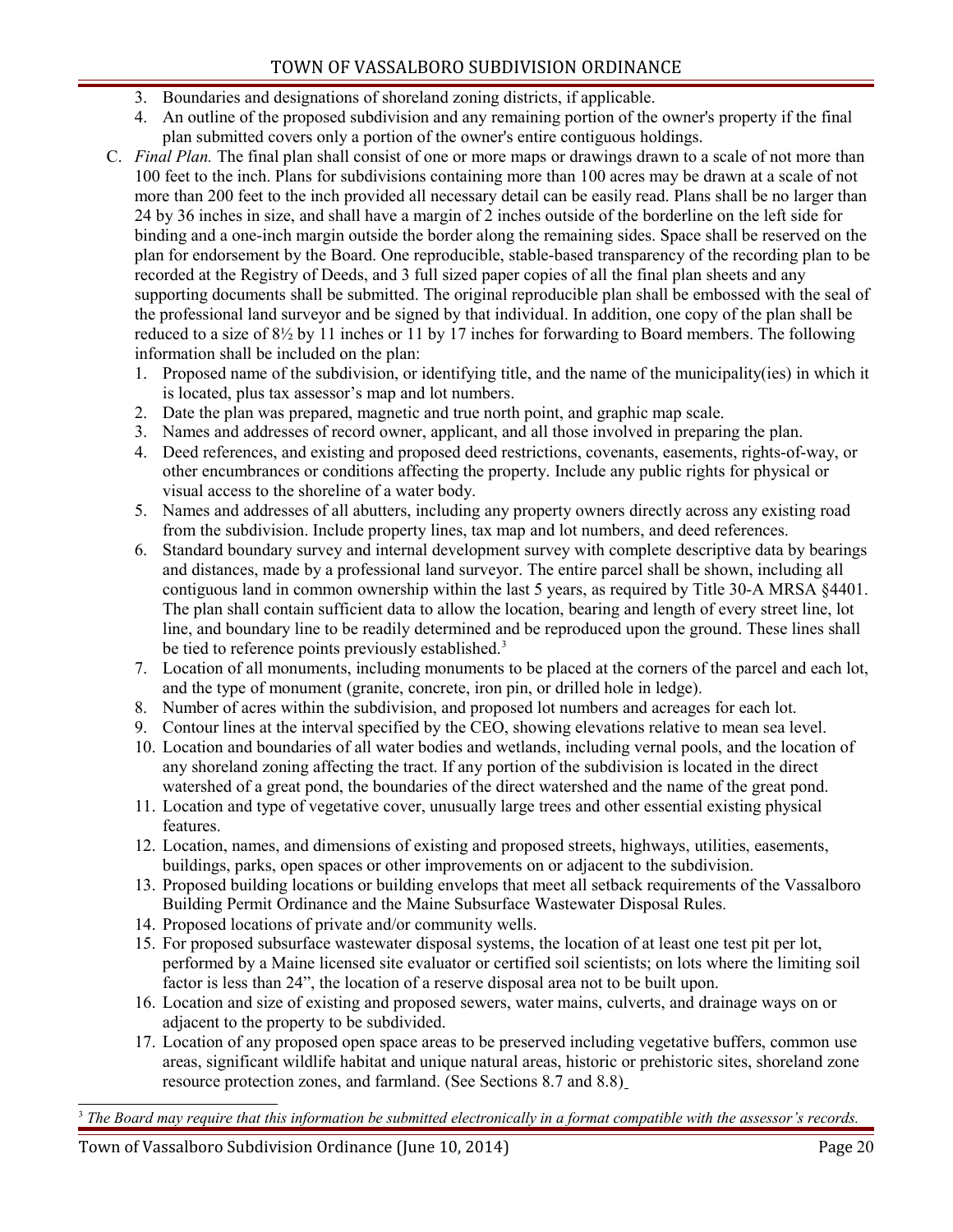- 18. Delineation of any flood hazard areas and the 100-year flood elevation, as depicted on the Town's Flood Insurance Rate Map. If any portion of the subdivision is within the flood hazard area, the following note shall be on the final recording plan: "If any portion of this subdivision is within a flood hazard area, all principal structures hereafter constructed or placed herein shall be so located that their lowest floor, including basement, is at least one foot above the 100-year flood elevation."
- 19. Any waiver(s) approved by the Board as required in Section 9.3 Waivers.

#### D. *Other Required Information*

- 1. Verification of right, title, and interest to the property by deed, purchase and sales agreement, option to purchase, or some other proof of interest.
- 2. Copy of the most recently recorded deed, deed restrictions, easements, rights-of-way, or other encumbrances affecting the property.
- 3. Copy of any proposed deed restrictions intended to cover all or part of the lots or dwellings in the subdivision.
- 4. When sewage disposal is to private subsurface systems, a copy of the test pit analysis for each lot.
- 5. When sewage disposal is to a public sewer, a letter from the sanitary district confirming there is adequate capacity to collect and treat the wastewater, and that the design of the proposed collection system meets applicable utility rules and standards.
- 6. When water is to be supplied by an on-site well(s), a letter from a local well-driller or hydrogeologist familiar with the area indicating it is likely the water supply will be adequate.
- 7. When water is to be supplied by public water supply, a written statement from the servicing water district indicating there is adequate supply and pressure for the subdivision, and that the design of the water service system meets applicable utility rules and standards.
- 8. For projects located wholly or partially within the wellhead protection area of a public water supply as mapped by the Maine Drinking Water Program, a written statement from the water provider indicating the proposed development will not negatively impact their essential operations.
- 9. When a private community water supply system is proposed, evidence that the system shall conform to the Maine Rules Relating to Drinking Water (10-144A CMR 231).
- 10. Medium intensity soils map (USDA Kennebec County Soil Survey) that encompasses the area to be subdivided. Wetlands shall be identified on the survey, regardless of size. The Board may require a high intensity soils map in instances where poor soils are evident.
- 11. Description of the measures to be taken to control erosion and sedimentation onto adjacent properties including roads, and into lakes, ponds and other water bodies in accordance with the Maine Erosion and Sedimentation Control Best Management Practices, MDEP, 2003 (or most current edition).
- 12. Location of any sand and gravel aquifers as mapped by the Maine Geologic Survey. The Board may require a hydrogeologic assessment prepared by a certified geologist or professional engineer, experienced in hydrogeology, when the subdivision is not served by a public sewer and/or any part of the subdivision is located over a sand and gravel aquifer identified by the Maine Geological Survey.
- 13. Copy of driveway/entrance permit(s) from the Town and/or the Maine Department of Transportation.
- 14. A letter from (each) the Vassalboro Town Manager, Road Commissioner and Chief Fire indicating their review and approval of the subdivision.
- 15. Landscape plan that shows the preservation of any existing trees, the replacement of trees and vegetation, graded contours, streams, and the preservation of scenic, historic, or environmentally significant areas.
- 16. Description of the measures to be taken to assure there will not be an undue adverse effect to identified significant wildlife habitat and unique natural areas based on attached letters from public agency(ies) (Maine Department of Inland Fisheries and Wildlife, Maine Natural Areas Program, Maine Department of Marine Resources) and/or other experts as approved by the Board.
- 17. Description of the measures to be taken to assure there will not be an undue adverse effect to any historic or prehistoric sites within or adjacent to the proposed subdivision that are either listed on or eligible to be listed on the National Register of Historic Places based on attached letter(s) from the Maine Historic Preservation Commission and/or other experts as approved by the Board.
- 18. Description of the measures to be taken to conserve productive farmland.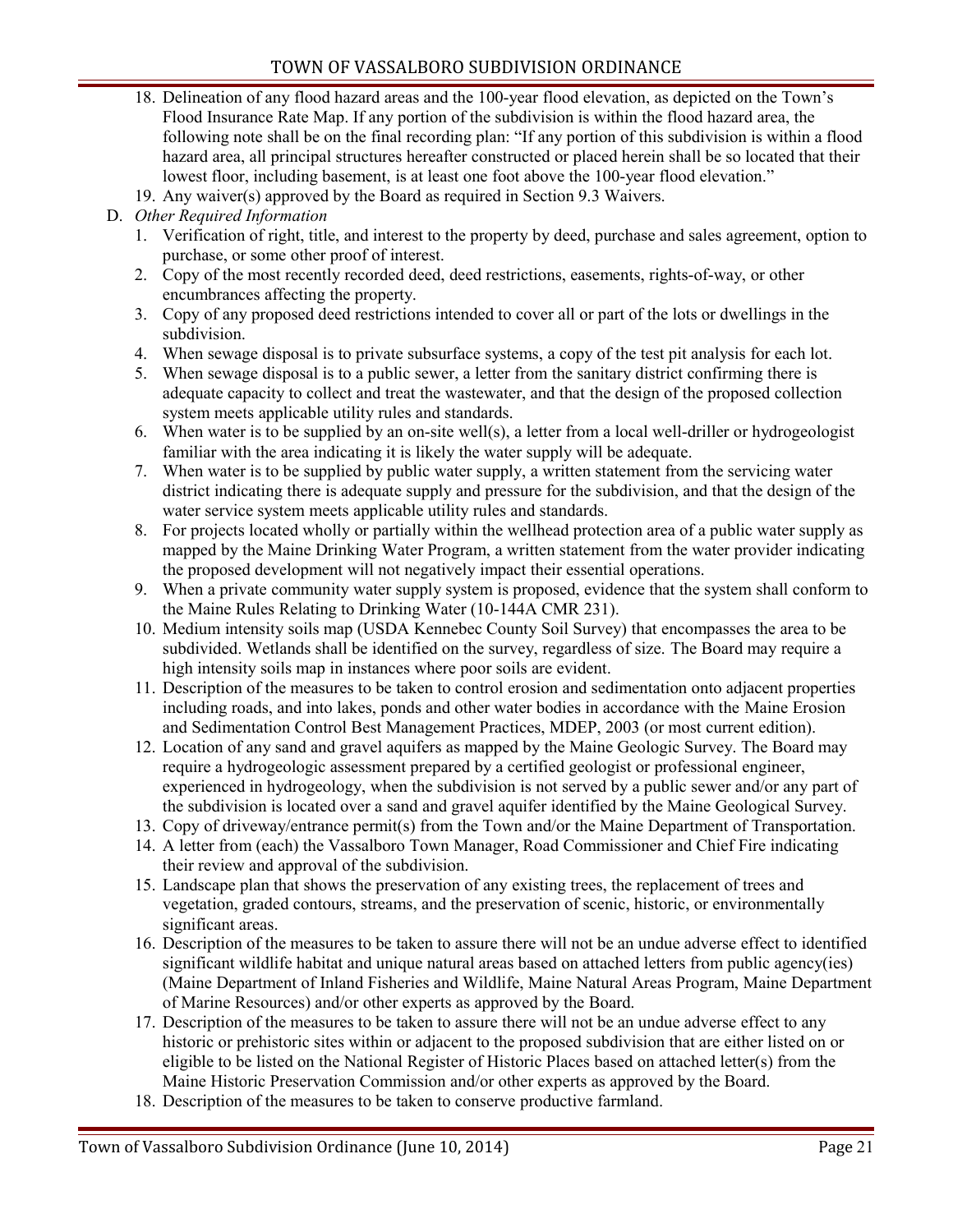- 19. Description of proposed ownership, management and any improvements for all parcels proposed to be dedicated to public use and the conditions of such dedication.
- 20. Evidence of adequate financial and technical capability to complete the project in the form of a letter(s) from certified financial institution(s) and/or a letter of credit. The Board may allow alternative forms of evidence should circumstances warrant.
- 21. Affidavit signed by the applicant indicating that no timber harvest occurred on the tract within the preceding 5 years, or if it has, an affidavit signed by a licensed forester or an agent of the Maine Forest Service indicating that the timber harvest was not conducted in violation of rules adopted pursuant to 12 MRSA, §8869(14).
- 22. E911 lot addresses shown on plan.
- 6.2.3 Prior to submittal of the final plan application, any of the approvals required in Section 7.2.3, where applicable, shall be obtained in writing. If the Board is unsure whether a permit or license from a state or federal agency is necessary, the applicant may be required to obtain a written opinion from the appropriate agency as to its applicability.
- 6.2.4 Prior to submittal of the final plan application, the applicant shall provide evidence that a legal entity has been established for common multi-user systems and ownership vested by deed reference for future potential owners for such items as roads, wells, septic systems, stormwater facilities, etc.. (See Section 7 Major Subdivision Submission Requirements for additional requirements, as applicable)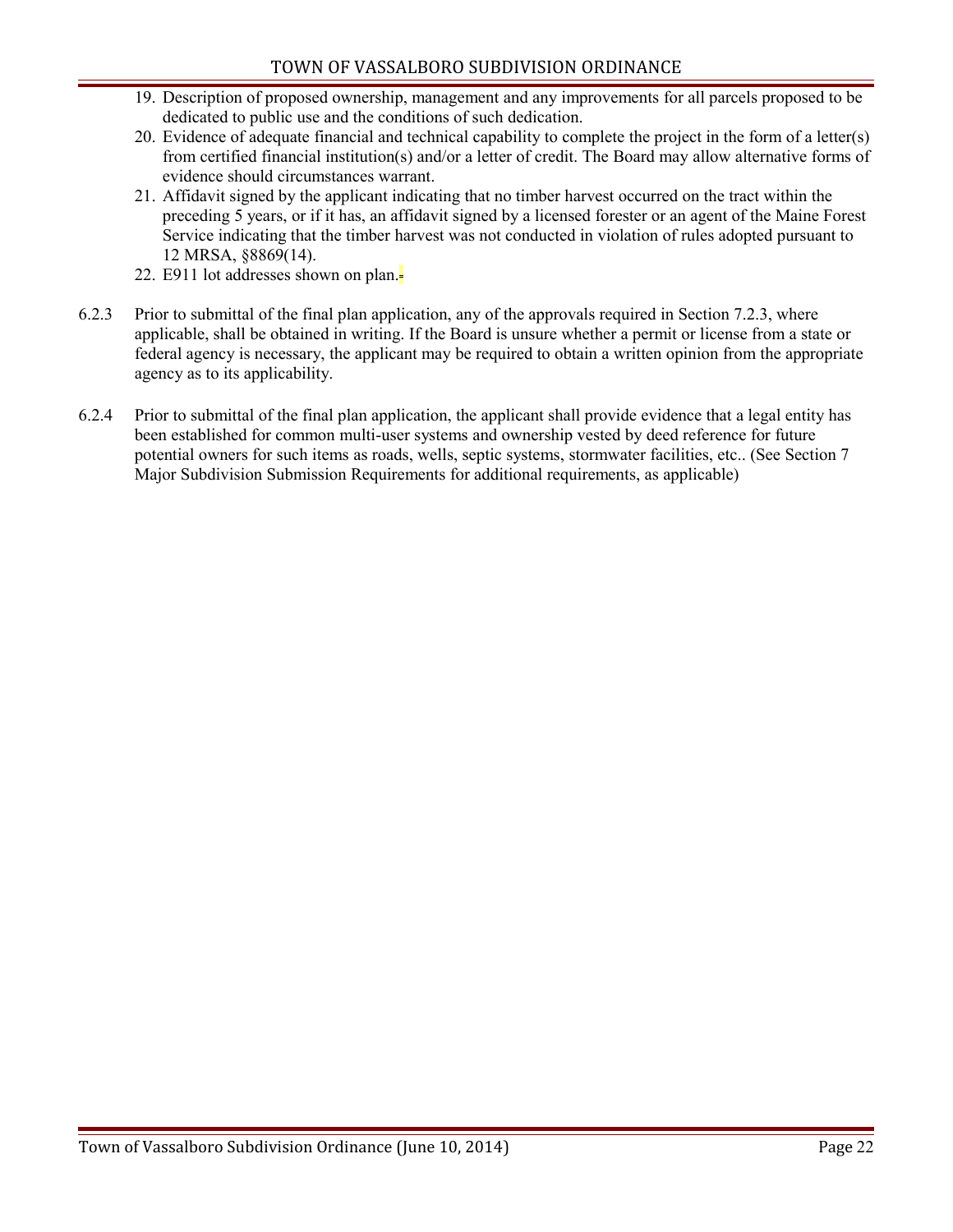# <span id="page-22-2"></span>**SECTION 7 – MAJOR SUBDIVISION SUBMISSION REQUIREMENTS**

#### <span id="page-22-1"></span> *7.1 Sketch Plan Submissions*

- 7.1.1 A sketch plan showing in simple form, the proposed layout of the subdivision shall be required for all major subdivision applications. The intent of the sketch plan is to provide the applicant, the CEO and the Board with a flexible, low-cost means to understanding the site, and to create a development plan that reflects the site's opportunities and constraints in accordance with the requirements of this Ordinance.
- 7.1.2 The sketch plan shall contain, at a minimum, 7 copies of the following information:
	- A. Complete sketch plan application for a major subdivision.
	- B. Narrative describing the existing conditions of the site, the number and size of lots, and the constraints and opportunities of the site. The narrative should outline any traffic studies, utility studies, market studies or other applicable work to be conducted for the preliminary plan.
	- C. Name, addresses, and phone numbers of the record owner, the applicant, the preparer, and any consultants working on the project.
	- D. Evidence of right, title, or interest in the property.
	- E. Evidence of payment of the application fee and escrow deposit, if required.
	- F. Any anticipated requests for waivers from the submission requirements (See Section 9 Waivers).
	- G. Copy of the property tax map showing the map and lot number of the parcel to be subdivided.
	- H. Copy of a portion of the U.S.G.S. topographic map (7.5 min. quad.) of the area showing the boundaries of the proposed subdivision.
	- I. Copy of that portion of the Kennebec County Medium Intensity Soil Survey covering the proposed subdivision with the boundaries of the proposed subdivision shown.
	- J. Plan of the parcel, with an accurate scale, showing at a minimum the information listed, below.[4](#page-22-3)
		- 1. Name(s) of the subdivision applicant and the owner of the parcel.
		- 2. North arrow, date and map scale.
		- 2. Boundary and lot lines of the subdivision.
		- 3. Approximate location, width and purpose of easements or restrictions, if applicable.
		- 4. Streets on and adjacent to the tract.
		- 5. Approximate location and size of existing utilities on and adjacent to the tract.
		- 6. Existing buildings, structures, or other improvements on the site.
		- 7. Major natural features of the site, approximated, including wetlands, streams, ponds, floodplains, groundwater aquifers, treelines, significant wildlife habitat and fisheries or other important natural features.

#### <span id="page-22-0"></span> *7.2 Preliminary Plan Submissions*

- 7.2.1 *Consistency with Sketch Plan.* The preliminary plan shall approximate the layout shown on the sketch plan, plus any recommendations made by the CEO and the Board. The CEO and the applicant should review Section 8 Review Criteria and Standards to determine if addition submissions may be required.
- 7.2.2 *Mandatory Submissions.* The following items shall be submitted as part of the preliminary plan application, unless the applicant submits a written waiver request, and is granted a waiver from the Board, pursuant to Section 9 Waivers. The Board may require additional information where it finds it necessary to determine whether the criteria of 30-A, MRSA,  $\frac{64404}{4}$  and this Ordinance are met. Seven copies of the following shall be submitted, unless otherwise indicated by the CEO.
	- A. *A Completed Application, the Application Fee, and Establishment of Escrow Account (as applicable)*

<span id="page-22-3"></span><sup>4</sup> *If the applicant decides to survey the property as part of the sketch plan, the applicant may want to obtain the required electronic data while the surveyor is on site (See electronic submission requirements for a final plan review)*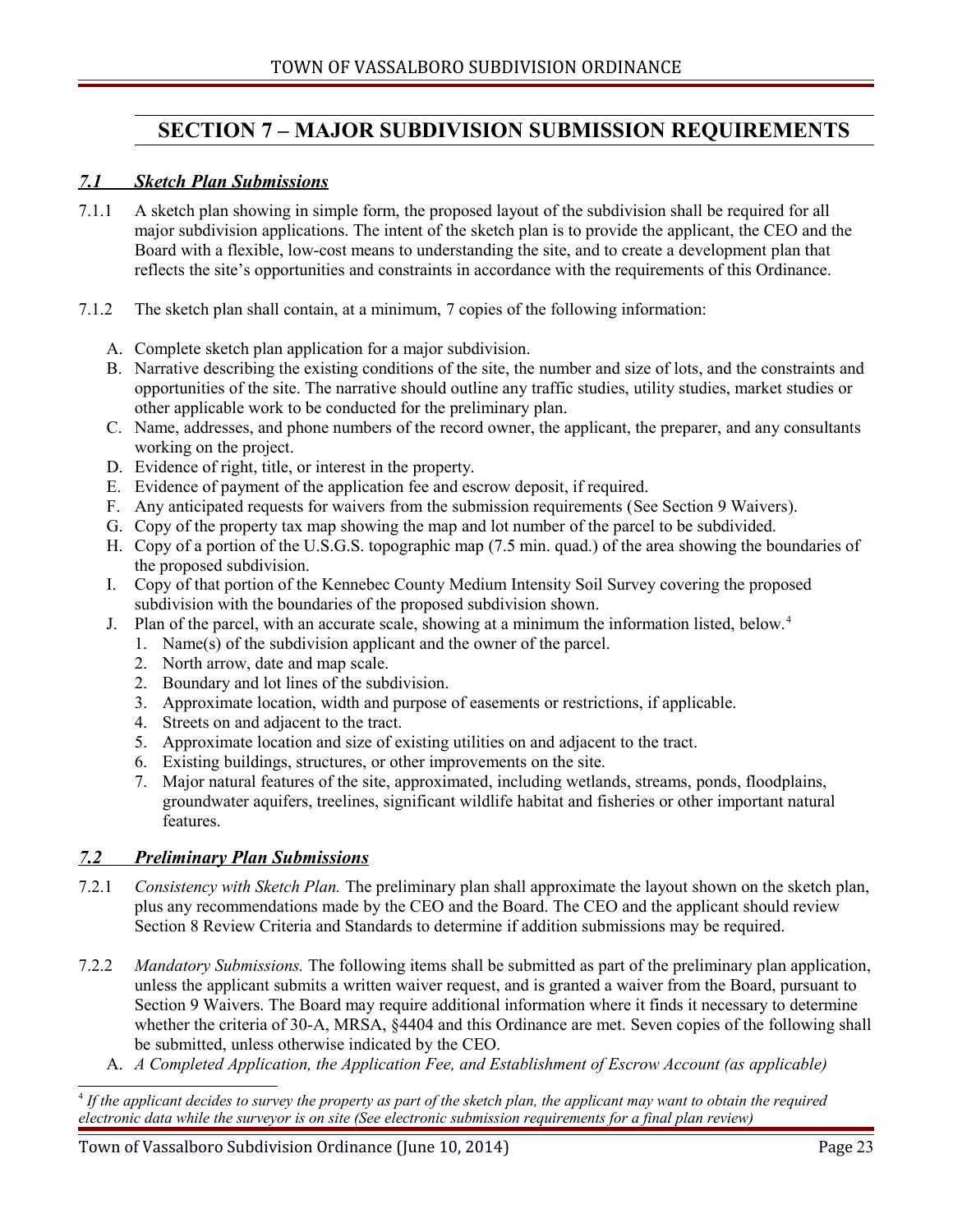- B. *Location Map.* The location map shall be drawn at a size adequate to show the relationship of the proposed subdivision to the adjacent properties, and to allow the Board to locate the subdivision within the municipality. The location map shall show:
	- 1. Existing land uses and subdivisions in the proximity of the proposed subdivision.
	- 2. Locations and names of existing and proposed streets.
	- 3. Boundaries and designations of shoreland zoning districts, if present.
	- 4. Outline of the proposed subdivision and any remaining portion of the owner's property if the preliminary plan submitted covers only a portion of the owner's entire contiguous holdings.
- C. *Preliminary Plan.* The preliminary plan shall be submitted in duplicate copies of one or more maps or drawings that may be reproduced on paper, with all dimensions shown in feet. The plan shall be drawn to a scale of not more than 100 feet to the inch. Plans for subdivisions containing more than 100 acres may be drawn to a scale of not more than 200 feet per inch provided all necessary detail can be easily read. In addition, the applicant shall provide seven copies of the plan(s) reduced to a size of 8½ by 11 inches or 11 by 17 inches for forwarding to the Board. The following information shall be included on the plan:
- D. *Preliminary Plan*
	- 1. Proposed name of the subdivision, or identifying title, and the name of the municipality(ies) in which it is located, plus assessor's map(s) and lot numbers.
	- 2. Date the plan was prepared, magnetic and true north points, and graphic map scale.
	- 3. Names and addresses of record owner, applicant, and preparer(s) of the plan.
	- 4. Deed references, and existing and proposed deed restrictions, covenants, easements, rights-of-way, or other encumbrances and conditions affecting the property. Include any public rights for physical or visual access to the shoreline of a water body.
	- 5. Names and addresses of all abutters, including any property owners directly across any existing road or street from the subdivision. Include property lines, tax map and lot numbers, and deed references.
	- 6. Standard boundary survey of the parcel with complete descriptive data by bearings and distances made by a licensed professional land surveyor. The entire parcel shall be shown, including all contiguous land in common ownership within the last 5 years, as required by Title 30-A MRSA  $\frac{1}{4}4401$ . The plan shall contain sufficient data to allow the location, bearing and length of every street line, lot line, and boundary line to be readily determined and be reproduced upon the ground. These lines shall be tied to reference points previously established.<sup>[5](#page-23-0)</sup>
	- 7. Location of all monuments to be placed at the corners of the parcel and each lot, and the type of monument (granite, concrete, iron pin, or drilled hole in ledge).
	- 8. Number of acres within the subdivision, and proposed lot lines with approximate dimensions and lot areas. Lot numbers to identify each lot.
	- 9. Contour lines at intervals determined by the Board.
	- 10. Location and boundaries of all water bodies and wetlands including vernal pools, and the location of any shoreland zoning affecting the tract. If any portion of the subdivision is located in the direct watershed of a great pond, the boundaries of the direct watershed and the name of the great pond.
	- 11. Location and type of vegetative cover, unusually large trees and other essential existing physical features.
	- 12. Location, names, and dimensions of existing and proposed streets, highways, utilities, easements, buildings, parks, open spaces or other improvements on or adjacent to the subdivision.
	- 13. Proposed building locations or envelops that meet all setback requirements of the Vassalboro Building Permit Ordinance and the Maine Subsurface Wastewater Disposal Rules.
	- 14. Proposed locations of private and community wells.
	- 15. For subsurface wastewater disposal systems, the location of at least one test pit per lot, performed by a Maine licensed site evaluator or certified soil scientist. On lots where the limiting soil factor is less than 24", the location of a reserve disposal area not to be built upon.
	- 16. Location and size of existing and proposed sewers, water mains, culverts, and drainage ways on or adjacent to the property to be subdivided.

<span id="page-23-0"></span><sup>5</sup>  *The Board may require that this information be submitted electronically in a format compatible with the assessor's records.*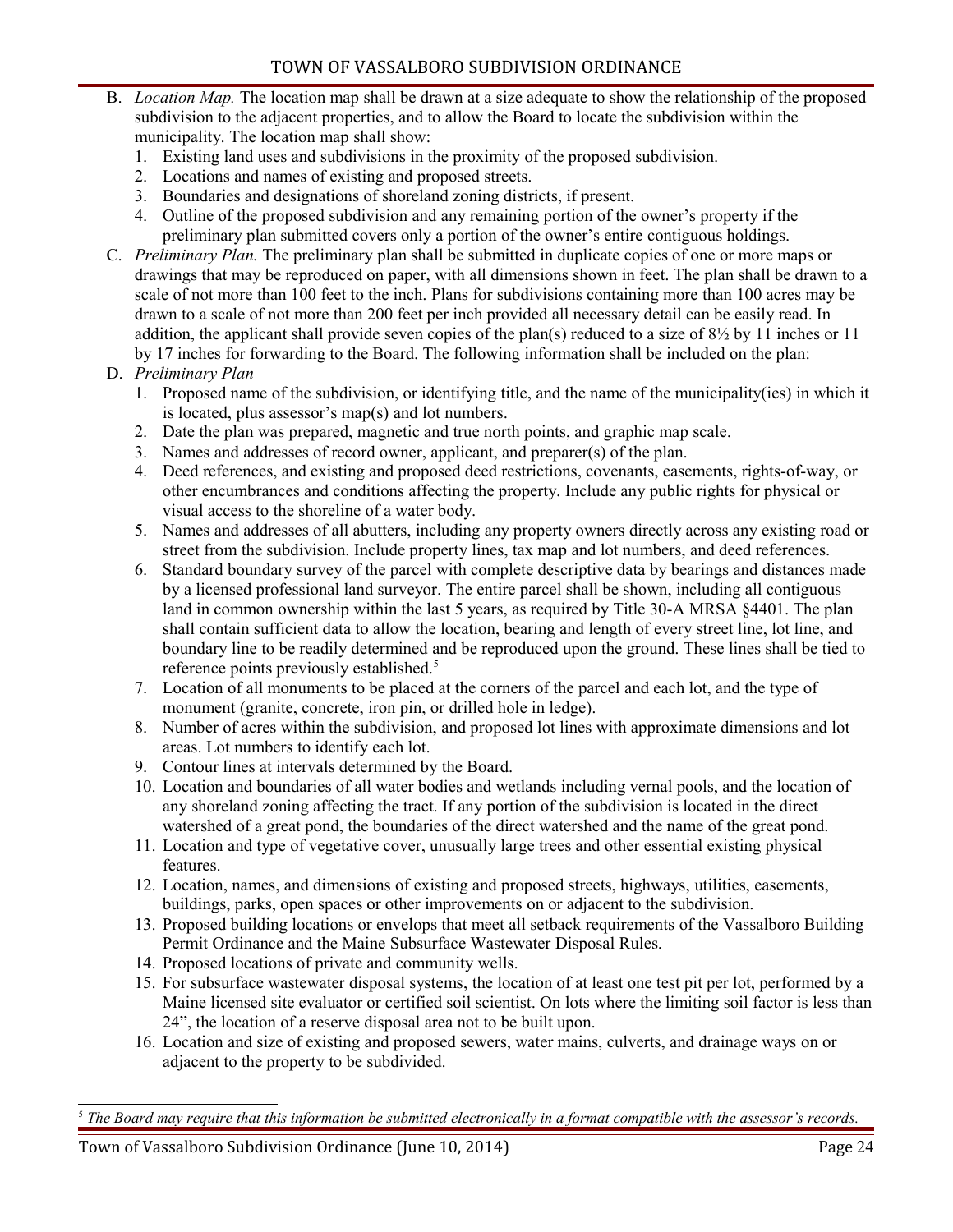- 17. Delineation of any flood hazard areas and the 100-year flood elevation, as depicted on the Town's Flood Insurance Rate Map.
- 18. Location of any proposed open space areas to be preserved including vegetative buffers, common use areas, significant wildlife habitat and unique natural areas, historic or prehistoric sites, shoreland zone resource protection zones, and farmland.
- E. *Other Required Information*
	- 1. Verification of right, title, and interest to the property by deed, purchase and sales agreement, option to purchase, or some other proof of interest.
	- 2. Copy(ies) of the most recently recorded deed, deed restrictions, easements, rights-of-way, or other encumbrances affecting the property.
	- 3. Copy of any proposed deed restrictions intended to cover all or part of the lots or dwellings in the subdivision.
	- 4. For private subsurface sewage disposal systems, a copy of the test pit analysis for each lot performed by a Maine licensed site evaluator or certified soil scientist.
	- 5. For sewage disposal to a public sewer, a letter from the sanitary district confirming there is adequate capacity to collect and treat the wastewater from the subdivision.
	- 6. When water is to be from on-site wells, a letter from a local well-driller or hydrolgeologist familiar with the area indicating it is likely the water supply will be adequate.
	- 7. When water is to be from a public water supply, a written statement from the servicing water district indicating there is adequate supply and pressure for the subdivision.
	- 8. When a private community water supply system is proposed, evidence the system shall conform to the Maine Rules Relating to Drinking Water (10-144A CMR 231).
	- 9. For projects located wholly or partially within the wellhead protection area of a public water supply as mapped by the Maine Drinking Water Program, a written statement from the water provider indicating the proposed development will not negatively impact their essential operations.
	- 10. High-intensity soil survey by a certified soil scientist. Wetlands shall be identified, regardless of size. A medium-intensity survey may be adequate, if the subdivision proposes low-density development and lots large enough to find house sites on suitable soils.
	- 11. The Board may require a hydrogeologic assessment when the subdivision is not served by a public sewer and/or any part of the subdivision is located over a sand and gravel aquifer identified by the Maine Geological Survey, or the subdivision has an average density of more than one dwelling unit per 100,000 square feet, or in other cases where site considerations or development design indicate greater potential of adverse impacts on groundwater quality. (See Section 8.2)
	- 12. An estimate of the amount and type of vehicular traffic to be generated on a daily basis and at peak hours. Trip generation rates shall be taken from the most recent available edition of the Trip Generation Manual, published by the Institute of Transportation Engineers. Trip generation rates from other sources may be used if the applicant demonstrates these sources better reflect local conditions.
	- 13. For subdivisions involving 28 or more parking spaces or projected to generate more than 140 vehicle trips per day, a traffic impact analysis, prepared by a professional engineer with experience in traffic engineering. The analysis shall indicate the expected average daily vehicular trips, peak-hour volumes, access conditions at the site, distribution of traffic, types of vehicles expected, effect upon the level of service of the street giving access to the site and neighboring streets which may be affected, and recommended improvements to maintain the desired level of service on the affected streets.
	- 14. All submissions required by the Town of Vassalboro Road Construction Ordinance and the Vassalboro Site Review Ordinance, as applicable.
	- 15. For subdivisions requiring a state permit under the Maine Site Location of Development Law or the Maine Stormwater Management Law, a stormwater management plan prepared by a professional engineer, demonstrating compliance with the standards of MDEP Rule Chapter 500 and 502 (Stormwater Management Regulations).
	- 16. For subdivisions within, or with areas within, the watershed of a great pond, and containing 5 or more lots or dwelling units created within any 5-year period, or any combination of 800 linear feet of new or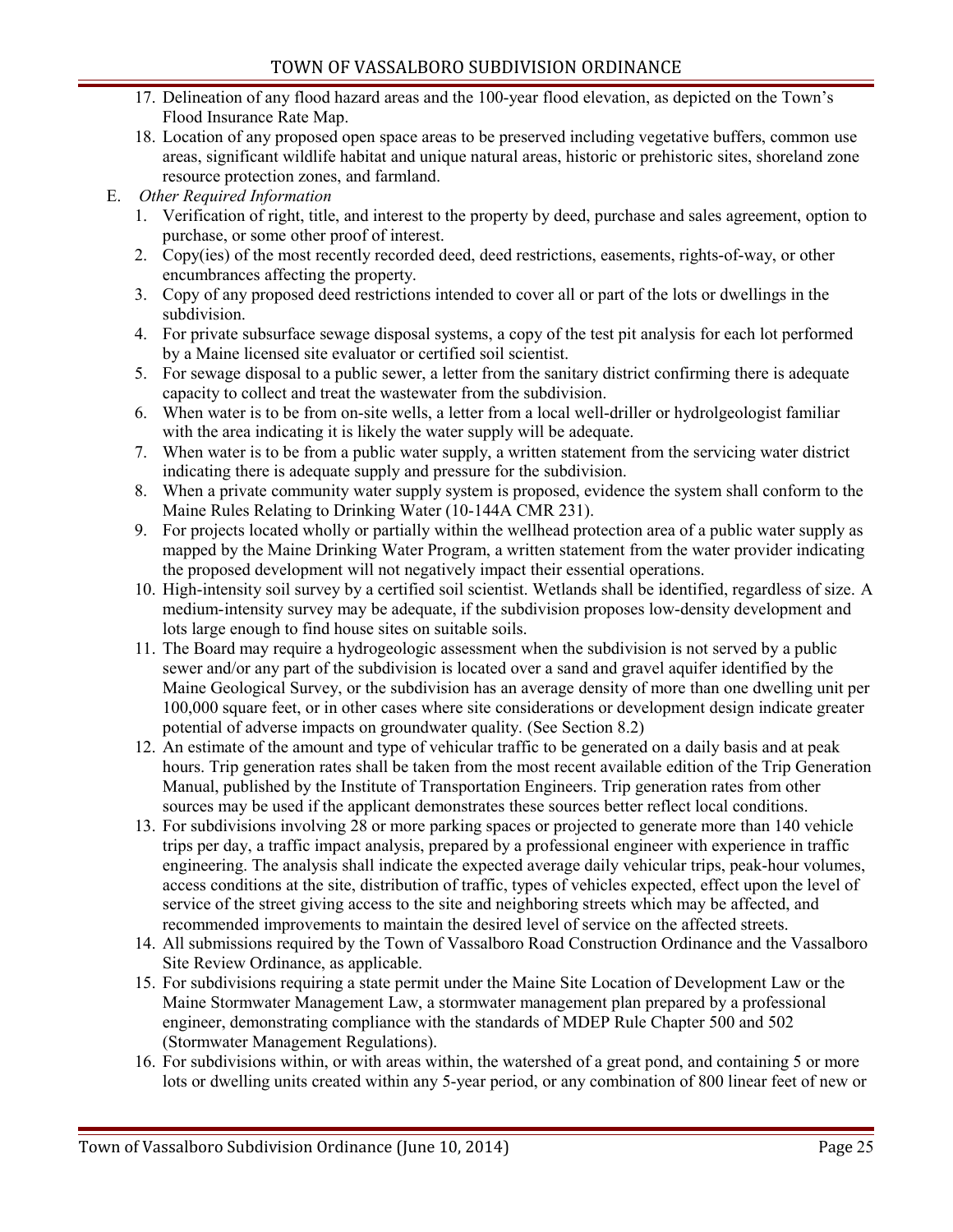upgraded driveways and/or streets see Section 8.14 Phosphorus Control in Great Pond Watersheds for submission requirements.

- 17. An erosion and sedimentation control plan prepared by a qualified professional that details control structures to be installed along with ongoing maintenance procedures and practices to be followed during site preparation, construction and clean-up stages. The plan shall comply with 38 MRSA §420- H. Erosion and Sedimentation Control and the Maine Erosion and Sediment Control BMPs, Maine Department of Environmental Protection, 2003, or most current edition.
- 18. A letter from (each) the Vassalboro Town Manager, Fire Chief, Road Commissioner, and School Superintendent indicating their review and approval of the subdivision.
- 19. An affidavit that no timber harvesting has occurred on the tract within the preceding 5 years, or if it has, that it has not been conducted in violation of rules adopted pursuant to 12 MRSA §8869(14). The affidavit may be signed by a licensed forester or an agent of the Maine Forest Service.
- 20. Landscape or open space plan that shows the preservation of any existing trees, the replacement of trees and vegetation, graded contours, streams, and the preservation of scenic, historic, or environmentally significant areas.
- 21. Description of the measures to be taken to assure there will not be an undue adverse effect to identified significant wildlife habitat and unique natural areas based on attached letters from public agency(ies) (Maine Department of Inland Fisheries and Wildlife, Maine Natural Areas Program, Maine Department of Marine Resources) and/or other experts as approved by the Board.
- 22. Description of the measures to be taken to assure there will not be an undue adverse effect to any historic or prehistoric sites within or adjacent to the proposed subdivision that are either listed on or eligible to be listed on the National Register of Historic Places based on attached letter from the Maine Historic Preservation Commission and/or other experts as approved by the Board.
- 23. Description of the measures to be taken to conserve productive farmland.
- 24. Description of proposed ownership, management and any improvements for all parcels proposed to be dedicated to public use and the conditions of such dedication.
- 25. Evidence of adequate financial capability to complete the project in the form of a letter(s) from certified financial institution(s) and/or a letter of credit. The Board may allow alternative forms of evidence should circumstances warrant the substitution.
- 26. Evidence of adequate technical capacity to construct the project to include the applicant's previous experience and the experience and training of the consultants and contractors.
- 7.2.2 The Board may require any additional information not listed above, when necessary to determine whether the statutory review criteria of 30-A, MRSA, §4404 and the requirements of this Ordinance have been met.
- 7.2.3 Prior to submittal of the final plan application, the following approvals shall be obtained in writing, where applicable:
	- A. Maine Department of Environmental Protection, under the Site Location of Development Act, the Natural Resources Protection Act or the Stormwater Management Law, or if an MEPDES wastewater discharge license is needed.
	- B. Maine Department of Health and Human Services, if the applicant proposes to provide a public water system, or if an engineered subsurface waste water disposal system(s) is to be utilized.
	- C. U.S. Army Corps of Engineers, if a permit under Section 404 of the Clean Water Act is required.
	- D. Maine Department of Transportation Traffic Movement Permit, and/or Highway Entrance/Driveway Access Management Permit.
	- E. Written approval of any proposed street names from the Town of Vassalboro E911 Addressing Officer.

If the Board is unsure whether a permit or license from a state or federal agency is necessary, the applicant may be required to obtain a written opinion from the appropriate agency as to the applicability of their regulations.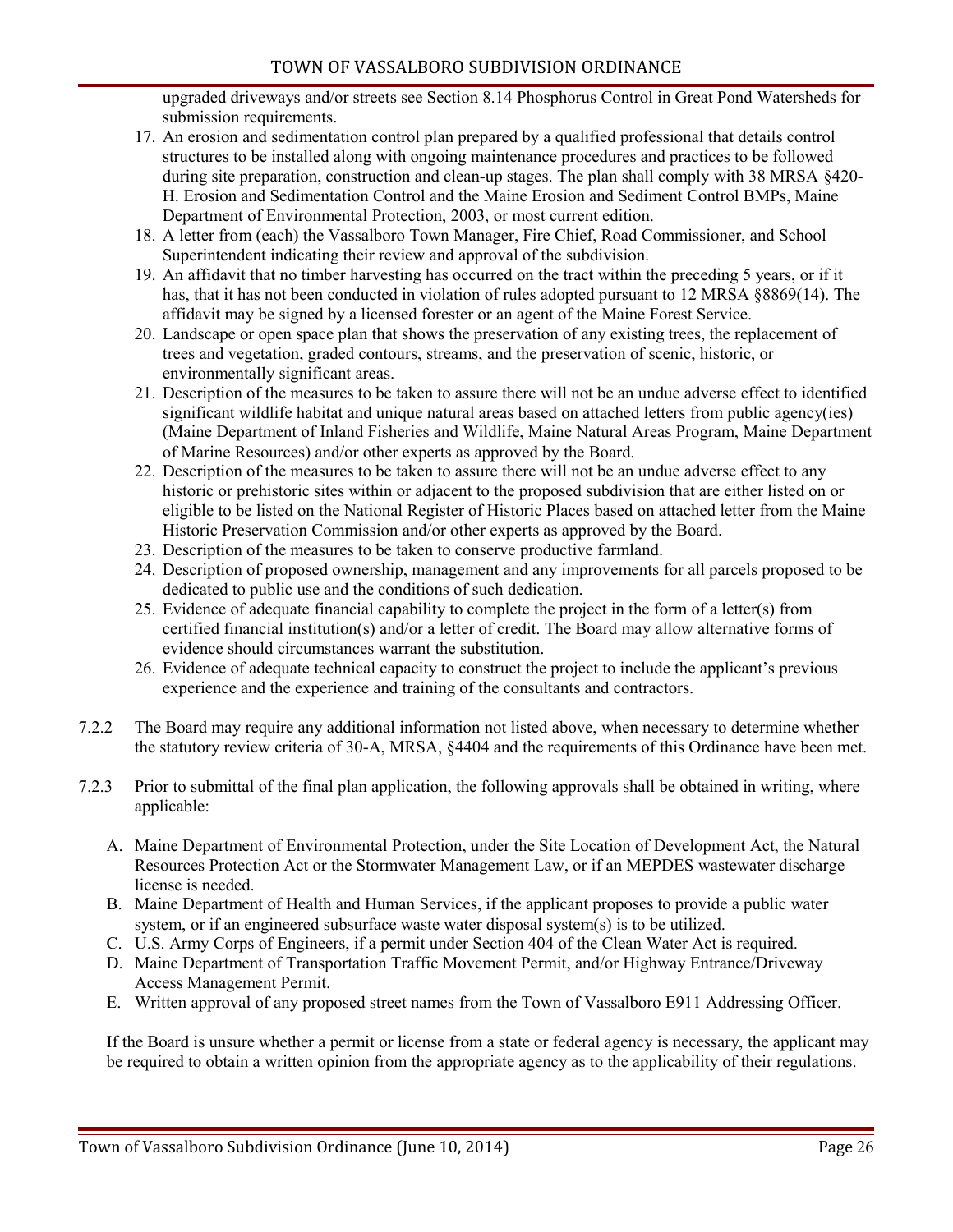#### <span id="page-26-0"></span> *7.3 Final Plan Submissions*

- 7.3.1 *Mandatory Submissions.* The following shall be submitted as part of the final plan application, unless the applicant submits a written waiver request, and is granted a waiver from the Board, pursuant to Section 9 Waivers. The Board may require additional information where it finds it necessary to determine whether the criteria of 30-A, MRSA, §4404 and this Ordinance are met. Seven copies of the following shall be submitted, unless otherwise indicated by the CEO.
- 7.3.2 All information presented in the preliminary plan and any amendments or conditions required by the Board must appear in the final plan application.
- 7.3.3 *Final Plan.* The final plan shall consist of one or more maps or drawings drawn to a scale of not more than 100 feet to the inch. Plans for subdivisions containing more than 100 acres may be drawn at a scale of not more than 200 feet to the inch provided all necessary detail can be easily read. Plans shall be no larger than 24 by 36 inches in size, and shall have a margin of 2 inches outside of the borderline on the left side for binding and a one-inch margin outside the border along the remaining sides. Space shall be reserved on the plan for endorsement by the Board. One reproducible, stable-based transparency of the recording plan to be recorded at the Registry of Deeds, and 3 full sized paper copies of all the final plan sheets and any supporting documents shall be submitted. The original reproducible plan shall be embossed with the seal of the professional land surveyor or design engineer, and be signed by that individual. In addition, one copy of the plan shall be reduced to a size of  $8\frac{1}{2}$  by 11 inches or 11 by 17 inches for forwarding to Board members.
- 7.3.4 *Application Form, Fees, and Submissions.* In addition to the information provided in the preliminary plan, the final plan shall reflect revisions, including those required by the Board, and shall include or be accompanied by the following:
	- A. Completed final plan application form and any required fees.
	- B. If different than those submitted with the preliminary plan, a copy of any proposed deed restrictions intended to cover all or part of the lots or dwellings in the subdivision.
	- C. Final proposed lot lines with dimensions, bearings, deflection angles radii and central angles sufficient to reproduce any line on the ground, and lot areas and total area to be subdivided. [6](#page-26-1)
	- D. The location, names, and dimensions of existing and proposed streets, highways, easements, building lines, parks and other open spaces on or adjacent to the subdivision. The plan shall contain sufficient data to allow the location, bearing and length of every street line, lot line, and boundary line to be readily determined and be reproduced upon the ground. These lines shall be tied to reference points previously established.
	- E. Detailed design and construction plans for the infrastructure, including, but not limited to, roads, streets, parking lots, sidewalks, and utilities in accordance with the requirements of the Town of Vassalboro Road Construction Ordinance, the Town of Vassalboro Site Plan Review Ordinance, and this Ordinance.
	- F. When sewage disposal is through connection to the public sewer, a written statement from the sewer district indicating the district has reviewed and approved the sewerage design.
	- G. When water is to be from an existing public water supply, a written statement from the servicing water district indicating the district has reviewed and approved the water system design. Also, a written statement from the Fire Chief approving all hydrant locations or other fire protection measures.
	- H. All parcels of land proposed to be dedicated to public use and the conditions of such dedication. Written offers to convey title to the Town of all public ways and open spaces shown on the plan, and copies of agreements or other documents showing the manner in which open spaces to be retained by the developer or lot owners are to be managed and maintained. These may include homeowners' association bylaws and condominium declarations.

<span id="page-26-1"></span><sup>6</sup>  *In order to facilitate the addition of the subdivision into the town property records and geographic information system, the Board may require that subdivision plans be submitted in electronic format compatible with Town's property tax records.*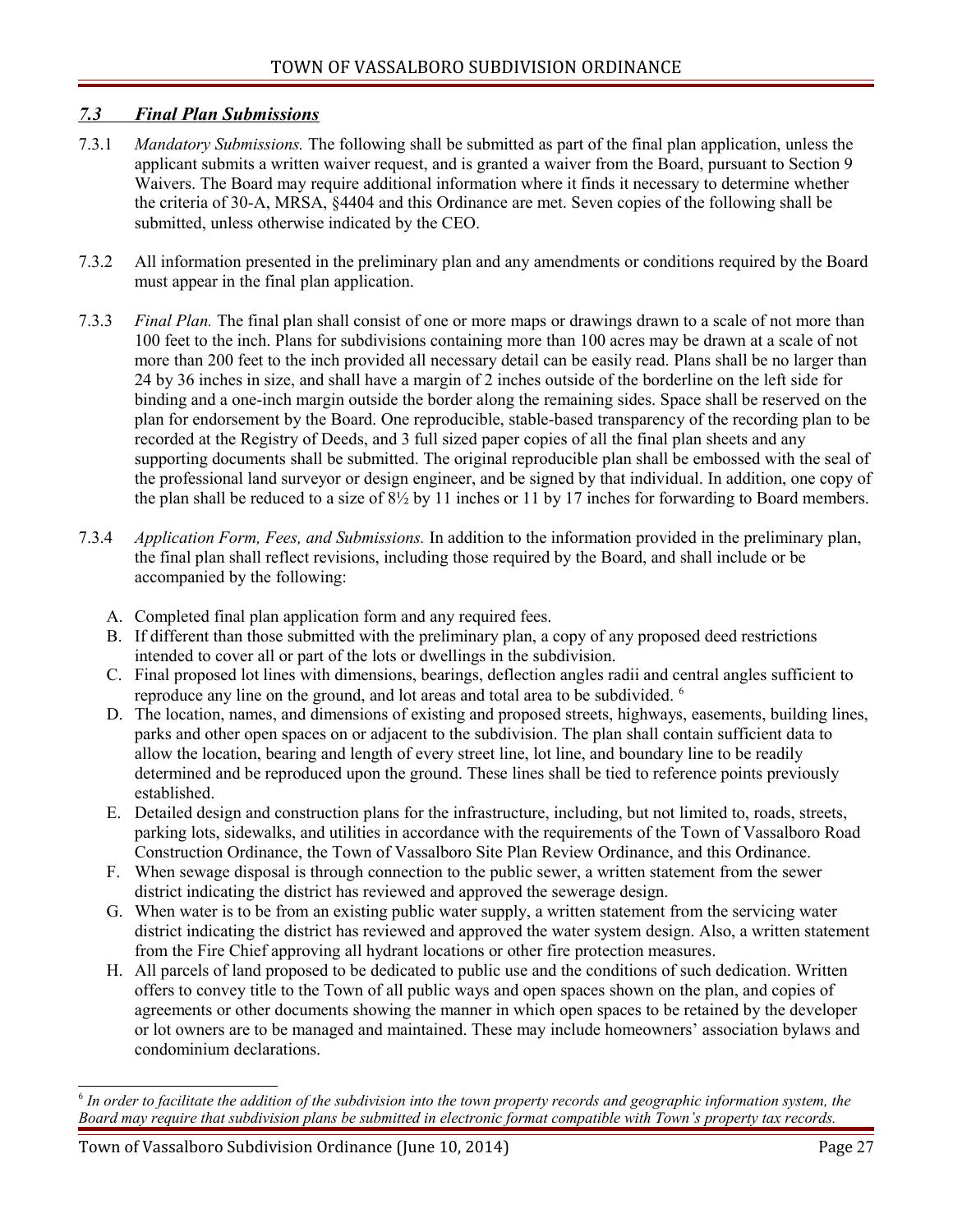- I. If proposed streets and/or open spaces or other land is to be offered to the Town, written evidence that the Board of Selectmen are satisfied with the legal sufficiency of the written offer to convey title. All roads and other public improvements not dedicated to the Town during such time prior to the actual acceptance by the Town shall be maintained by the subdivision owners or developer. A legal agreement indicating how the infrastructure will be maintained shall be submitted. The Board shall review the maintenance plan to ensure sufficient provisions have been incorporated to maintain all improvements for the applicable time period. The Road Commissioner shall review the road plan to confirm there is an adequate right-hand turnout for snowplow access, unless the road is to be forever private.
- J. If roads are to remain privately owned, the following shall be noted on the final plan: "All roads shall remain private roads to be maintained by the developer or lot owners, and shall not be accepted or maintained by the Town."
- K. The construction items for which cost estimates and performance guarantees will be required as prerequisite to the approval of the final plan. This submission shall include a construction schedule, cost estimates for each major phase of the development taking into account inflation, provisions for inspections of each phase of construction, and a completion date after which the developer will be in default and the Town will have the option to access the funds in the performance guarantee to finish the construction. Approval by the Board of a subdivision plan shall not constitute or be evidence of any acceptance by the Town of any street, easement, or other open space shown on the plan. When a park or other recreation area has been shown on the plan to be dedicated to the Town, approval of the plan shall not constitute an acceptance by the Town of such areas. The Board shall require the plan to contain appropriate notes to this effect. The Board may also require the filing of a written agreement between the applicant and the Board of Selectmen covering future deed and title dedication, and provision for the cost of grading, development, equipment, and maintenance of any such dedicated area.
- L. E911 lot addresses shall be shown on the plan.
- M. If any portion of the subdivision is within the flood hazard area, the following note shall be on the final recording plan: "If any portion of this subdivision is within a flood hazard area, all principal structures hereafter constructed or placed herein shall be so located that their lowest floor, including basement, is at least one foot above the 100-year flood elevation."
- N. Any waiver(s) approved by the Board shall be noted on the recording plan (See Section 9.3 Waivers.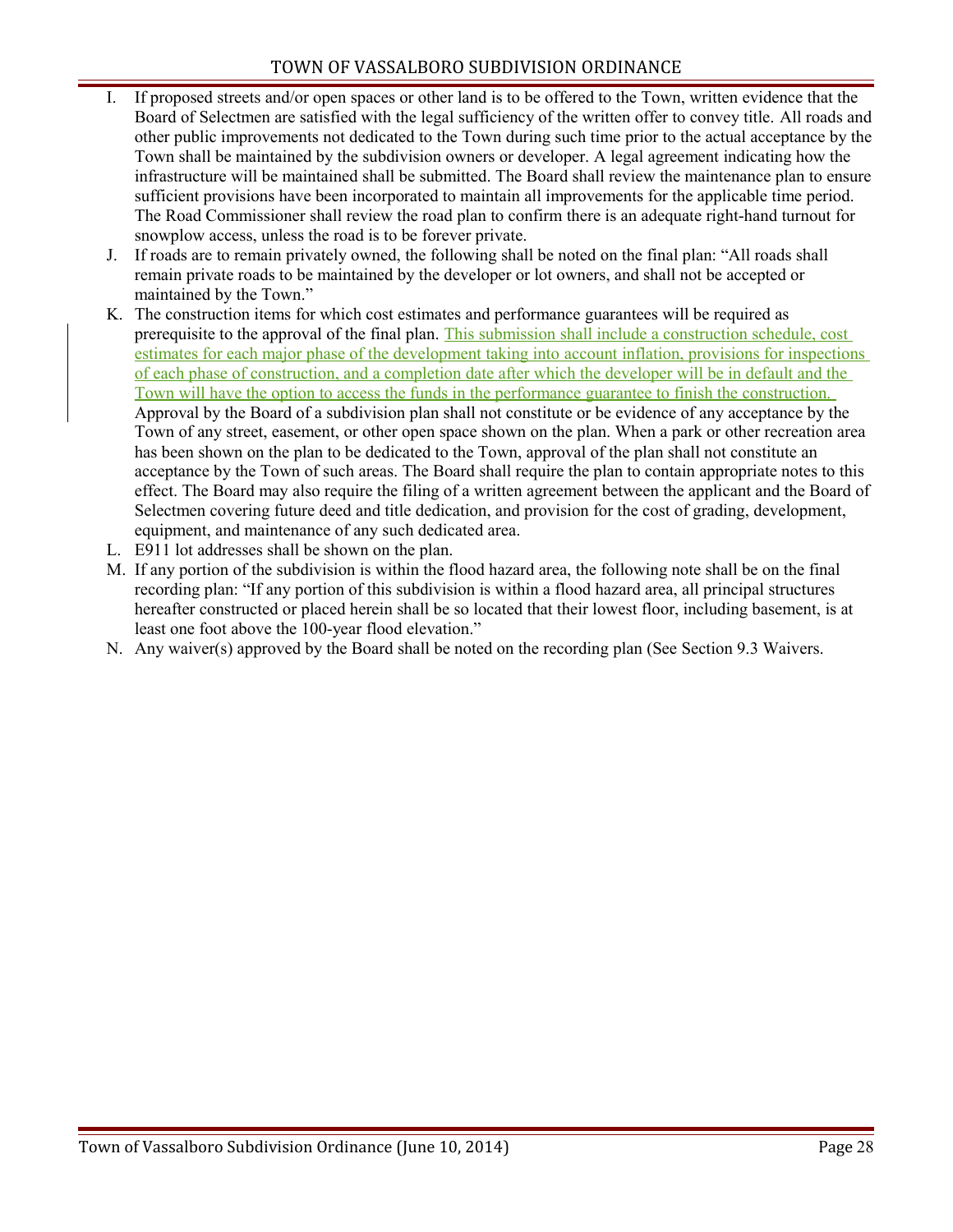# <span id="page-28-1"></span>**SECTION 8 - REVIEW CRITERIA AND STANDARDS**

*Purpose:* The review criteria in this section are those found in 30-A, MRSA, §4404. The following standards clarify and expand upon the review criteria. Alternative designs and approaches to the standards that will satisfy the criteria equally as well, or better, may be considered. In all instances, the burden of proof shall be upon the applicant to present information that, in the judgment of the Board, sufficiently demonstrates conformance with the review criteria and standards. This shall not be construed as limiting the authority of the Board to require additional evidence or impose additional standards based on characteristics of the site or development. For example, the Board may require that minor subdivisions meet the additional requirements of major subdivisions where necessary to demonstrate conformance with the review criteria and standards of this section.

*Findings of Fact and Conclusions of Law.* In issuing its decision, the Board shall make written findings of fact and conclusions of law relative to the review criteria and standards contained in 30-A, MRSA, §4404 and in this Ordinance. Applicants for major subdivisions shall prepare written findings of fact and conclusions of law for the Board's consideration. If the Board finds that all criteria and standards of the Statute and this Ordinance have been met, it shall approve the final plan. If the Board finds that any of the provisions of the Statute, or of this Ordinance have not been met, the Board shall either deny the application or approve the application with conditions to ensure all of the criteria and standards shall be met by the development.

## <span id="page-28-0"></span> *8.1 Sufficient Water Supply*

- 8.1.1 *Criterion: The proposed subdivision has sufficient water available for the reasonably foreseeable needs of the subdivision.*
- 8.1.2 *Criterion: Municipal Water Supply. The proposed subdivision will not cause an unreasonable burden on an existing water supply, if one is to be used.*
- 8.1.3 *Standards:*
	- A. *Individual Wells and Private Community Water Supplies.* A subdivision not served by a either the East Vassalboro Water Company (EVWC) or Kennebec Water District (KWD) shall be served in accordance with applicable state rules for individual wells or private community water supply systems.
		- 1. The Board may require applicants to submit a letter from a local well driller or hydrogeologist familiar with the area indicating there is a sufficient, healthful water supply to serve the needs of the subdivision.
		- 2. *Individual Wells*
			- a. Individual wells shall be sited and constructed to prevent infiltration of surface water, and contamination from subsurface waste water disposal systems and other potential sources of contamination.
			- b. A dug well on a lot with an area of less than one acre shall not be used as a drinking water source. Where applicable, this restriction shall be included in lot deeds and noted on the subdivision plan.
			- c. Each lot shall be designed so that wells can comply with the Maine Subsurface Wastewater Disposal Rules and the Maine Well Drillers and Pump Installers Rules.
		- 3. *Private Community Water Supply Systems*
			- a. The water source, source protection measures, and system design, installation and operating procedures for a private community water supply system shall conform to the standards of the Maine Rules Relating to Drinking Water (10-144A C.M.R. 231).
			- b. Documents establishing the legal responsibilities and procedural framework for the ongoing fiscal and operational management of the community water system shall be executed prior to occupancy of the subdivision.
		- 4. *Major Subdivisions (additional standards), Fire-Fighting Water Storage Facilities.* In areas where the Vassalboro Fire Department (VFD) has identified the need for additional water storage capacity for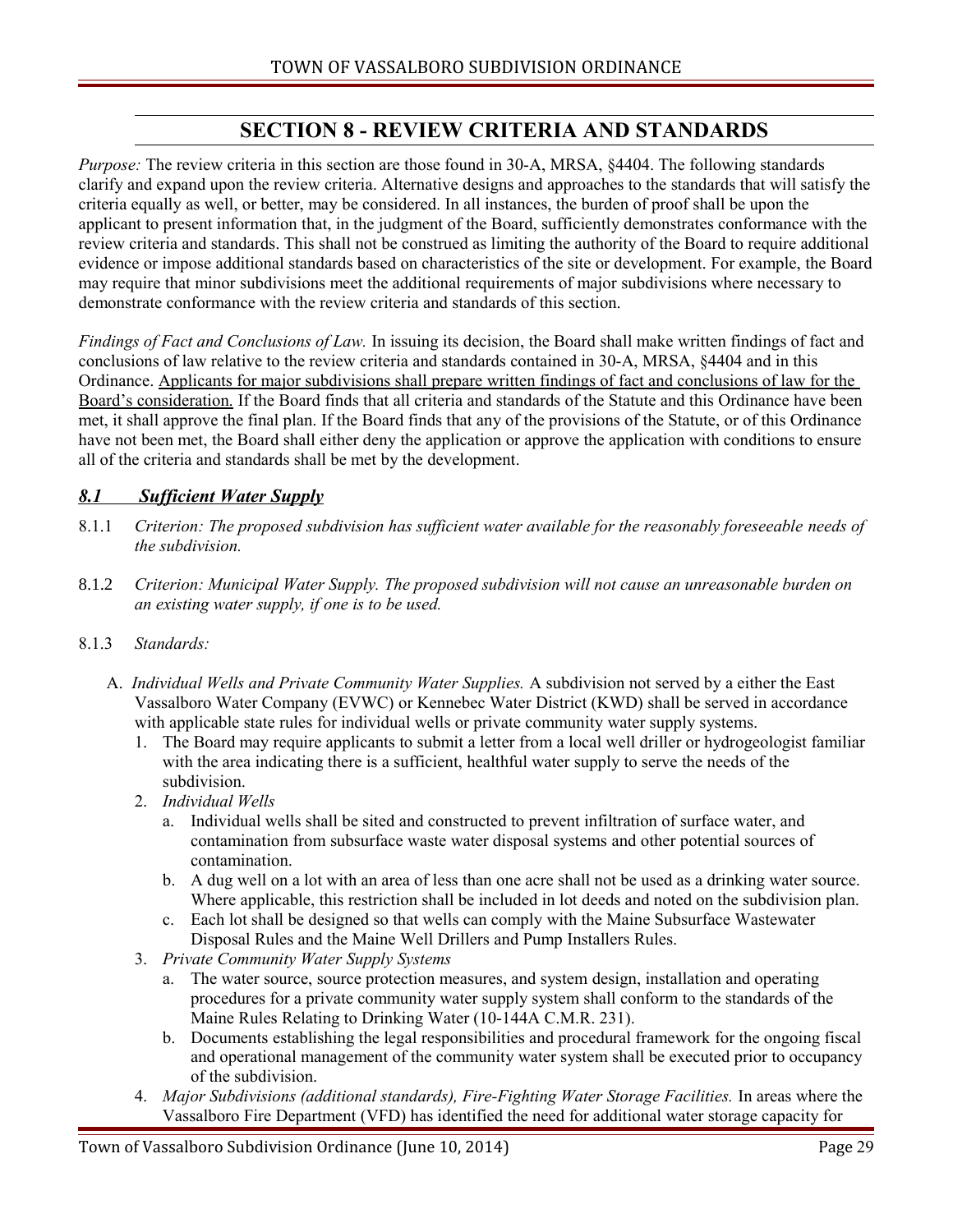fire-fighting, water storage facilities such as ponds and underground storage tanks, satisfactory to the VFD Fire Chief, shall be provided at the applicant's expense.

- B. *East Vassalboro Water Company (EVWC) and Kennebec Water District (KWD).* The following standards apply to a subdivision located within either the EVWC or KWD service area:
	- 1. Upon occupation of the subdivision, service demand shall fall within the EVWC's or KWD's available service capacity, as applicable.
	- 2. The complete water service system, including the service lines to each lot or unit, and fire hydrants, shall be designed and installed in accordance with the rules and specifications of the applicable public water supplier (EVWC, KWD) and at the applicant's expense. The applicant shall provide letters from the applicable water supplier and Fire Chief indicating that the water service system is designed to their satisfaction.

## <span id="page-29-0"></span> *8.2 Impact on Groundwater Quality and Quantity*

8.2.1 *Criterion: The subdivision will not, alone or in conjunction with existing activities, adversely affect the quality or quantity of groundwater.* 

#### 8.2.2 *Standards:*

- A. *Groundwater Quality and Quantity.* The subdivision shall not pose an unreasonable risk that a discharge of pollutants to groundwater will occur, or that groundwater withdrawals will lower the water table beyond the boundaries of the subdivision. Additionally, the subdivision shall not pose an unreasonable risk of lowering of the water table beyond the boundaries of the subdivision by increasing runoff with a corresponding decrease in infiltration.
- B. *Hydrogeologic Assessment*
	- 1. The Board may require a hydrogeologic assessment prepared by a certified geologist or professional engineer, experienced in hydrogeology, when the subdivision is not served by public sewer and;
		- a. Any part of the subdivision is located over a sand and gravel aquifer, as shown on a map entitled "Hydrogeologic Data for Significant Sand and Gravel Aquifers," by the Maine Geological Survey, 1985 as amended; or
		- b. The subdivision has an average density of more than one dwelling unit per 100,000 square feet.
	- 2. The Board may require a hydrogeologic assessment in other cases where site considerations or development design indicate greater potential of adverse impacts on groundwater quality. These cases may include:
		- a. Extensive areas of shallow depth to bedrock soils;
		- b. Developments in which the average density is less than one dwelling unit per 100,000 square feet, but the density of the developed portion is in excess of one dwelling unit per 80,000 square feet; and/or
		- c. The proposed development will use shared or common subsurface waste water disposal systems.
	- 3. The hydrogeologic assessment should contain at least the following information:
		- a. A map showing the basic soils types and locations of any subsurface waste water disposal systems and drinking water wells within the subdivision and within 200 feet of the subdivision boundaries.
		- b. The depth to the water table at representative points throughout the subdivision.
		- c. Drainage conditions throughout the subdivision.
		- d. Data on existing groundwater quality, either from test wells in the subdivision or from existing wells on neighboring properties.
		- e. An analysis and evaluation of the effect of the subdivision on groundwater resources. In the case of residential development, the evaluation shall, at a minimum, include a projection of postdevelopment nitrate-nitrogen concentration at any wells within the subdivision, at the subdivision boundaries and at a distance of 1,000 feet from potential contamination sources, whichever is a shorter distance. Projections of groundwater quality shall be based on the assumption of drought conditions (i.e. 60% of annual average precipitation).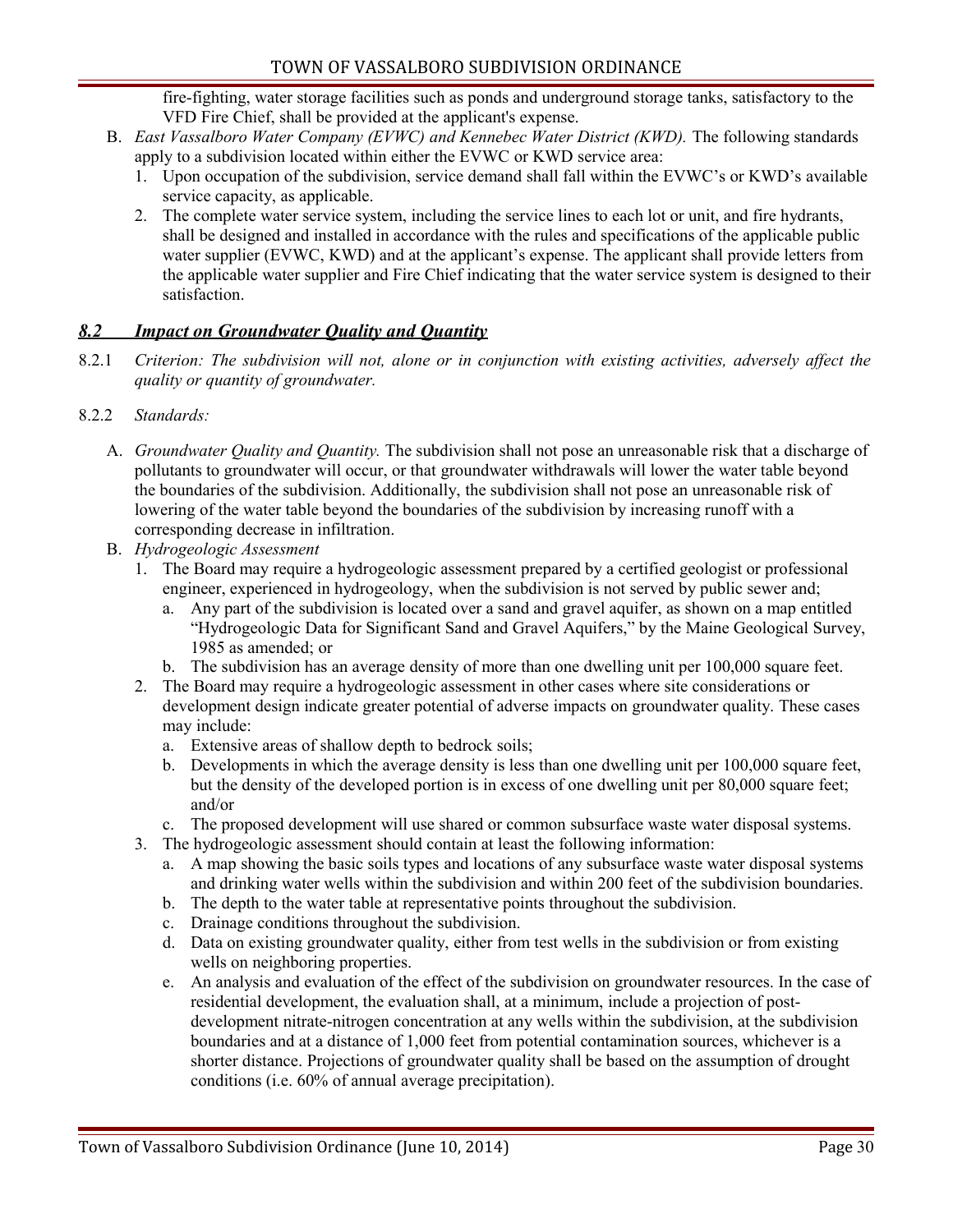4. Drinking water wells and subsurface wastewater disposal systems shall be constructed as shown on the map submitted with the assessment. If construction standards for drinking water wells are recommended in the assessment, those standards shall be included as a condition of plan approval, and as restrictions in the deeds to the affected lots.

#### <span id="page-30-1"></span> *8.3 Soil Erosion, Sedimentation and Impact on Water Bodies*

8.3.1 *Criterion: The proposed subdivision will not cause unreasonable soil erosion or reduction in the land's capacity to hold water so that a dangerous or unhealthy condition results.*

#### 8.3.2 *Standards:*

- A. The proposed subdivision shall be designed to prevent soil erosion and sedimentation from entering water bodies, wetlands, and adjacent properties.
- B. The subdivision shall comply with 38 MRSA, §420-C. Erosion and Sedimentation Control and the Maine Erosion and Sediment Control BMPs, Maine Department of Environmental Protection, 2003, or most current edition.
- C. Filling, excavation, and earth moving activity shall be carried out in a way that keeps erosion and sedimentation to a minimum, including:
	- 1. Preservation and protection of natural vegetation where possible;
	- 2. Keeping duration of exposure of disturbed soils to as short a period as possible before stabilization;
	- 3. Use of temporary vegetation or mulching to protect exposed critical areas during development;
	- 4. Where appropriate or necessary, use of sediment basins, silt traps or other acceptable methods to trap sediment from stormwater run-off;
	- 5. No storage of fill materials within 50 feet of any intermittent or perennial stream, or water body;
	- 6. Topsoil shall not be removed from the site, except for surplus topsoil removed from areas to be occupied by buildings, paving, or other surfaces that will not be revegetated;
	- 7. Adequate provision shall be made for surface drainage so that discharge of stormwaters will not have an unreasonable adverse effect on neighboring properties, downstream water quality, soil erosion or the public storm drain system. Whenever possible, on-site absorption of run-off shall be used to minimize discharges from the site.
- D. Cutting or removal of vegetation along water bodies shall not increase water temperature or result in shoreline erosion or sedimentation.
- E. *Major Subdivisions (additional requirement), Erosion Control Plan.* An application for a major subdivision shall include an erosion and sedimentation control plan, prepared by a qualified professional that details control structures to be installed, ongoing maintenance procedures, and practices to be followed during the site preparation, construction, and clean-up stages.

#### <span id="page-30-0"></span> *8.4 Traffic Conditions*

8.4.1 *Criterion: The proposed subdivision will not cause unreasonable highway or public road congestion or unsafe conditions with respect to the use of the highways or public roads existing or proposed and, if the proposed subdivision requires driveways or entrances onto a state or state aid highway, the Department of Transportation has provided documentation indicating that the driveways or entrances conform to Title 23, section 704 and any rules adopted under that section.*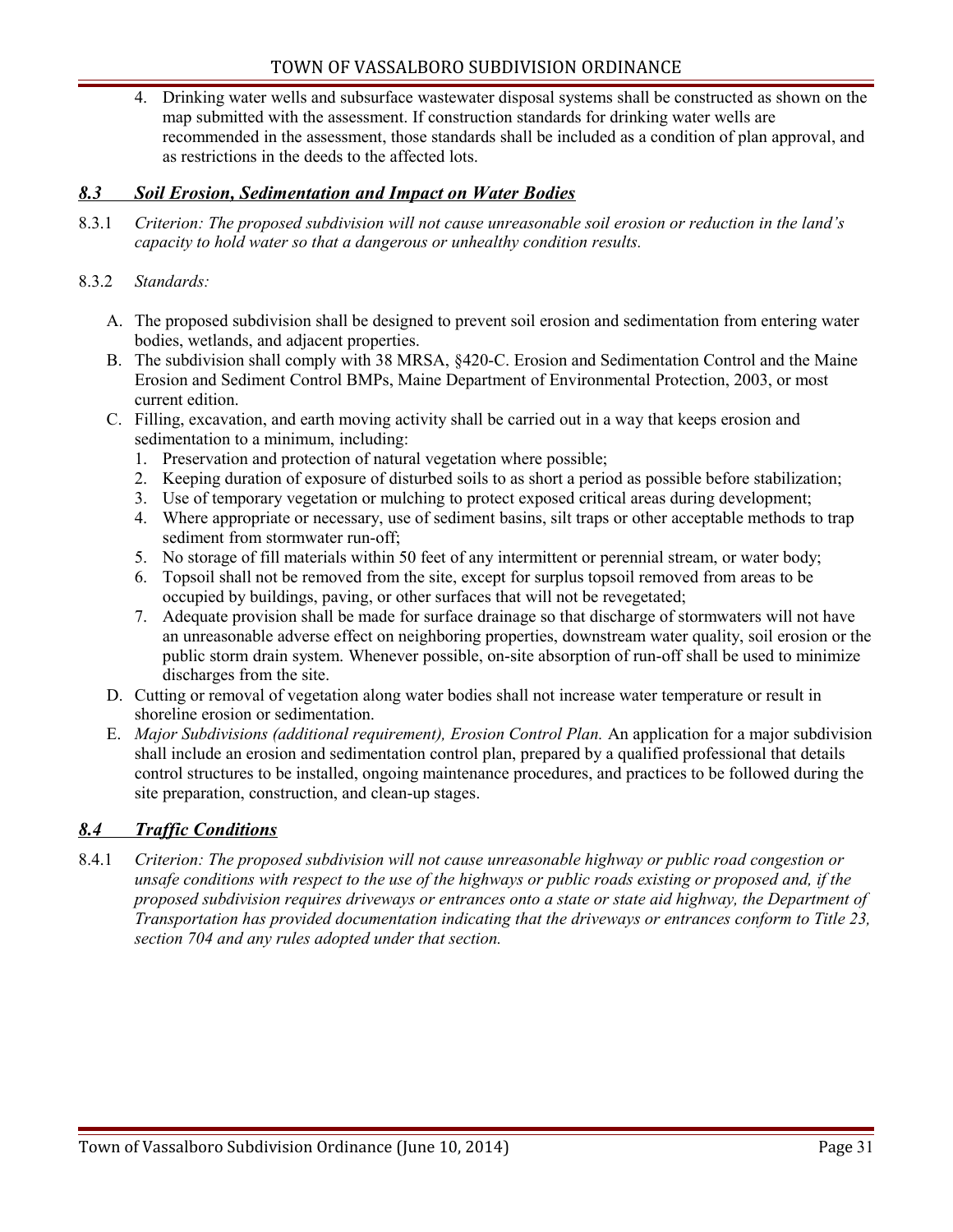#### 8.4.2 *Standards:*

- A. Provision shall be made for vehicular access to the subdivision and circulation within the subdivision to: safeguard against hazards to traffic and pedestrians in existing streets and within the subdivision; avoid traffic congestion on any street; and provide safe and convenient circulation on public streets and within the subdivision.
- B. Access and circulation shall also conform to the following:
	- 1. *Entrance/ Driveway Permits Required*
		- a. *State Permit.* If the proposed subdivision requires driveways or street entrances onto a state or state aid highway, the applicant shall provide documentation indicating that the driveways or entrances conform to Maine Department of Transportation (MDOT) Chapter 299, Highway Driveway and Entrance Rules.
		- b. *Local Permit.* If the proposed subdivision requires driveways or street entrances onto a town road, the applicant shall provide documentation indicating the driveways or entrances conform to the Vassalboro Road Construction Ordinance.
	- 2. If the proposed subdivision requires a MDOT Traffic Movement Permit (23 MRSA, §704-A), the applicant shall submit evidence of permit approval from the MDOT.
	- 3. Where a subdivision lot is proposed to have frontage on two or more streets, access to the lot shall be via the street where there is lesser potential for traffic congestion and for hazards to traffic and pedestrians. The Board may waive this requirement where there are aspects of the site that would make this requirement not feasible.
- C. *Major Subdivisions (additional standards)*
	- 1. The street providing access to the subdivision and neighboring streets and intersections which can be expected to carry traffic generated by the subdivision shall have the capacity or be suitably improved to accommodate that traffic and avoid unreasonable congestion. The Board may require a traffic impact study of roadways and intersections in the vicinity of the proposed subdivision if the subdivision has the potential of generating significant amounts of traffic, or if traffic safety and capacity deficiencies exist in the vicinity of the project site.
	- 2. Accessways shall be designed to avoid queuing of entering vehicles on any street. Internal roadways should be utilized if at all possible. A study or analysis to determine the need for a left-turn storage lane shall be done when peak hour traffic is forecast to be 40 or more vehicles.
	- 3. Where topographic and other conditions allow, provisions shall be made, and noted on the plan, for connections to adjoining lots of similar existing or potential use wherever: (i) the access connection will facilitate fire protection services as approved by the Fire Chief; (ii) the adjoining tract is deeded to or otherwise under the control of the subdivider; or (iii) it would enable the public to travel between adjacent developments without the need to travel upon a street outside the subdivision.
	- 4. All transportation infrastructure, including, but not limited to, roads, streets, parking and loading and unloading areas, and sidewalks shall conform to the design and construction standards of the Town of Vassalboro, Maine, Road Construction Ordinance, and the Town of Vassalboro Site Plan Review Ordinance.

#### <span id="page-31-0"></span> *8.5 Sewage Disposal*

- 8.5.1 *Criterion: The proposed subdivision will provide for adequate sewage waste disposal and will not cause an unreasonable burden on municipal services if they are utilized.*
- 8.5.2 *Standards:*
	- A. *Private Systems.* A proposed subdivision served by individual subsurface wastewater disposal systems, or by a common collection and subsurface disposal system, or other treatment system shall be in full compliance with the Maine Subsurface Wastewater Disposal Rules.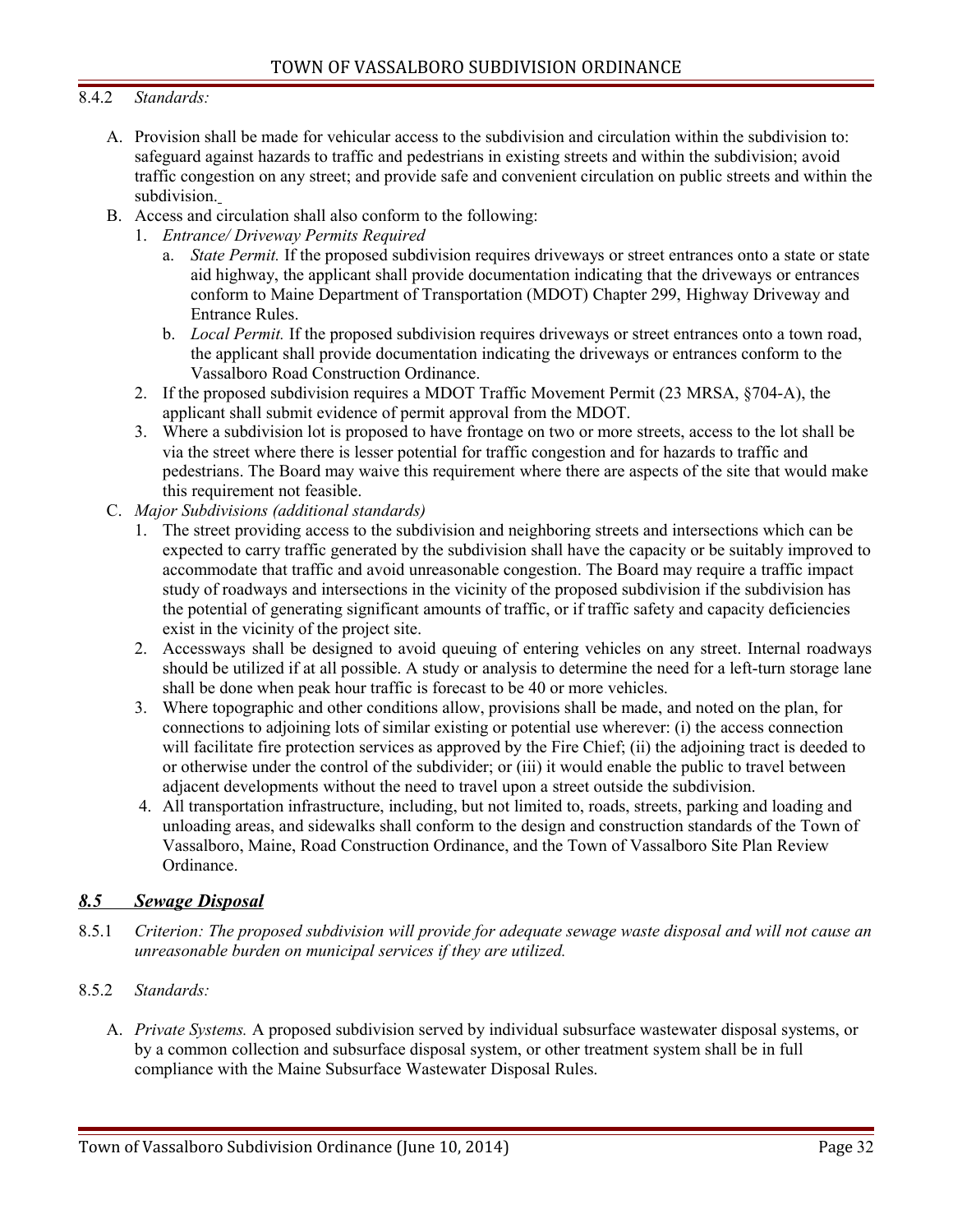- 1. The applicant shall submit evidence of site suitability for subsurface sewage disposal prepared by a Maine licensed site evaluator in full compliance with the requirements of the State of Maine Subsurface Wastewater Disposal Rules.
- 2. On lots in which the limiting factor has been identified as being within 24 inches of the surface, a second site with suitable soils shall be shown as a reserve area for future replacement of the disposal area. The reserve area shall be shown on the plan and restricted in the deed so as not to be built upon.
- 3. In no instance shall a disposal area be on a site that requires a New System Variance from the Subsurface Wastewater Disposal Rules.
- B. *Vassalboro Sanitary District (VSD)*. For a subdivision located within the service area of the VSD, prior to final subdivision approval, the applicant shall provide written confirmation from the VSD that: the design of the proposed subdivision collection system meets applicable utility rules and standards; and the District's collection and treatment system has or will have, prior to occupancy of the subdivision, sufficient capacity to serve the proposed subdivision.

## <span id="page-32-0"></span> *8.6 Solid Waste*

8.6.1 *Criterion: The proposed subdivision will not cause an unreasonable burden on the municipality's ability to dispose of solid waste, if municipal services are to be utilized.*

## 8.6.2 *Standards:*

- A. The application shall include a letter from the Town Manager referencing the ability of the Town's facility to absorb the additional materials.
- B. If solid waste from a proposed subdivision is expected to: (a) exceed the available capacity of the Town's solid waste facility; (b) cause the Town's facility to become non-compliant with its MDEP license; or (c) cause the Town to exceed the tonnage limits of its contract with a non-municipal facility, the Board shall require the applicant to submit evidence of an alternate arrangement for the disposal of solid waste. Any disposal facility included in the alternate arrangement shall be in compliance with its license.

## <span id="page-32-1"></span> *8.7 Aesthetic, Cultural and Natural Values*

- 8.7.1 *Criterion: The proposed subdivision will not have an undue adverse effect on the scenic or natural beauty of the area, aesthetics, historic sites, significant wildlife habitat identified by the Department of Inland Fisheries and Wildlife or the municipality, or rare and irreplaceable natural areas or any public rights for physical or visual access to the shoreline.*
- 8.7.2 *Standards:*
	- A. *Landscape Plan.* The Board may require a landscape plan that shows the preservation of any existing trees, the replacement of trees and vegetation, graded contours, streams, and the preservation of scenic, historic, or environmentally significant areas. Further, the Board may require notes on the final plan and deed restrictions, as necessary to assure the required landscaping is maintained in the future.
	- B. *Public Rights for Physical or Visual Access to the Shoreline.* Any existing or proposed public or private rights for physical or visual access, including access to the shoreline of a water body, shall be depicted on the plan and shall be described in the deed or deeds of any lot or other parcel within the subdivision that benefits from or is subject to such access rights.
	- C. *Retention of Important Open Spaces, and Natural and Cultural Resources.* Developments shall be designed to retain and conserve important open spaces, and natural and cultural resources to the greatest extent practicable to assure there will be no undue adverse effect to these resources. The Board may require that any restrictions to protect historic and prehistoric sites, unique natural areas, or significant wildlife habitat appear as notes on the plan and as deed restrictions to the affected lots.
		- 1. *Historic/Prehistoric Sites.* An application for a subdivision that includes any historic or prehistoric sites that are either listed on, or deemed eligible to be listed on the National Register of Historic Places, shall describe the measures to be taken to assure there will not be an undue adverse effect on these sites.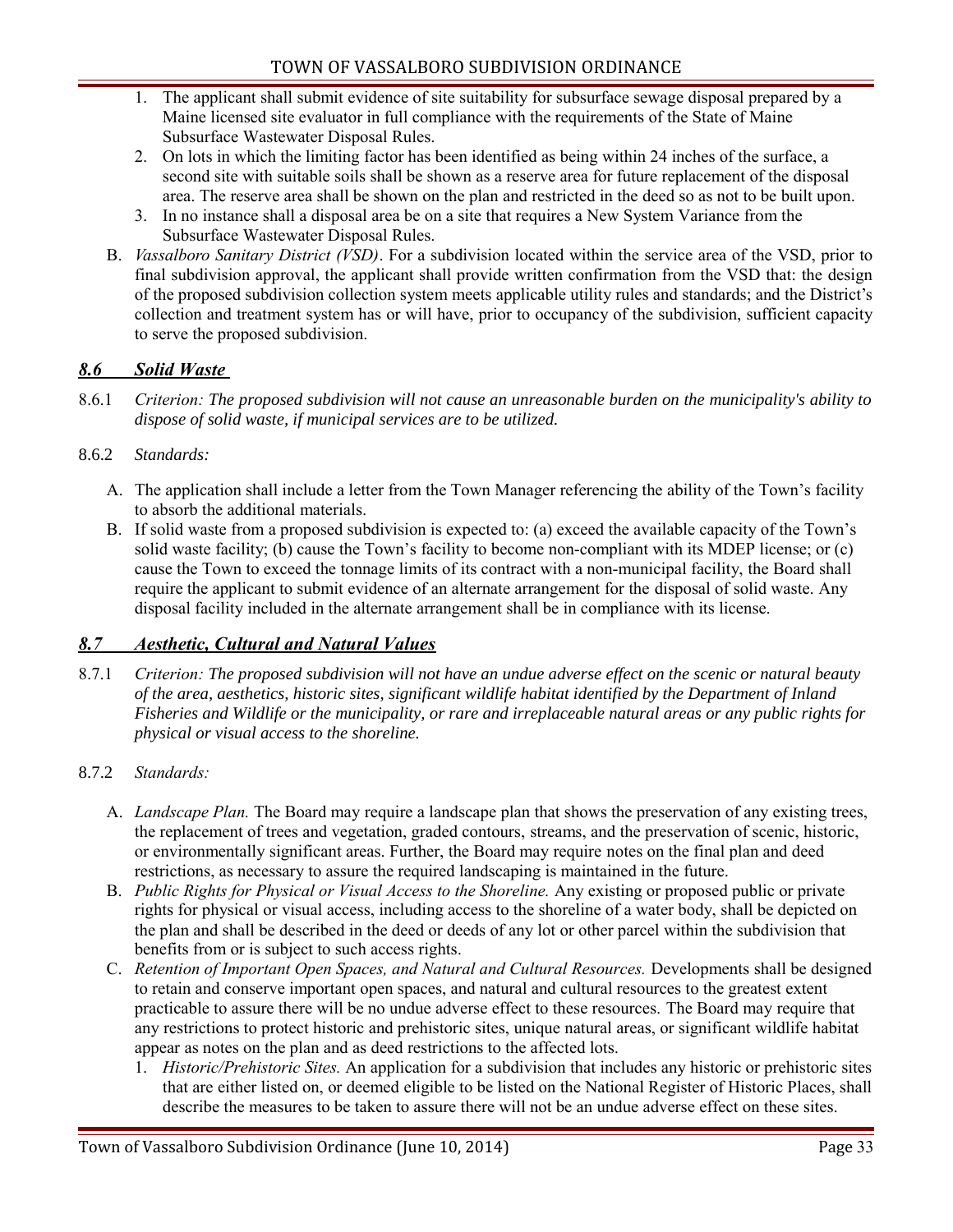- 2. *Unique Natural Areas.* An application for a subdivision that includes any area designated as a Unique Natural Area by the Maine Natural Areas Program (MNAP) shall describe the measures to be taken to assure there will not be an undue adverse effect on these unique natural areas and the species they support.
- 3. *Significant Wildlife Habitat (SWH)*. If any portion of a subdivision lies within 250 feet of SWH as identified and mapped by the Maine Department of Inland Fisheries and Wildlife (MDIFW), the following shall apply: (i) the application shall describe the measures to be taken to assure there will not be an undue adverse effect on the SWH and the species it supports; (ii) there shall be no cutting of vegetation within such areas, or within the strip of land extending at least 75 feet from the edge of the normal high-water mark of such habitat areas unless the applicant demonstrates there will be no undue adverse effects; and (iii) the application shall include written comments from the MDIFW.
- D. *Major Subdivisions (additional standards): Reservation, Dedication and Maintenance of Common Open Space and Associated Facilities.* The Board may require the reservation of common open space (as defined) within a proposed subdivision to conserve cultural or natural resources, to maintain productive farmland, and/or to provide for the recreational needs of the occupants of the subdivision.
	- 1. In determining the need for common open space the Board shall consider the following:
		- a. Open space needs consistent with the Board's findings for Sections 8.7.2, A, B and C (above), and Section 8.8 Farmland, including the proximity of the subdivision to neighboring open space with similar purposes.
		- b. Recreational needs for common open space based on the proximity of the subdivision to neighboring facilities, the type of development and the demographic characteristics of potential residents of the subdivision, and the density of the development.
	- 2. Land reserved for common open space purposes shall be of a character, configuration and location suitable for the particular use intended.
	- 3. Further subdivision of common open space and its use for other than conservation, agriculture or noncommercial recreation shall be prohibited, except that easements for underground utilities may be allowed. Only structures accessory to conservation or non-commercial recreation uses may be erected on common open space. Common open space that is to be owned by an entity other than the Town shall be subject to a perpetual conservation easement, held by the Town, the state, or a qualified land trust.
	- 4. All common open space and associated facilities shall be owned by an incorporated lot owners' association to which all lot or dwelling unit owners shall belong, a land trust or other qualified nonprofit land conservation organization, or the Town.
	- 5. Notes on the final plan shall state that common open space shall not be used for residential or commercial purposes, and shall indicate which portions of the common open space, if any, are to be offered to the Town for acceptance.
	- 6. The final plan application shall include draft legal documents to assure the common open space is adequately maintained by the lot owners, and the developer until there is adequate development for the lot owners to assume maintenance of the open space.

#### <span id="page-33-0"></span> *8.8 Farmland*

- 8.8.1 *Criterion: All farmland within the proposed subdivision has been identified on maps submitted as part of the application. Any mapping of farmland may be done with the help of the local soil and water conservation district.*
- 8.8.2 *Standards:* All developments shall be configured to preserve productive farmland (as defined) to the maximum extent practicable. New structures and roads may be built on farmland to the extent allowed under other provisions of this Ordinance, but the applicant shall seek creative measures to minimize development that occurs on productive farmland, or divides a single field, or otherwise reduces the ease with which a parcel of farmland can be farmed in the future. All areas of farmland of 5 or more acres must be identified on one or more plan drawings. Farmland is defined by state statute as any area of 5 or more acres of land that is classified as prime farmland, unique farmland, or farmland of statewide importance by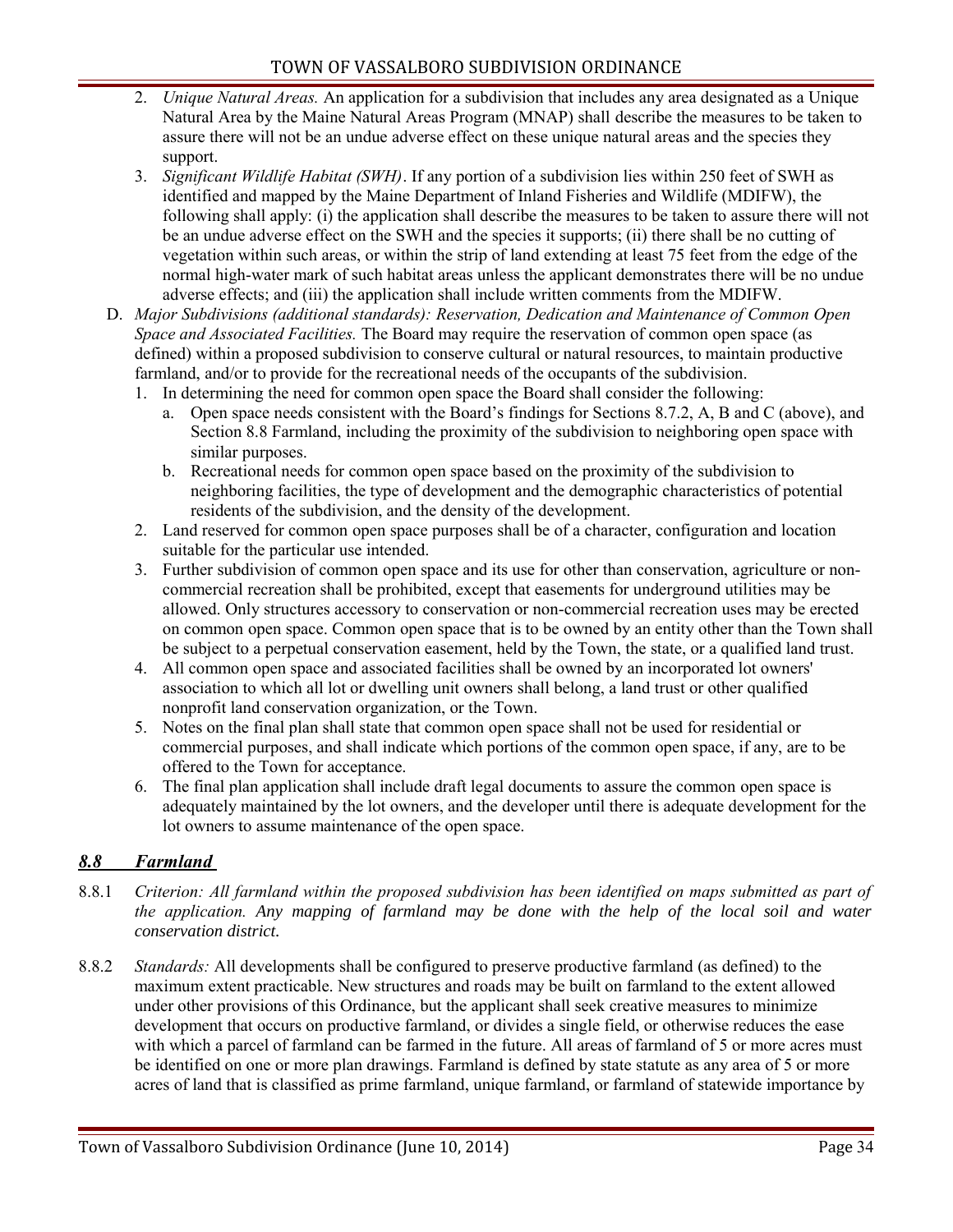the United States Department of Agriculture Natural Resource Conservation Service, or is used for the production of agricultural products as defined in 7 MRSA §152(2).

#### <span id="page-34-2"></span> *8.9 Conformance with Local Ordinances and Plans*

- 8.9.1 *Criterion: The proposed subdivision is in conformance with the duly adopted plans and ordinances for the Town of Vassalboro. In making this determination, the Planning Board may interpret these ordinances and plans.*
- 8.9.2 *Standard:* The proposed subdivision shall conform to the Town's Shoreland Zoning Ordinance, Site Review Ordinance, Floodplain Ordinance, Road Construction Ordinance, Building Permit Ordinance, and other ordinances and plans, as applicable.

#### <span id="page-34-1"></span> *8.10 Financial and Technical Capacity*

- 8.10.1 *Criterion: The developer has adequate financial and technical capacity to meet the standards of this Ordinance.*
- 8.10.2 *Standards:*
	- A. *Financial Capacity.* The applicant shall demonstrate the availability of financial resources sufficient to implement the proposed subdivision plan. In determining the applicant's financial capacity, the Board shall consider cost estimates for implementation of the plan, letters from prospective sources of financing, the proposed time frame for construction, and performance guarantees required of the applicant, as applicable. (See Section 11 Performance Guarantees and Inspection of Required Improvements)
	- B. *Technical Capacity*. The applicant shall demonstrate the qualifications of the contractors and consultants, who will supervise, construct and inspect the improvements of the proposed subdivision, as applicable. In determining the applicant's technical ability, the Board shall consider the applicant's previous experience, the experience and training of the applicant's consultants and contractors, and the number and nature of any violations of previous approvals granted to the applicant, as applicable.

#### <span id="page-34-0"></span> *8.11 Floodplain Management*

- 8.11.1 *Criterion: Based on the Federal Emergency Management Agency's Flood Boundary and Floodway Maps and Flood Insurance Rate Maps, and information presented by the applicant whether the subdivision is in a flood-prone area. If the subdivision, or any part of it, is in such an area, the subdivider shall determine the 100-year flood elevation and flood hazard boundaries within the subdivision. The proposed subdivision plan must include a condition of plan approval requiring that principal structures in the subdivision will be constructed with their lowest floor, including the basement, at least one foot above the 100-year flood elevation.*
- 8.11.2 *Standards:* When any part of a subdivision is located in a special flood hazard area as identified by the Federal Emergency Management Agency (FEMA), the following shall apply:
	- A. The applicant shall determine the 100-year flood elevation, and the flood hazard boundaries within the subdivision shall be shown on the subdivision plan.
	- B. All public utilities and facilities, such as sewer, gas, electrical, and water systems, shall be located and constructed to minimize or eliminate flood damage.
	- C. Adequate drainage shall be provided to reduce exposure to flood hazards.
	- D. The subdivision plan shall include a statement that all principal structures shall be constructed with their lowest habitable floor, including the basement, at least one foot above the 100-year flood elevation. Such a restriction shall be included in any deed, lease, purchase and sales agreement, or document transferring or expressing the intent to transfer any interest in real estate or structure.
	- E. The plan shall meet the requirements of the Town's Floodplain Management Ordinance.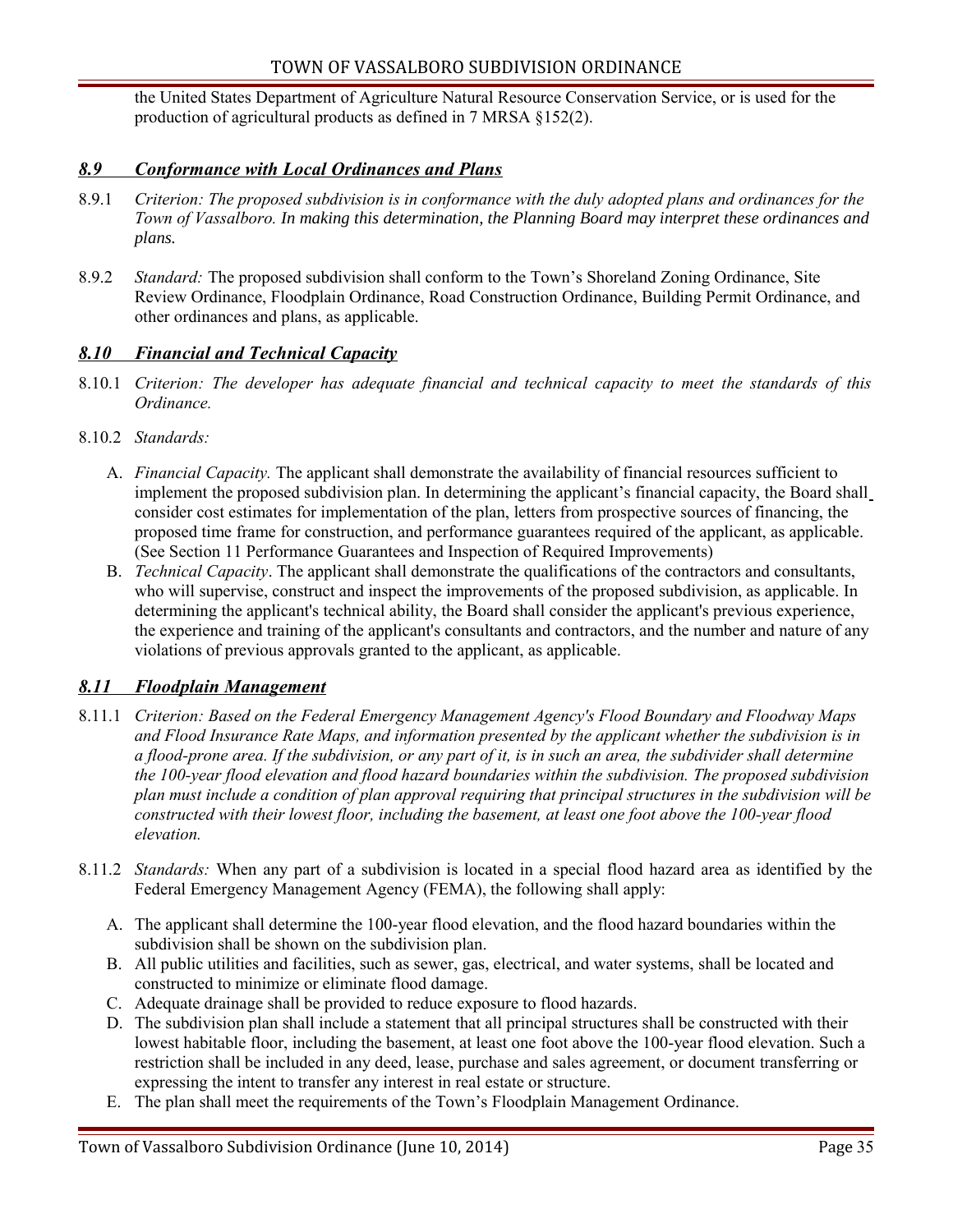#### <span id="page-35-2"></span> *8.12 Freshwater Wetlands, Rivers, Streams and Brooks*

- 8.12.1 *Criterion: All freshwater wetlands within the proposed subdivision shall be identified on any maps submitted as part of the application, regardless of the size of these wetlands.*
- 8.12.2 *Criterion: Any river, stream or brook within or abutting the proposed subdivision has been identified on any maps submitted as part of the application. For purposes of this section, "river, stream or brook" has the same meaning as in Title 38, §480-B, sub§9.*

*Standards.* Every wetland, river, stream or brook within or abutting the proposed subdivision shall be identified and depicted on the subdivision plan. Wetland boundaries shall be delineated in the field in accordance with the *1987 Corps of Engineers Wetland Delineation Manual*, published by the United States Army Corps of Engineers.

#### <span id="page-35-1"></span> *8.13 Stormwater Management*

8.13.1 *Criterion: The proposed subdivision will provide for adequate stormwater management.*

#### 8.13.2 *Standards:*

- A. Adequate provision shall be made for the management of the quantity and quality of all stormwater generated within the subdivision, including the collection and disposal of all runoff from proposed streets, parking areas, and other impervious surfaces. Stormwater shall be retained using vegetation and other natural features of the site to the greatest extent feasible. Stormwater shall not create adverse impacts on water bodies, or on abutting or downstream properties.
- B. *Major Subdivisions and Developments Requiring State Stormwater Permits (additional standards)*
	- 1. Applications for subdivisions that require a state permit under the Site Location of Development Law or the Stormwater Management Law shall include a stormwater management plan, prepared by a professional engineer, demonstrating compliance with the standards of MDEP Rule Chapter 500 (Stormwater Management Regulations). Applications shall include a copy of the State permit.
	- 2. For projects involving structural treatments, such as detention ponds, a Stormwater Maintenance Agreement that describes how the stormwater facilities shall be maintained through the course of their projected life, shall be submitted at the time of application.

#### <span id="page-35-0"></span> *8.14 Lake Phosphorus Concentration*

- 8.14.1 *Criterion: The long-term cumulative effects of the proposed subdivision will not unreasonably increase a great pond's phosphorus concentration during the construction phase and life of the proposed subdivision.*
- 8.14.2 *Standards*: If any portion of the proposed subdivision is in the direct watershed of a Great Pond<sup>[7](#page-35-3)</sup>, the following shall be submitted or indicated on the plan:
	- A. *Major Subdivisions (additional standards):* For subdivisions containing 5 or more lots or dwelling units created within any 5-year period, or any combination of 800 linear feet of new or upgraded streets, the following is required:
		- 1. A Stormwater Management Plan shall be submitted that meets the phosphorus allocation across the entire subdivision in accordance with the methodology described in the MDEP Phosphorus Design Manual, Volume II of the Maine Stormwater Best Management Practices Manual*,* 2006, or most current editions. The phosphorus impact analysis and control plan shall include all worksheets, engineering calculations, and construction specifications and diagrams for control measures.

<span id="page-35-3"></span><sup>7</sup>  *Great ponds with watersheds within Vassalboro include Webber Pond, Threemile Pond, China Lake (West Basin), Pattee Pond, Spectacle Pond, and Threecornered Pond. (Source: Maine Department of Environmental Protection Per Acre Phosphorus Allocations for Selected Maine Lakes, updated 11/18/10)* 

Town of Vassalboro Subdivision Ordinance (June 10, 2014) Page 36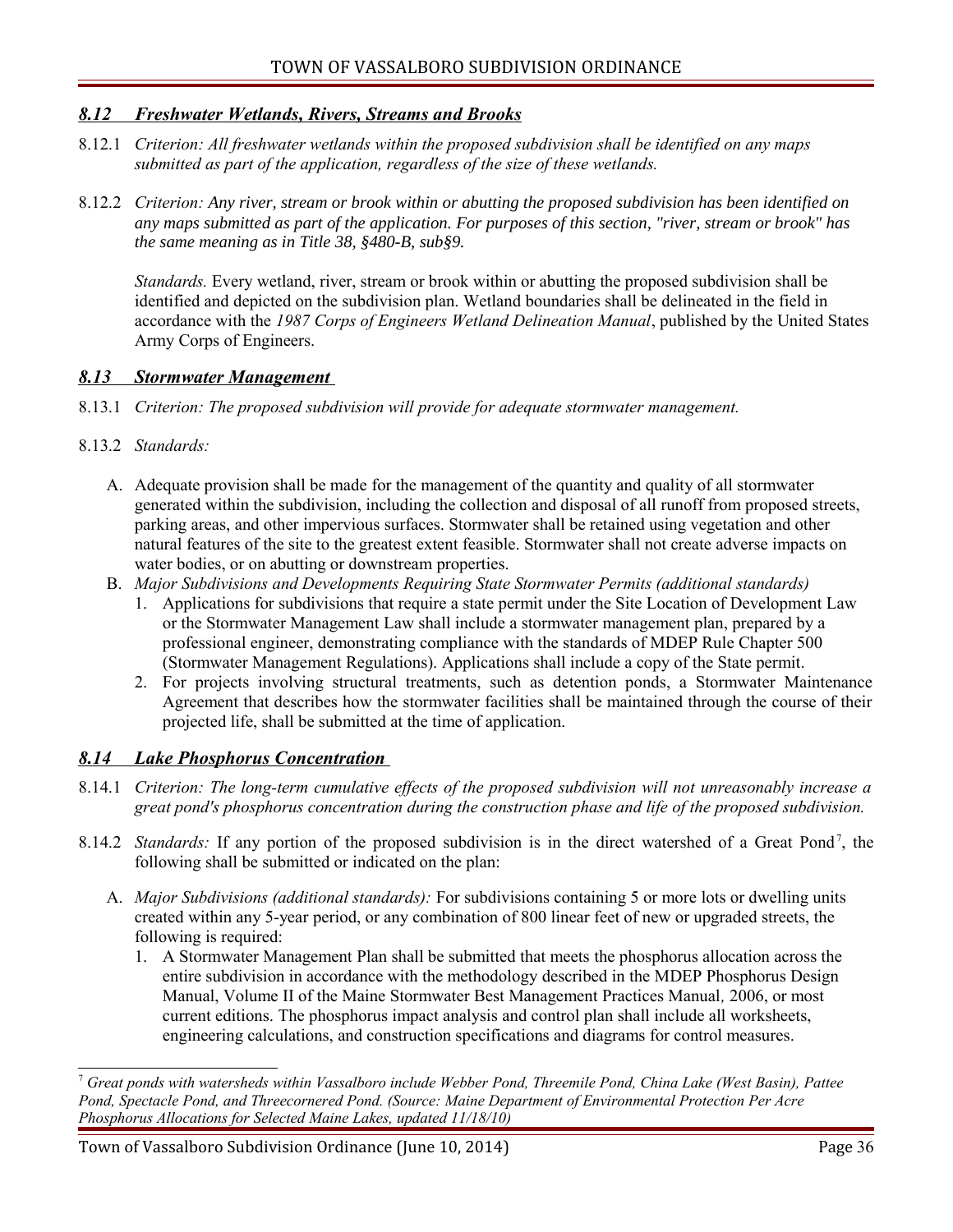- 2. A long-term maintenance plan for all phosphorus control measures shall be submitted.
- B. For all other subdivisions not included in subsection 8.14.2.A above, meeting the requirements of 8.3 Erosion and Sedimentation and 8.13 Stormwater Management shall be demonstration that this criterion has been met.

#### <span id="page-36-2"></span> *8.15 Spaghetti Lots Prohibited (Shoreland Zoning Areas)*

- 8.15.1 *Criterion: If any lots in the proposed subdivision have shore frontage on a river, stream, brook, or great pond as these features are defined in 38 MRSA, §480-B, none of the lots created within the subdivision will have a lot depth to shore frontage ratio greater than 5 to 1.*
- 8.15.2 *Standard:* The subdivision plan shall clearly show that any subdivision lot with shore frontage on a river, stream, brook or great pond, as defined in the Maine Shoreland Zoning statute, will not have a lot depth to shore frontage ratio greater than 5 to 1. [8](#page-36-3)

#### <span id="page-36-1"></span> *8.16 Impact on Adjoining Municipality*

- 8.16.1 *Criterion: For any proposed subdivision that crosses municipal boundaries, the proposed subdivision will not cause unreasonable traffic congestion or unsafe conditions with respect to the use of existing public ways in an adjoining municipality in which part of the subdivision is located.*
- 8.16.2 *Standard:* If any proposed subdivision crosses municipal boundaries, the Board shall conduct a review parallel to the review of the adjoining municipality, and shall attempt to conduct at least one joint meeting. If either municipality requests a traffic study or traffic impact analysis by the applicant, the study shall be made available to both review authorities.

#### <span id="page-36-0"></span> *8.17 Lands Subject to Liquidation Harvesting*

- 8.17.1 *Criterion: Timber on the parcel being subdivided has not been harvested in violation of rules adopted pursuant to 12 MRSA, §8869, sub-§14, adopted by the Maine Forest Service to substantially eliminate liquidation harvesting.*
- 8.17.2 *Standards:*
	- A. If the tract to be subdivided shows evidence of having been forested within the preceding 10 years, the applicant shall submit an affidavit concerning the status of timber harvesting operations. The affidavit shall be signed by the Maine Forest Service (MFS) or a forester licensed pursuant to Title 32, chapter 76. The affidavit shall state whether the timber was harvested in compliance with 38 MRSA, §8869(14), and the MFS Rule (Chapter 23 Timber Harvesting Standards to Substantially Eliminate Liquidation Harvesting).
	- B. If a violation of the above-cited rules adopted by the MFS has occurred, the Board must determine prior to granting approval for the subdivision that 5 years have elapsed from the date the landowner under whose ownership the harvest occurred acquired the parcel. The Board may request technical assistance from the MFS to determine whether a rule violation has occurred. For the purposes of this subsection, "parcel" means a contiguous area within the Town owned by one person or a group of persons in common or joint ownership.

<span id="page-36-3"></span>8  *See Section 1.2.3 B with reference to 40 acre lot exemption.*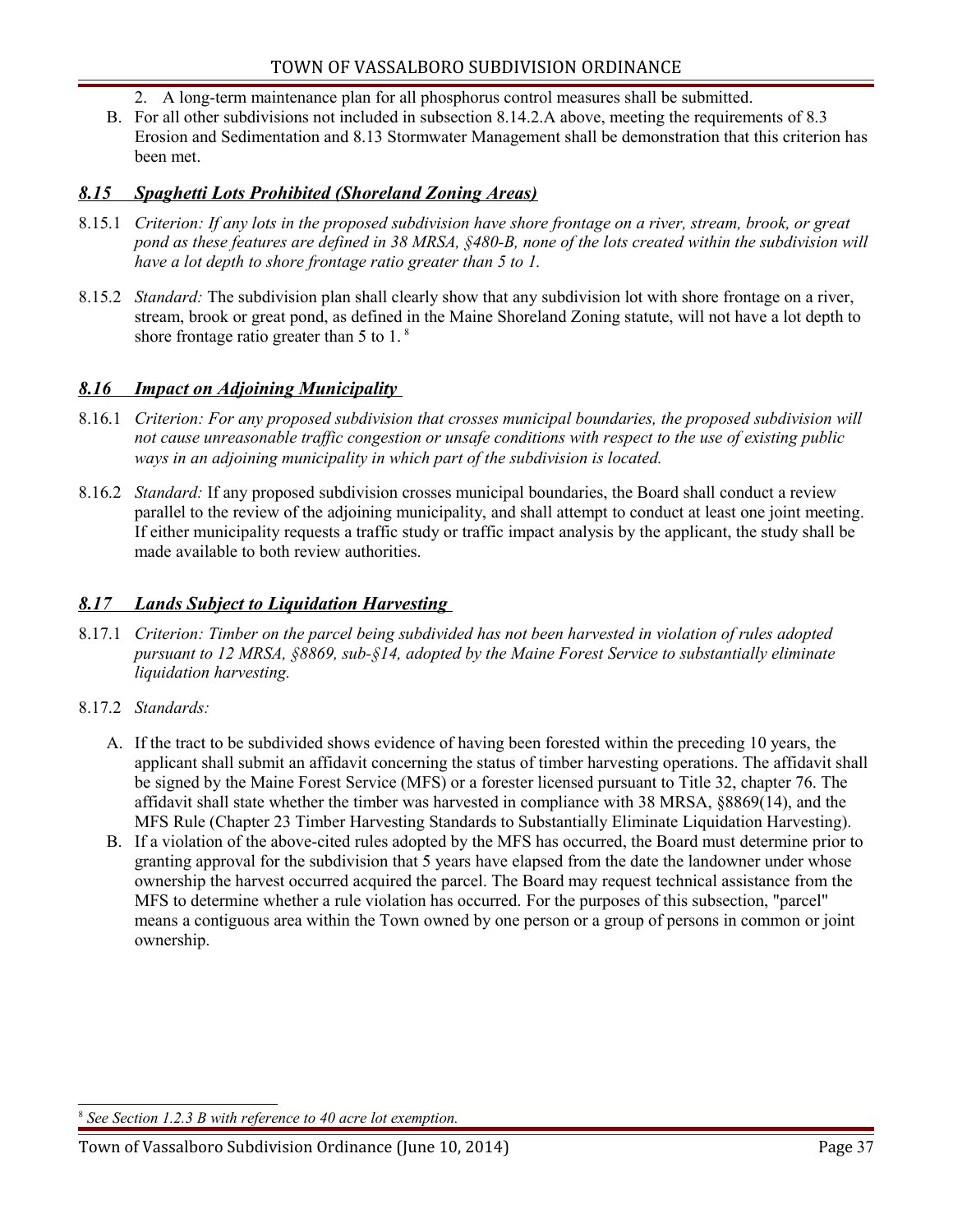#### <span id="page-37-0"></span> *8.18 Pollution*

- 8.18.1 *Criterion: The proposed subdivision will not result in undue water or air pollution. In making this determination, the Board shall at least consider:*
	- *A. The elevation of the land above sea level and its relation to the flood plains;*
	- *B. The nature of soils and subsoils and their ability to adequately support waste disposal;*
	- *C. The slope of the land and its effect on effluents;*
	- *D. The availability of streams for disposal of effluents; and*
	- *E. The applicable state and local health and water resource rules and regulations.*
- 8.18.2 *Standards:*
	- A. *Water Pollution*
		- 1. The proposed subdivision will meet all applicable water quality control standards of the Maine Department of Environmental Protection (MDEP).
		- 2. Water supplied to lots or units within the subdivision shall meet the primary drinking water standards contained in the Maine Rules Relating to Drinking Water. If water supplied to any lot or unit within the subdivision contains contaminants in excess of the secondary drinking water standards in the Maine Rules Relating to Drinking Water, that fact shall be disclosed in a note on the final subdivision plan.
		- 3. The subdivision will meet the requirements of sections 8.3, 8.5, 8.10, 8.11, and 8.14 of this Ordinance.
	- B. *Air Pollution.* The proposed subdivision will meet any applicable air pollution regulations of the MDEP.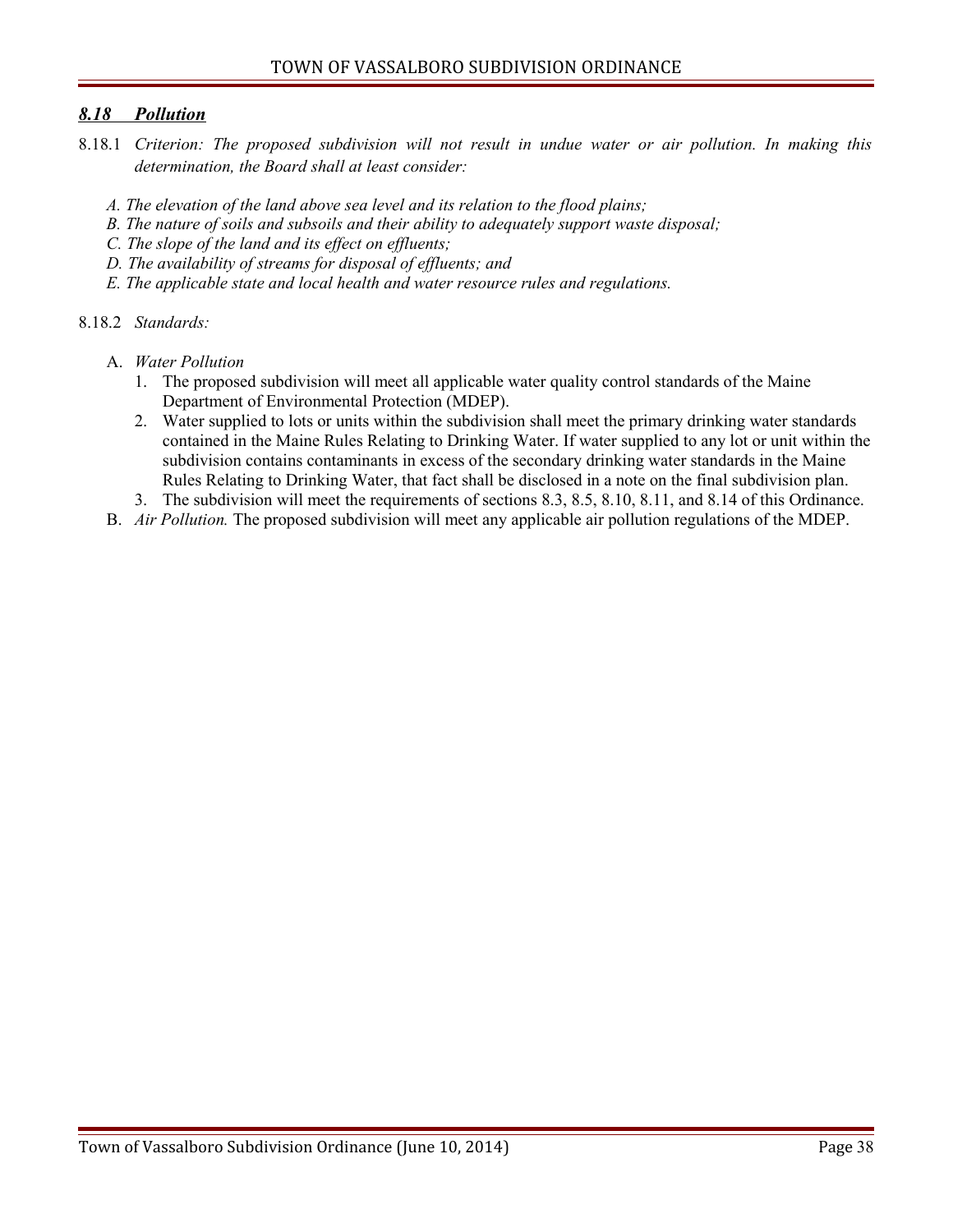# <span id="page-38-6"></span>**SECTION 9 - WAIVERS**

#### <span id="page-38-5"></span> *9.1 Waivers of Certain Submission Requirements*

The Board may waive certain submission requirements where there are special circumstances of the development, or where the application is simple and minor in nature, provided the public health, safety, and welfare are protected, and provided the waivers do not have the effect of nullifying the intent and purposes of this Ordinance.

#### <span id="page-38-4"></span> *9.2 Waivers of Certain Improvements*

The Board may waive certain required improvements where there are special circumstances of the development such that the required improvements are not requisite to providing for the public health, safety and welfare, or are inappropriate because of inadequate or lacking connecting facilities adjacent to or in proximity of the proposed development, provided the waivers do not have the effect of nullifying the intent and purposes of this Ordinance.

#### <span id="page-38-3"></span> *9.3 Requirements for Waivers*

When granting waivers, the Board shall set conditions so that the purposes of this Ordinance are met. The Board shall make a written record of waivers granted and the reasons for granting them to be made a part of the decision on the application. When the Board grants a waiver to any of the improvements required by this ordinance, the final plan, to be recorded in the Registry of Deeds, shall indicate the waiver(s) granted and the date on which they were granted.

## <span id="page-38-2"></span>**SECTION 10 - REVISIONS TO APPROVED PLANS**

#### <span id="page-38-1"></span> *10.1 Procedure and Scope of Review*

- 10.1.1 If the revision involves only modifications of the approved plan, without the creation of additional lots or dwelling units, the procedures for final plan approval shall be followed.
- 10.1.2 *Minor Subdivisions.* If the revision involves the creation of additional lots or dwelling units, the procedures for final plan approval shall be followed, unless the addition of lots or dwelling units creates a major subdivision, in which case Section 10.1.3 below shall apply.
- 10.1.3 *Major Subdivisions.* If the revision involves the creation of additional lots or dwelling units, the procedures for preliminary and final plan approval shall be followed.
- 10.1.4 The scope of review shall be limited to those portions of the plan proposed to be changed.

#### <span id="page-38-0"></span> *10.2 Submissions*

The applicant shall submit a copy of the approved plan as well as 7 copies of the proposed revisions, with enough supporting information to allow the Board to determine if the proposed revisions meet the standards of this Ordinance. The revised plan shall indicate it is the revision of a previously approved and recorded plan, and shall show the title of the subdivision and the book and page or cabinet and sheet on which the original plan is recorded at the Registry of Deeds.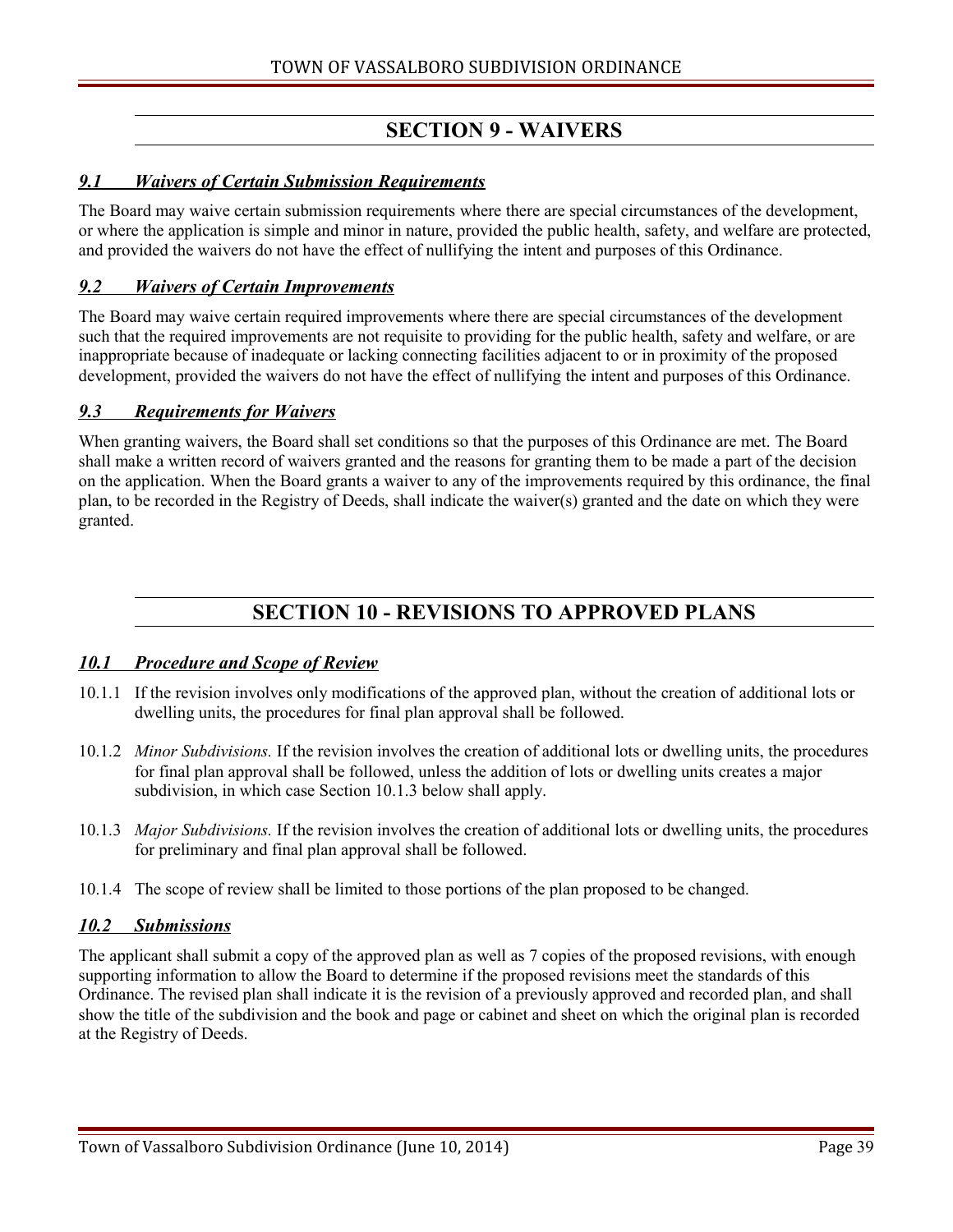# <span id="page-39-3"></span>**SECTION 11 - PERFORMANCE GUARANTEES AND INSPECTION OF REQUIRED IMPROVEMENTS**

#### <span id="page-39-2"></span> *11.1 Performance Guarantees*

The Board shall require performance guarantees for all improvements necessary to meet the standards of this Ordinance, including performance guarantees for the construction of the streets, pedestrian amenities, stormwater management facilities, public sewage collection or disposal facilities, public water systems, landscaping and recreation improvements, and erosion and sedimentation control measures.

#### <span id="page-39-1"></span> *11.2 Types of Guarantees*

The applicant shall provide one of the following types of performance guarantees with the application for final plan approval. The performance guarantee shall be for an amount adequate to cover the total construction costs of all required improvements, taking into account the time-span of the construction schedule and the inflation rates for construction costs.

- A. *Escrow Account.* A cash contribution to the establishment of an escrow account shall be made by either a certified check made out to the Town, the direct deposit into a savings account, or the purchase of a certificate of deposit. For any account opened by the applicant, the Town shall be named as owner or coowner, and the consent of the Town shall be required for a withdrawal. Any interest earned on the escrow account shall be returned to the applicant unless the Town has found it necessary to draw on the account, in which case the interest earned shall be proportionately divided between the amount returned to the applicant and the amount withdrawn to complete the required improvements.
- B. *Performance Bond.* A performance bond issued by a surety company shall be made payable to the Town and approved by the Board of Selectmen or Town Manager. The performance bond shall detail the conditions of the bond, the method for release of the bond or portions of the bond to the applicant, and the procedures for collection by the Town. The bond documents shall specifically reference the subdivision for which approval is sought.
- C. *Letter of Credit.* An irrevocable letter of credit from a financial institution establishing funding for the construction of the subdivision, from which the Town may draw if construction is inadequate, approved by the Board of Selectmen, or Town Manager. An irrevocable letter of credit from a bank or other lending institution with offices in the region shall indicate that funds have been set aside for the construction of the subdivision for the duration of the project and may not be used for any other project or loan.

#### <span id="page-39-0"></span> *11.3 Conditions and Contents of the Guarantee*

- 11.3.1 The conditions and amount of the performance guarantee shall be determined by the Board with the advice of the Town Manager, Road Commissioner, Board of Selectmen, town attorney, and/or a professional engineer employed by the Town to review the proposed development.
- 11.3.2 The performance guarantee shall contain a construction schedule, cost estimates for each major phase of construction taking into account inflation, provisions for inspections of each phase of construction, provisions for the release of part or all of the performance guarantee to the developer, and a date after which the applicant will be in default and the Town shall have access to the funds to finish construction.
- 11.3.3 A period of one year, or such period as the Planning Board may determine appropriate, not to exceed 5 years, shall be set forth in the performance guarantee within which time required improvements must be completed.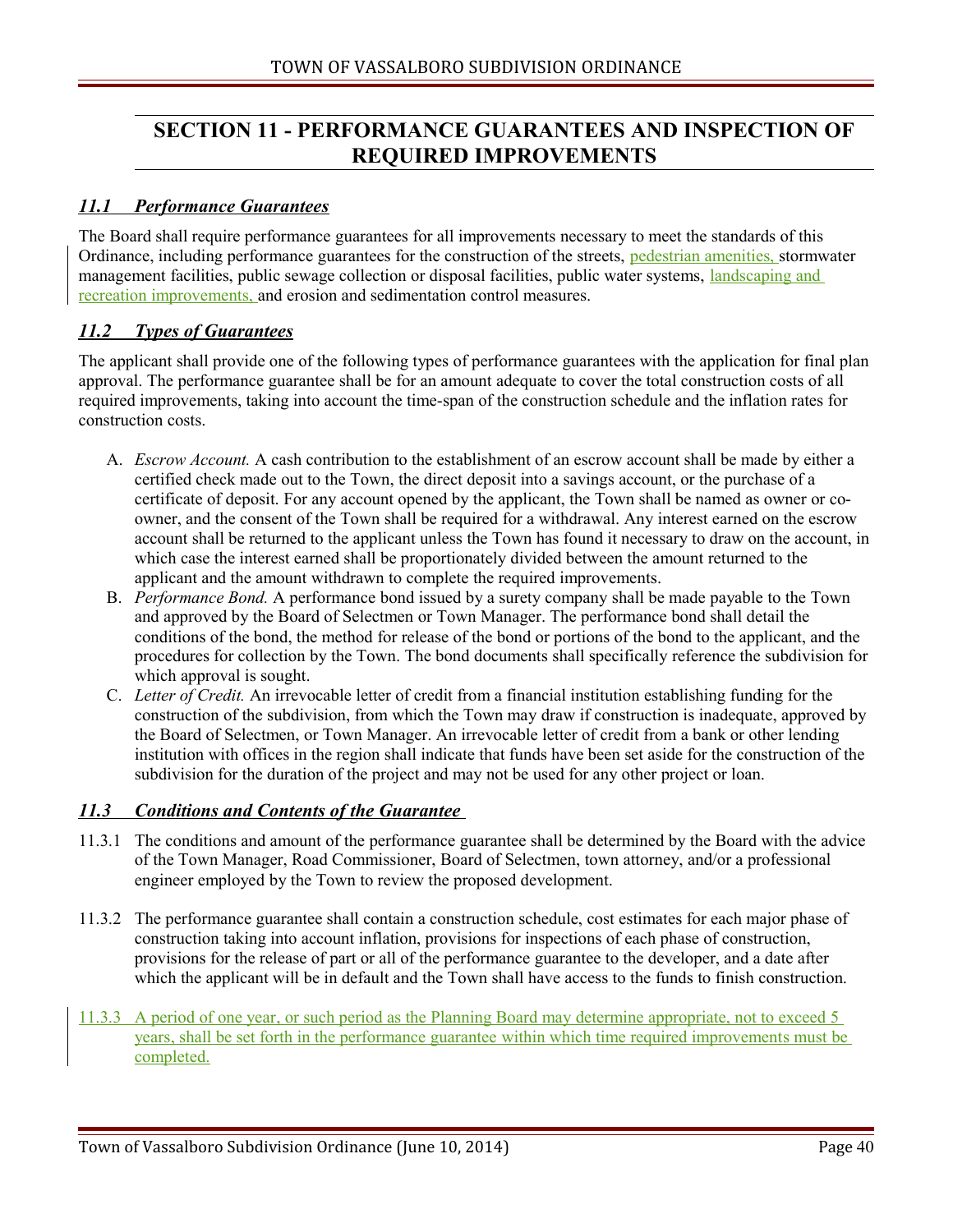#### <span id="page-40-2"></span> *11.4 Release of Guarantee*

11.4.1 Prior to the release of any part of the performance guarantees, the Board shall determine to its satisfaction, in part upon the report of the CEO or other qualified individual(s) retained by the Town, and any other agencies and departments involved, that the proposed improvements meet or exceed the design and construction requirements for that portion or phase of the subdivision for which the release is requested.

11.4.2 *Default.* If, upon inspection, the CEO and/or other qualified individual(s) working on behalf of the Town finds any of the required improvements have not been constructed in accordance with the plans and specifications filed as part of the application, (s)he shall so report in writing to the Board of Selectmen, the Planning Board and the developer. The Board of Selectmen shall take any steps necessary to preserve the Town's rights. (See also Section 2.5 Violations and Enforcement.)

#### <span id="page-40-1"></span> *11.5 Conditional Agreement*

11. 5.1 The Board, at its discretion, may provide for the applicant to enter into a binding agreement with the Town in lieu of the other financial performance guarantees. Such an agreement shall provide for approval of the final plan on the condition that no lot may be sold or built upon until either:

- A. It is certified by the Board, or its agent, that all of the required improvements have been installed in accordance with this Ordinance and the Board's conditions of approval, or
- B. A performance guarantee, acceptable to the Town, is submitted in an amount necessary to cover the completion of the required improvements at an amount adjusted for inflation and prorated for the portions of the required improvements already installed.
- 11.5.2 All conditional agreements shall have a time limit for completion and shall be approved by the Planning Board and by the Board of Selectmen prior to final review of the plan. Notice of the agreement and any conditions shall be noted on the plan which is recorded at the Registry of Deeds.
- 11. 5.3 Release from the agreement shall follow the procedures contained in Section 11.4.

#### <span id="page-40-0"></span> *11.6 Inspection of Required Improvements*

- 11.6.1 At least 5 days prior to commencing construction of required improvements, the developer shall:
	- A. Notify the CEO in writing of the time when (s)he proposes to commence construction of such improvements, so the Board of Selectmen can arrange for inspections to assure all Town specifications, requirements, and conditions of approval are met during the construction of required improvements, and to assure the satisfactory completion of improvements and utilities required by the Board.
	- B. Deposit with the Board of Selectmen a check for the amount of 2% of the estimated costs of the required improvements to pay for the costs of inspection. If upon satisfactory completion of construction and cleanup there are funds remaining, the surplus shall be refunded to the developer as appropriate. If the inspection account shall be drawn down by 90%, the developer shall deposit an additional 1% of the estimated costs of the required improvements.
- 11.6.2 If the CEO finds upon inspection of the improvements any of the required improvements have not been constructed in accordance with the plans and specifications filed by the developer, the CEO shall so report in writing to the Board of Selectmen, Planning Board, and the developer. The Board of Selectmen shall take any steps necessary to assure compliance with the approved plans.
- 11.6.3 If at any time it appears necessary or desirable to modify the required improvements before or during the construction of the required improvements, the CEO is authorized to approve minor modifications due to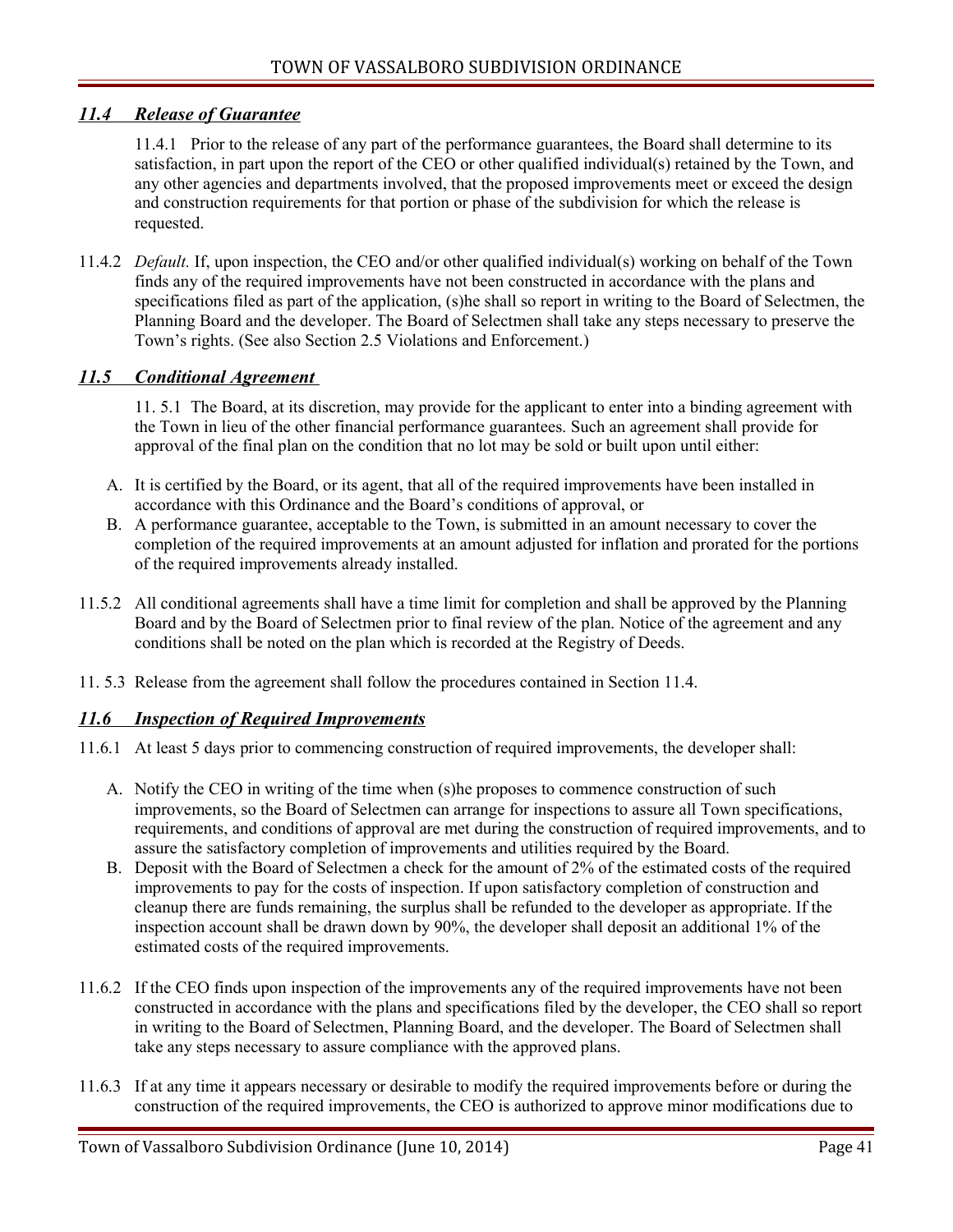#### TOWN OF VASSALBORO SUBDIVISION ORDINANCE

unforeseen circumstances such as encountering hidden outcrops of bedrock, natural springs, etc. The CEO shall issue any approval under this section in writing and shall transmit a copy of the approval to the Board. Revised plans shall be filed with the Board. For major modifications, such as relocation of rights-of-way, property boundaries, changes of grade by more than 1%, etc., the developer shall obtain permission from the Board to modify the plans in accordance with Section 10 Revisions to Approved Plans.

- 11.6.4 At the close of each summer construction season the Town shall, at the expense of the developer, have the site inspected by the CEO. By October 1 of each year during which construction was done on the site, the CEO shall submit a report to the Board based on that inspection, addressing whether stormwater and erosion control measures (both temporary and permanent) are in place, are properly installed, and appear adequate. The report shall also include a discussion and recommendations on any problems which were encountered.
- 11.6.5 Prior to the sale of any lot, the developer shall provide the Board with a letter from a professional land surveyor, stating all monumentation shown on the plan has been installed.
- 11.6.6 Upon completion of street construction and prior to a vote by the Board of Selectmen to submit a proposed public way to a Town Meeting vote, a written certification signed by a professional engineer shall be submitted to the Board of Selectmen at the expense of the applicant, certifying the proposed public way meets or exceeds the design and construction requirements of these regulations. If there are any underground utilities, the servicing utility shall certify in writing they have been installed in a manner acceptable to the utility. "As built" plans shall be submitted to the Board of Selectmen.
- 11.6.7 The developer shall be required to maintain all improvements and provide for snow removal on streets and sidewalks until acceptance of the improvements by the Town or control is placed with a lot owners' association.

## <span id="page-41-0"></span>**SECTION 12 - APPENDIX**

30-A, MRSA, §4401, as amended (Definitions)

#### 30-A, MRSA, §4403, as amended (Municipal Review and Regulation)

#### 30-A, MRSA, §4404, as amended (Review Criteria)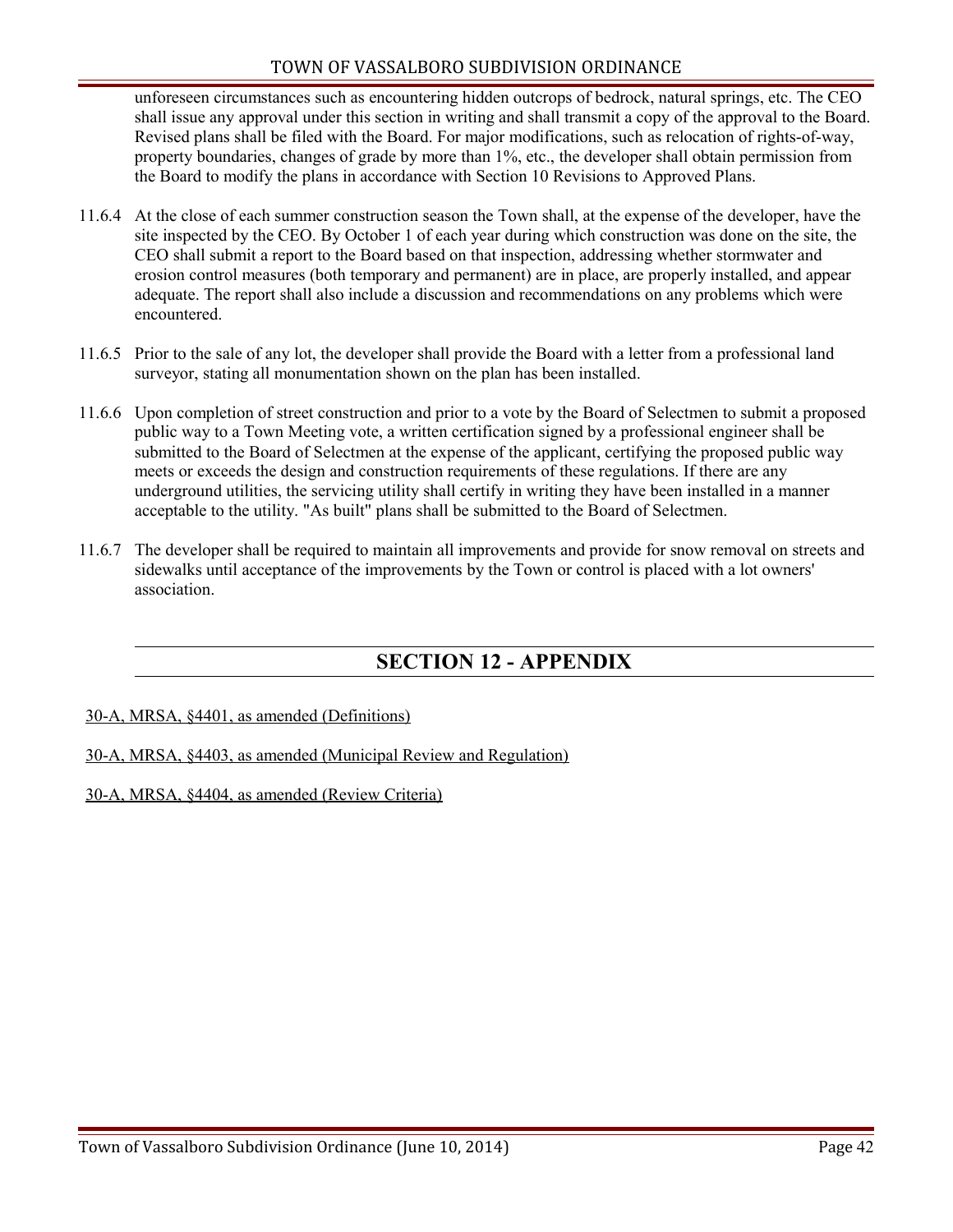#### **30-A §4401. DEFINITIONS**

As used in this subchapter, unless the context otherwise indicates, the following terms have the following meanings. [1989, c. 104, Pt. A, §45 (NEW); 1989, c. 104, Pt. C, §10 (NEW).]

**1**. **Densely developed area.** "Densely developed area" means any commercial, industrial or compact residential area of 10 or more acres with an existing density of at least one principal structure per 2 acres.

[ 1989, c. 104, Pt. A, §45 (NEW); 1989, c. 104, Pt. C, §10 (NEW) .]

**2**. **Dwelling unit.** "Dwelling unit" means any part of a structure which, through sale or lease, is intended for human habitation, including single-family and multifamily housing, condominiums, apartments and time-share units.

[ 1989, c. 104, Pt. A, §45 (NEW); 1989, c. 104, Pt. C, §10 (NEW) .]

**2-A**. **Freshwater wetland.** "Freshwater wetland" means freshwater swamps, marshes, bogs and similar areas which are:

A. Inundated or saturated by surface or ground water at a frequency and for a duration sufficient to support, and which under normal circumstances do support, a prevalence of wetland vegetation typically adapted for life in saturated soils; and [1989, c. 404, §1 (NEW).]

B. Not considered part of a great pond, coastal wetland, river, stream or brook. [1989, c. 404, §1 (NEW).]

These areas may contain small stream channels or inclusions of land that do not conform to the criteria of this subsection.

[ 1989, c. 404, §1 (NEW) .]

**2-B**. **Farmland.** "Farmland" means a parcel consisting of 5 or more acres of land that is:

A. Classified as prime farmland, unique farmland or farmland of statewide or local importance by the Natural Resources Conservation Service within the United States Department of Agriculture; or [2009, c. 356, Pt. C, §1 (NEW).]

B. Used for the production of agricultural products as defined in Title 7, section 152, subsection 2. [2009, c. 356, Pt. C, §1 (NEW).]

[ 2009, c. 356, Pt. C, §1 (NEW) .]

**3**. **Principal structure.** "Principal structure" means any building or structure in which the main use of the premises takes place.

[ 1989, c. 104, Pt. A, §45 (NEW); 1989, c. 104, Pt. C, §10 (NEW); 1989, c. 497, §1 (RPR) .]

**4**. **Subdivision.** "Subdivision" means the division of a tract or parcel of land into 3 or more lots within any 5-year period that begins on or after September 23, 1971. This definition applies whether the division is accomplished by sale, lease, development, buildings or otherwise. The term "subdivision" also includes the division of a new structure or structures on a tract or parcel of land into 3 or more dwelling units within a 5-year period, the construction or placement of 3 or more dwelling units on a single tract or parcel of land and the division of an existing structure or structures previously used for commercial or industrial use into 3 or more dwelling units within a 5-year period.

A. In determining whether a tract or parcel of land is divided into 3 or more lots, the first dividing of the tract or parcel is considered to create the first 2 lots and the next dividing of either of these first 2 lots, by whomever accomplished, is considered to create a 3rd lot, unless:

(1) Both dividings are accomplished by a subdivider who has retained one of the lots for the subdivider's own use as a single-family residence that has been the subdivider's principal residence for a period of at least 5 years immediately preceding the 2nd division; or

(2) The division of the tract or parcel is otherwise exempt under this subchapter. [2001, c. 359, §1 (AMD).]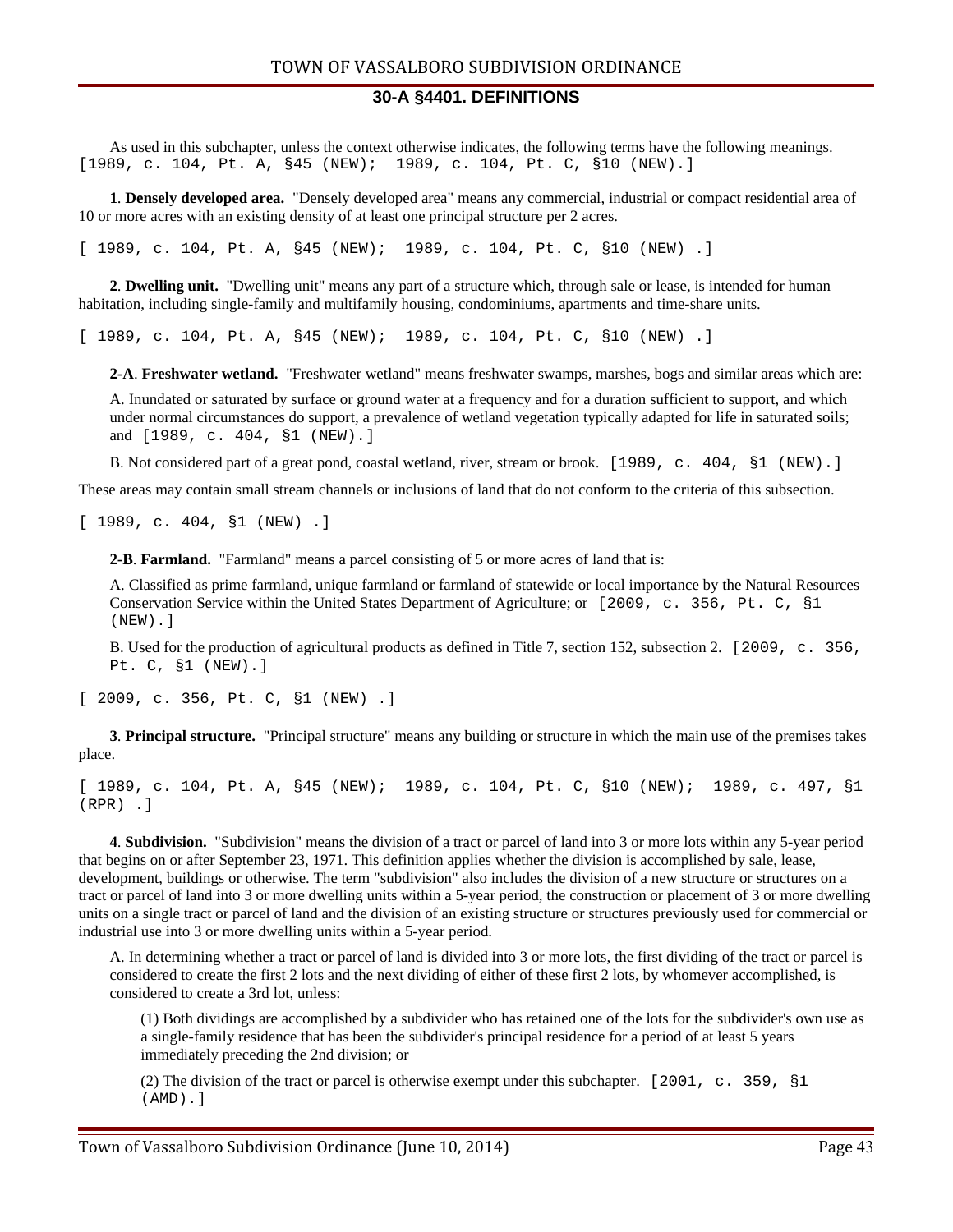B. The dividing of a tract or parcel of land and the lot or lots so made, which dividing or lots when made are not subject to this subchapter, do not become subject to this subchapter by the subsequent dividing of that tract or parcel of land or any portion of that tract or parcel. The municipal reviewing authority shall consider the existence of the previously created lot or lots in reviewing a proposed subdivision created by a subsequent dividing. [1989, c. 104, Pt. A, §45 (NEW); 1989, c. 104, Pt. C, §10 (NEW).]

C. A lot of 40 or more acres must be counted as a lot, except:

(2) When a municipality has, by ordinance, or the municipal reviewing authority has, by regulation, elected not to count lots of 40 or more acres as lots for the purposes of this subchapter when the parcel of land being divided is located entirely outside any shoreland area as defined in Title 38, section 435 or a municipality's shoreland zoning ordinance. [2001, c. 651, §1 (AMD).]

D. [2001, c. 359, §2 (RP).]

D-1. A division accomplished by devise does not create a lot or lots for the purposes of this definition, unless the intent of the transferor is to avoid the objectives of this subchapter. [2001, c. 359, §3 (NEW).]

D-2. A division accomplished by condemnation does not create a lot or lots for the purposes of this definition, unless the intent of the transferor is to avoid the objectives of this subchapter. [2001, c. 359, §3 (NEW).]

D-3. A division accomplished by order of court does not create a lot or lots for the purposes of this definition, unless the intent of the transferor is to avoid the objectives of this subchapter. [2001, c. 359, §3 (NEW).]

D-4. A division accomplished by gift to a person related to the donor of an interest in property held by the donor for a continuous period of 5 years prior to the division by gift does not create a lot or lots for the purposes of this definition, unless the intent of the transferor is to avoid the objectives of this subchapter. If the real estate exempt under this paragraph is transferred within 5 years to another person not related to the donor of the exempt real estate as provided in this paragraph, then the previously exempt division creates a lot or lots for the purposes of this subsection. "Person related to the donor" means a spouse, parent, grandparent, brother, sister, child or grandchild related by blood, marriage or adoption. A gift under this paragraph can not be given for consideration that is more than 1/2 the assessed value of the real estate. [2001, c. 359, §3 (NEW).]

D-5. A division accomplished by a gift to a municipality if that municipality accepts the gift does not create a lot or lots for the purposes of this definition, unless the intent of the transferor is to avoid the objectives of this subchapter. [2001, c. 359, §3 (NEW).]

D-6. A division accomplished by the transfer of any interest in land to the owners of land abutting that land that does not create a separate lot does not create a lot or lots for the purposes of this definition, unless the intent of the transferor is to avoid the objectives of this subchapter. If the real estate exempt under this paragraph is transferred within 5 years to another person without all of the merged land, then the previously exempt division creates a lot or lots for the purposes of this subsection. [2001, c. 359, §3 (NEW).]

E. The division of a tract or parcel of land into 3 or more lots and upon each of which lots permanent dwelling structures legally existed before September 23, 1971 is not a subdivision. [1989, c. 104, Pt. A, §45 (NEW); 1989, c. 104, Pt. C, §10 (NEW).]

F. In determining the number of dwelling units in a structure, the provisions of this subsection regarding the determination of the number of lots apply, including exemptions from the definition of a subdivision of land. [1989, c. 104, Pt. A, §45 (NEW); 1989, c. 104, Pt. C, §10 (NEW).]

G. Notwithstanding the provisions of this subsection, leased dwelling units are not subject to subdivision review if the municipal reviewing authority has determined that the units are otherwise subject to municipal review at least as stringent as that required under this subchapter. [1989, c. 104, Pt. A, §45 (NEW); 1989, c. 104, Pt. C, §10 (NEW); 1989, c. 497, §2 (AMD).]

H. [2001, c. 651, §2 (RP).]

H-1. This subchapter may not be construed to prevent a municipality from enacting an ordinance under its home rule authority that:

(1) Expands the definition of "subdivision" to include the division of a structure for commercial or industrial use; or

(2) Otherwise regulates land use activities.

A municipality may not enact an ordinance that expands the definition of "subdivision" except as provided in this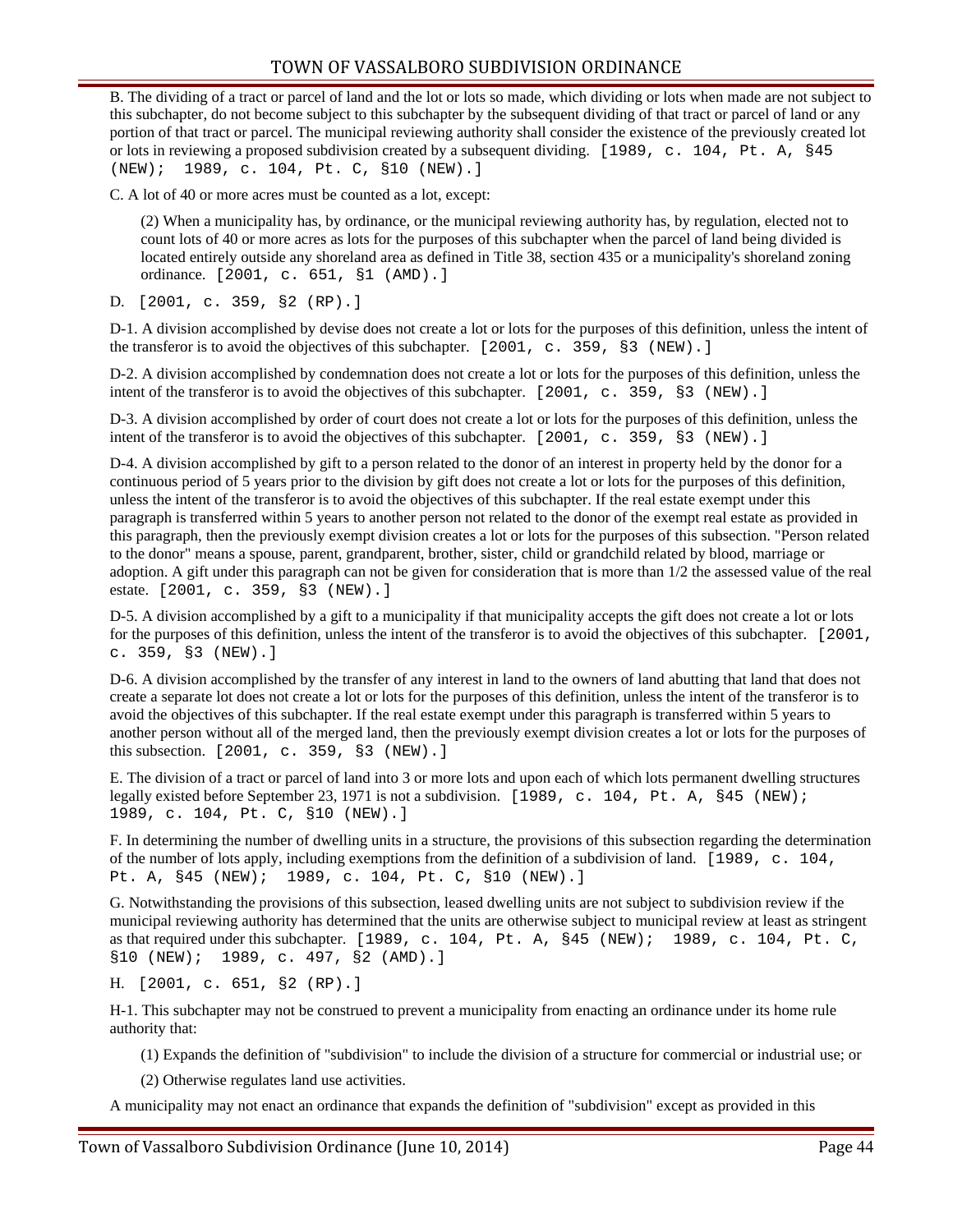#### TOWN OF VASSALBORO SUBDIVISION ORDINANCE

subchapter. A municipality that has a definition of "subdivision" that conflicts with the requirements of this subsection at the time this paragraph takes effect shall comply with this subsection no later than January 1, 2006. Such a municipality must file its conflicting definition at the county registry of deeds by June 30, 2003 for the definition to remain valid for the grace period ending January 1, 2006. A filing required under this paragraph must be collected and indexed in a separate book in the registry of deeds for the county in which the municipality is located. [2001, c. 651, §3 (NEW).]

I. The grant of a bona fide security interest in an entire lot that has been exempted from the definition of subdivision under paragraphs D-1 to D-6, or subsequent transfer of that entire lot by the original holder of the security interest or that person's successor in interest, does not create a lot for the purposes of this definition, unless the intent of the transferor is to avoid the objectives of this subchapter. [2001, c. 359, §5 (AMD).]

[ 2001, c. 651, §§1-3 (AMD) .]

**5**. **New structure or structures.** "New structure or structures" includes any structure for which construction begins on or after September 23, 1988. The area included in the expansion of an existing structure is deemed to be a new structure for the purposes of this subchapter.

[ 1989, c. 104, Pt. A, §45 (NEW); 1989, c. 104, Pt. C, §10 (NEW) .]

**6**. **Tract or parcel of land.** "Tract or parcel of land" means all contiguous land in the same ownership, except that lands located on opposite sides of a public or private road are considered each a separate tract or parcel of land unless the road was established by the owner of land on both sides of the road after September 22, 1971.

[ 2007, c. 49, §1 (AMD) .]

**7**. **Outstanding river segments.** In accordance with Title 12, section 402, "outstanding river segments" means:

I. The Kennebec River from Thorns Head Narrows in North Bath to the Edwards Dam in Augusta, excluding Perkins Township, and from the Route 148 bridge in Madison to the Caratunk and The Forks Plantation town line, excluding the western shore in Concord Township, Pleasant Ridge Plantation and Carrying Place Township and excluding Wyman Lake; [1989, c. 104, Pt. A, §45 (NEW); 1989, c. 104, Pt. C, §10 (NEW).]

V. The Sheepscot River from the railroad bridge in Wiscasset to the Halldale Road in Montville, excluding Long Pond and Sheepscot Pond, including its tributary the West Branch of the Sheepscot from its confluence with the Sheepscot River in Whitefield to the outlet of Branch Pond in China; [1989, c. 104, Pt. A, §45 (NEW); 1989, c. 104, Pt. C, §10 (NEW).]

#### **30-A §4404. REVIEW CRITERIA**

When adopting any subdivision regulations and when reviewing any subdivision for approval, the municipal reviewing authority shall consider the following criteria and, before granting approval, must determine that: [1989, c. 104, Pt. A, §45 (NEW); 1989, c. 104, Pt. C, §10 (NEW).]

**1**. **Pollution.** The proposed subdivision will not result in undue water or air pollution. In making this determination, it shall at least consider:

A. The elevation of the land above sea level and its relation to the flood plains; [1989, c. 104, Pt. A, §45 (NEW); 1989, c. 104, Pt. C, §10 (NEW).]

B. The nature of soils and subsoils and their ability to adequately support waste disposal; [1989, c. 104, Pt. A, §45 (NEW); 1989, c. 104, Pt. C, §10 (NEW).]

C. The slope of the land and its effect on effluents;  $[1989, c. 104, Pt. A, §45 (NEW); 1989, c. 104,$ Pt. C, §10 (NEW).]

D. The availability of streams for disposal of effluents; and [1989, c. 104, Pt. A, §45 (NEW); 1989, c. 104, Pt. C, §10 (NEW).]

E. The applicable state and local health and water resource rules and regulations; [1989, c. 104, Pt. A, §45 (NEW); 1989, c. 104, Pt. C, §10 (NEW).]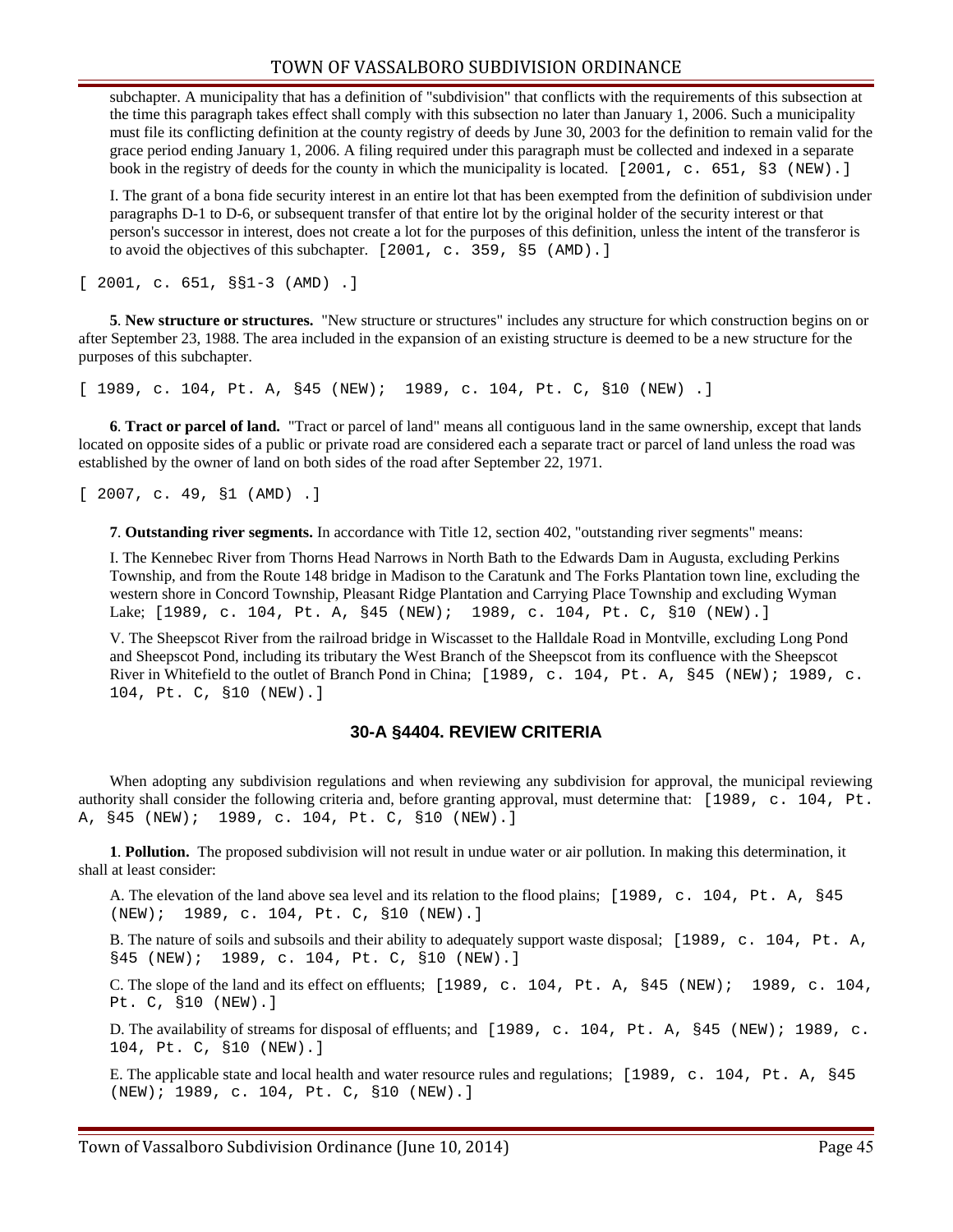[1989, c. 104, Pt. A, §45 (NEW); 1989, c. 104, Pt. C, §10 (NEW) .]

**2**. **Sufficient water.** The proposed subdivision has sufficient water available for the reasonably foreseeable needs of the subdivision;

[ 1989, c. 104, Pt. A, §45 (NEW); 1989, c. 104, Pt. C, §10 (NEW).]

**3**. **Municipal water supply.** The proposed subdivision will not cause an unreasonable burden on an existing water supply, if one is to be used;

[ 1989, c. 104, Pt. A, §45 (NEW); 1989, c. 104, Pt. C, §10 (NEW).]

**4**. **Erosion.** The proposed subdivision will not cause unreasonable soil erosion or a reduction in the land's capacity to hold water so that a dangerous or unhealthy condition results;

[ 1989, c. 104, Pt. A, §45 (NEW); 1989, c. 104, Pt. C, §10 (NEW).]

**5**. **Traffic.** The proposed subdivision will not cause unreasonable highway or public road congestion or unsafe conditions with respect to the use of the highways or public roads existing or proposed and, if the proposed subdivision requires driveways or entrances onto a state or state aid highway located outside the urban compact area of an urban compact municipality as defined by Title 23, section 754, the Department of Transportation has provided documentation indicating that the driveways or entrances conform to Title 23, section 704 and any rules adopted under that section;

[ 2001, c. 560, §1 (AMD) .]

**6**. **Sewage disposal.** The proposed subdivision will provide for adequate sewage waste disposal and will not cause an unreasonable burden on municipal services if they are utilized;

[ 1989, c. 104, Pt. A, §45 (NEW); 1989, c. 104, Pt. C, §10 (NEW); 1989, c. 497, §8 (AMD) .]

**7**. **Municipal solid waste disposal.** The proposed subdivision will not cause an unreasonable burden on the municipality's ability to dispose of solid waste, if municipal services are to be utilized;

[ 1989, c. 104, Pt. A, §45 (NEW); 1989, c. 104, Pt. C, §10 (NEW); 1989, c. 497, §8 (AMD) .]

**8**. **Aesthetic, cultural and natural values.** The proposed subdivision will not have an undue adverse effect on the scenic or natural beauty of the area, aesthetics, historic sites, significant wildlife habitat identified by the Department of Inland Fisheries and Wildlife or the municipality, or rare and irreplaceable natural areas or any public rights for physical or visual access to the shoreline;

[ 1989, c. 104, Pt. A, §45 (NEW); 1989, c. 104, Pt. C, §10 (NEW); 1989, c. 497, §8 (AMD) .]

**9**. **Conformity with local ordinances and plans.** The proposed subdivision conforms with a duly adopted subdivision regulation or ordinance, comprehensive plan, development plan or land use plan, if any. In making this determination, the municipal reviewing authority may interpret these ordinances and plans;

[ 1989, c. 104, Pt. A, §45 (NEW); 1989, c. 104, Pt. C, §10 (NEW).]

**10**. **Financial and technical capacity.** The subdivider has adequate financial and technical capacity to meet the standards of this section;

[ 1989, c. 104, Pt. A, §45 (NEW); 1989, c. 104, Pt. C, §10 (NEW) .]

**11**. **Surface waters; outstanding river segments.** Whenever situated entirely or partially within the watershed of any pond or lake or within 250 feet of any wetland, great pond or river as defined in Title 38, chapter 3, subchapter I, article 2-B,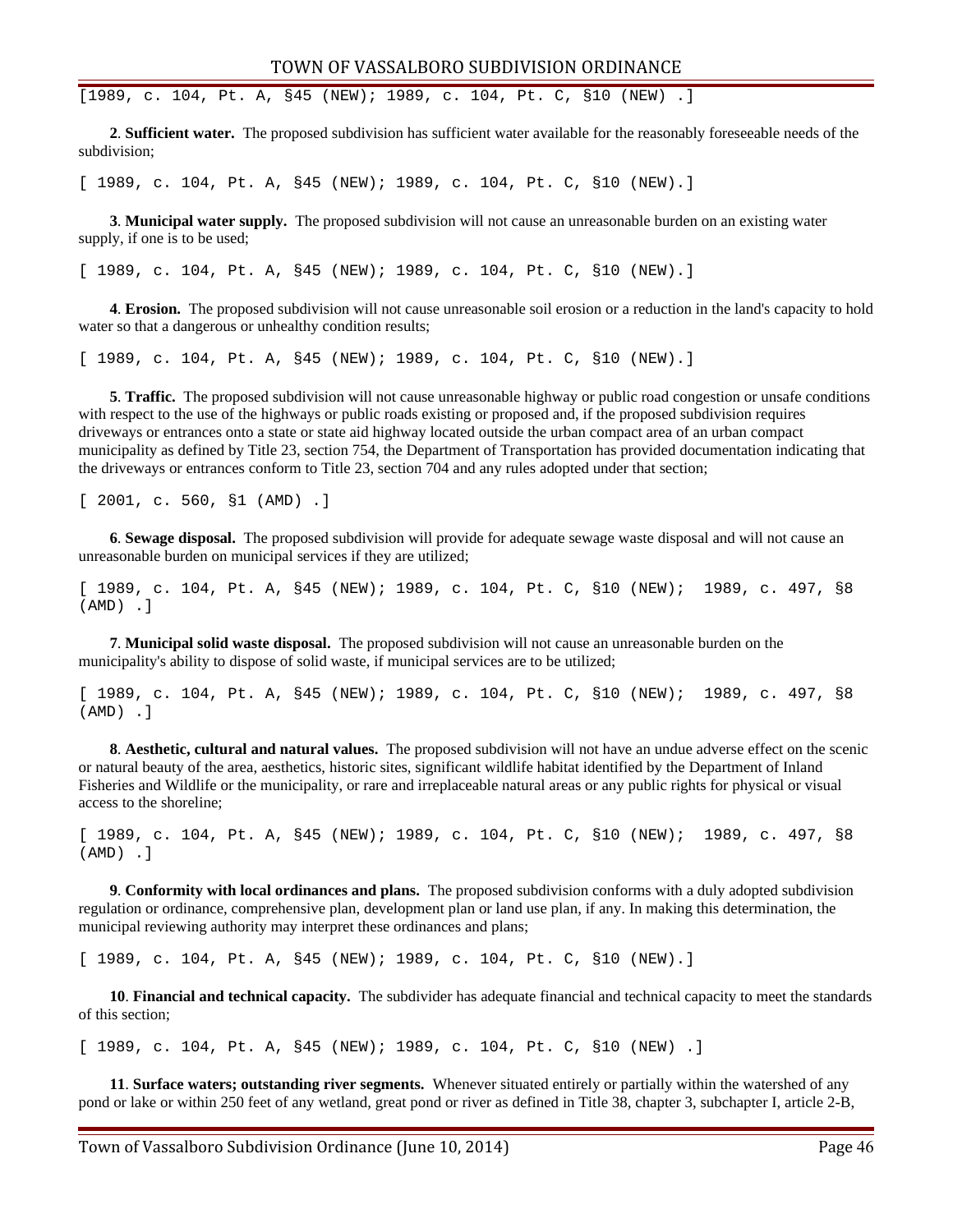the proposed subdivision will not adversely affect the quality of that body of water or unreasonably affect the shoreline of that body of water.

A. When lots in a subdivision have frontage on an outstanding river segment, the proposed subdivision plan must require principal structures to have a combined lot shore frontage and setback from the normal high-water mark of 500 feet.

(1) To avoid circumventing the intent of this provision, whenever a proposed subdivision adjoins a shoreland strip narrower than 250 feet which is not lotted, the proposed subdivision shall be reviewed as if lot lines extended to the shore.

(2) The frontage and set-back provisions of this paragraph do not apply either within areas zoned as general development or its equivalent under shoreland zoning, Title 38, chapter 3, subchapter I, article 2-B, or within areas designated by ordinance as densely developed. The determination of which areas are densely developed must be based on a finding that existing development met the definitional requirements of section 4401, subsection 1, on September 23, 1983; [1989, c. 104, Pt. A, §45 (NEW); 1989, c. 104, Pt. C, §10 (NEW).]

[1989, c. 104, Pt. A, §45 (NEW); 1989, c. 104, Pt. C, §10 (NEW); 1989, c. 497, §8 (AMD) .]

**12**. **Ground water.** The proposed subdivision will not, alone or in conjunction with existing activities, adversely affect the quality or quantity of ground water;

[1989, c. 104, Pt. A, §45 (NEW); 1989, c. 104, Pt. C, §10 (NEW); 1989, c. 429, §1 (AMD); 1989, c. 497, §8 (AMD) .]

**13**. **Flood areas.** Based on the Federal Emergency Management Agency's Flood Boundary and Floodway Maps and Flood Insurance Rate Maps, and information presented by the applicant whether the subdivision is in a flood-prone area. If the subdivision, or any part of it, is in such an area, the subdivider shall determine the 100-year flood elevation and flood hazard boundaries within the subdivision. The proposed subdivision plan must include a condition of plan approval requiring that principal structures in the subdivision will be constructed with their lowest floor, including the basement, at least one foot above the 100-year flood elevation;

[1989, c. 104, Pt. A, §45 (NEW); 1989, c. 104, Pt. C, §10 (NEW); 1989, c. 429, §1 (AMD); 1989, c. 497, §8 (AMD); 1989, c. 878, Pt. A, §85 (RPR).]

**14**. **Freshwater wetlands.** All freshwater wetlands within the proposed subdivision have been identified on any maps submitted as part of the application, regardless of the size of these wetlands. Any mapping of freshwater wetlands may be done with the help of the local soil and water conservation district;

[1989, c. 404, §2 (NEW); 1989, c. 429, §2 (NEW); 1989, c. 497, §9 (NEW); 1989, c. 772, §3 (AMD); 1989, c. 878, Pt. G, §5 (RPR) .]

**14-A**. **Farmland.** All farmland within the proposed subdivision has been identified on maps submitted as part of the application. Any mapping of farmland may be done with the help of the local soil and water conservation district;

[2009, c. 356, Pt. C, §2 (NEW).]

**15**. **River, stream or brook.** Any river, stream or brook within or abutting the proposed subdivision has been identified on any maps submitted as part of the application. For purposes of this section, "river, stream or brook" has the same meaning as in Title 38, section 480-B, subsection 9;

[1991, c. 838, §12 (AMD).]

**16**. **Storm water.** The proposed subdivision will provide for adequate storm water management;

[1991, c. 838, §12 (AMD).]

**17**. **Spaghetti-lots prohibited.** If any lots in the proposed subdivision have shore frontage on a river, stream, brook, great pond or coastal wetland as these features are defined in Title 38, section 480-B, none of the lots created within the subdivision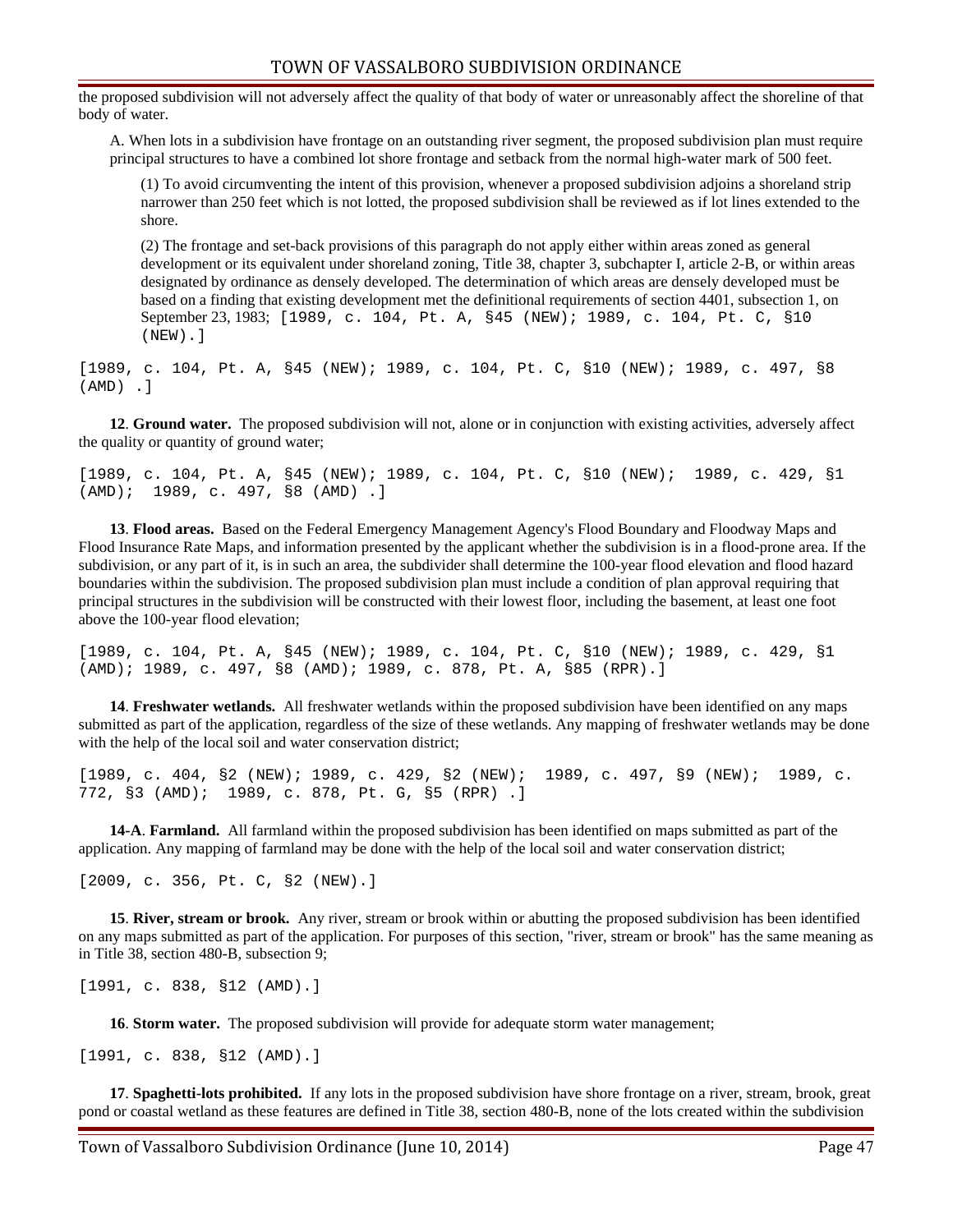have a lot depth to shore frontage ratio greater than 5 to 1;

[1997, c. 226, §2 (AMD).]

**18**. **Lake phosphorus concentration.** The long-term cumulative effects of the proposed subdivision will not unreasonably increase a great pond's phosphorus concentration during the construction phase and life of the proposed subdivision;

[2003, c. 622, §2 (AMD).]

**19**. **Impact on adjoining municipality.** For any proposed subdivision that crosses municipal boundaries, the proposed subdivision will not cause unreasonable traffic congestion or unsafe conditions with respect to the use of existing public ways in an adjoining municipality in which part of the subdivision is located; and

[2003, c. 622, §3 (AMD).]

**20**. **Lands subject to liquidation harvesting.** Timber on the parcel being subdivided has not been harvested in violation of rules adopted pursuant to Title 12, section 8869, subsection 14. If a violation of rules adopted by the Maine Forest Service to substantially eliminate liquidation harvesting has occurred, the municipal reviewing authority must determine prior to granting approval for the subdivision that 5 years have elapsed from the date the landowner under whose ownership the harvest occurred acquired the parcel. A municipal reviewing authority may request technical assistance from the Department of Agriculture, Conservation and Forestry, Division of Forestry to determine whether a rule violation has occurred, or the municipal reviewing authority may accept a determination certified by a forester licensed pursuant to Title 32, chapter 76. If a municipal reviewing authority requests technical assistance from the division, the division shall respond within 5 working days regarding its ability to provide assistance. If the division agrees to provide assistance, it shall make a finding and determination as to whether a rule violation has occurred. The division shall provide a written copy of its finding and determination to the municipal reviewing authority within 30 days of receipt of the municipal reviewing authority's request. If the division notifies a municipal reviewing authority that the division will not provide assistance, the municipal reviewing authority may require a subdivision applicant to provide a determination certified by a licensed forester.

For the purposes of this subsection, "liquidation harvesting" has the same meaning as in Title 12, section 8868, subsection 6 and "parcel" means a contiguous area within one municipality, township or plantation owned by one person or a group of persons in common or joint ownership. This subsection takes effect on the effective date of rules adopted pursuant to Title 12, section 8869, subsection 14.

#### **30-A §4403. MUNICIPAL REVIEW AND REGULATION**

This section governs municipal review of proposed subdivisions. [1989, c. 104, Pt. A, §45 (NEW); 1989, c. 104, Pt. C, §10 (NEW).]

**1**. **Municipal reviewing authority.** The municipal reviewing authority shall review all requests for subdivision approval. On all matters concerning subdivision review, the municipal reviewing authority shall maintain a permanent record of all its meetings, proceedings and correspondence.

[1989, c. 104, Pt. A, §45 (NEW); 1989, c. 104, Pt. C, §10 (NEW).]

**1-A**. **Joint meetings.** If any portion of a subdivision crosses municipal boundaries, all meetings and hearings to review the application must be held jointly by the reviewing authorities from each municipality. All meetings and hearings to review an application under section 4407 for a revision or amendment to a subdivision that crosses municipal boundaries must be held jointly by the reviewing authorities from each municipality. In addition to other review criteria, the reviewing authorities shall consider and make a finding of fact regarding the criteria described in section 4404, subsection 19.

The reviewing authorities in each municipality, upon written agreement, may waive the requirement under this subsection for any joint meeting or hearing.

[1997, c. 226, §1 (AMD) .]

**2**. **Regulations; review procedure.** The municipal reviewing authority may, after a public hearing, adopt, amend or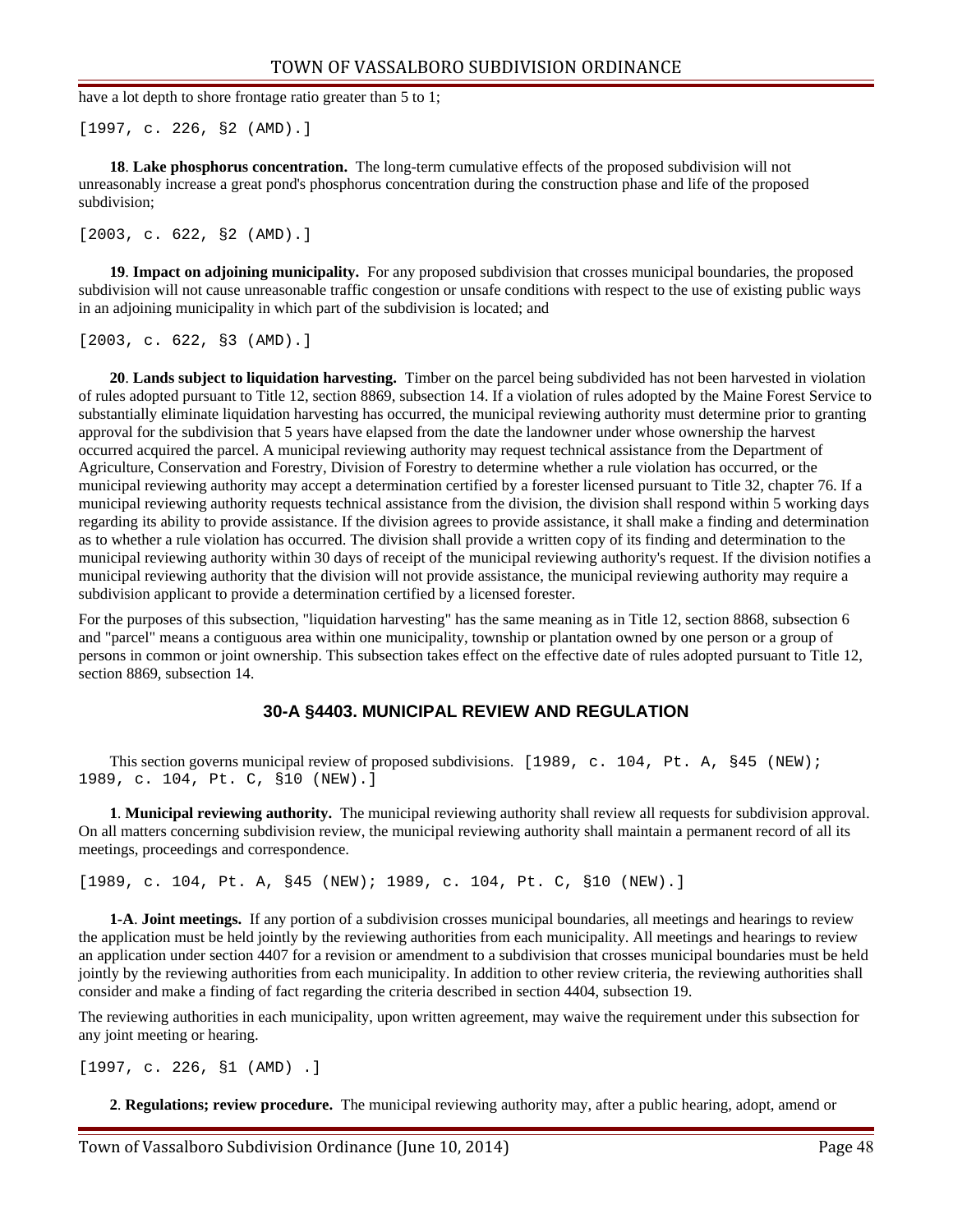repeal additional reasonable regulations governing subdivisions which shall control until amended, repealed or replaced by regulations adopted by the municipal legislative body. The municipal reviewing authority shall give at least 7 days' notice of this hearing.

A. The regulations may provide for a multi-stage application or review procedure consisting of no more than 3 stages:

- (1) Preapplication sketch plan;
- (2) Preliminary plan; and
- (3) Final plan.

Each stage must meet the time requirements of subsections 4 and 5. [1989, c. 104, Pt. A, §45 (NEW); 1989, c. 104, Pt. C, §10 (NEW).]

[1989, c. 104, Pt. A, §45 (NEW); 1989, c. 104, Pt. C, §10 (NEW).]

**3**. **Application; notice; completed application.** This subsection governs the procedure to be followed after receiving an application for a proposed subdivision.

A. When an application is received, the municipal reviewing authority shall give a dated receipt to the applicant and shall notify by mail all abutting property owners of the proposed subdivision, and the clerk and the reviewing authority of municipalities that abut or include any portion of the subdivision, specifying the location of the proposed subdivision and including a general description of the project. The municipal reviewing authority shall notify by mail a public drinking water supplier if the subdivision is within its source water protection area. [1999, c. 761, §11 (AMD).]

B. Within 30 days after receiving an application, the municipal reviewing authority shall notify the applicant in writing either that the application is complete or, if the application is incomplete, the specific additional material needed to complete the application. [1989, c. 104, Pt. A, §45 (NEW); 1989, c. 104, Pt. C, §10 (NEW).]

C. After the municipal reviewing authority has determined that a complete application has been filed, it shall notify the applicant and begin its full evaluation of the proposed subdivision. [1989, c. 104, Pt. A, §45 (NEW); 1989, c. 104, Pt. C, §10 (NEW).]

D. The municipal reviewing authority may not accept or approve final plans or final documents prepared within the meaning and intent of Title 32, chapter 121 that are not sealed and signed by the professional land surveyor under whose responsible charge they were completed, as provided in Title 32, section 13907. [1995, c. 93, §1 (NEW).]

[1999, c. 761, §11 (AMD) .]

**4**. **Public hearing; notice.** If the municipal reviewing authority decides to hold a public hearing on an application for subdivision approval, it shall hold the hearing within 30 days after determining it has received a complete application. The municipal reviewing authority shall have notice of the date, time and place of the hearing:

A. Given to the applicant; and [1989, c. 104, Pt. A, §45 (NEW); 1989, c. 104, Pt. C, §10 (NEW).]

B. Published, at least 2 times, in a newspaper having general circulation in the municipality in which the subdivision is proposed to be located. The date of the first publication must be at least 7 days before the hearing.  $[1989, c. 104,$ Pt. A, §45 (NEW); 1989, c. 104, Pt. C, §10 (NEW).]

[1989, c. 104, Pt. A, §45 (NEW); 1989, c. 104, Pt. C, §10 (NEW); 1989, c. 497, §6 (AMD).]

**5**. **Decision; time limits.** The municipal reviewing authority shall, within 30 days of a public hearing or, if no hearing is held, within 60 days of determining it has received a complete application or within any other time limit that is otherwise mutually agreed to, issue an order:

A. Denying approval of the proposed subdivision; [1989, c. 104, Pt. A, §45 (NEW); 1989, c. 104, Pt. C, §10 (NEW).]

B. Granting approval of the proposed subdivision; or [1989, c. 104, Pt. A, §45 (NEW); 1989, c. 104, Pt. C, §10 (NEW).]